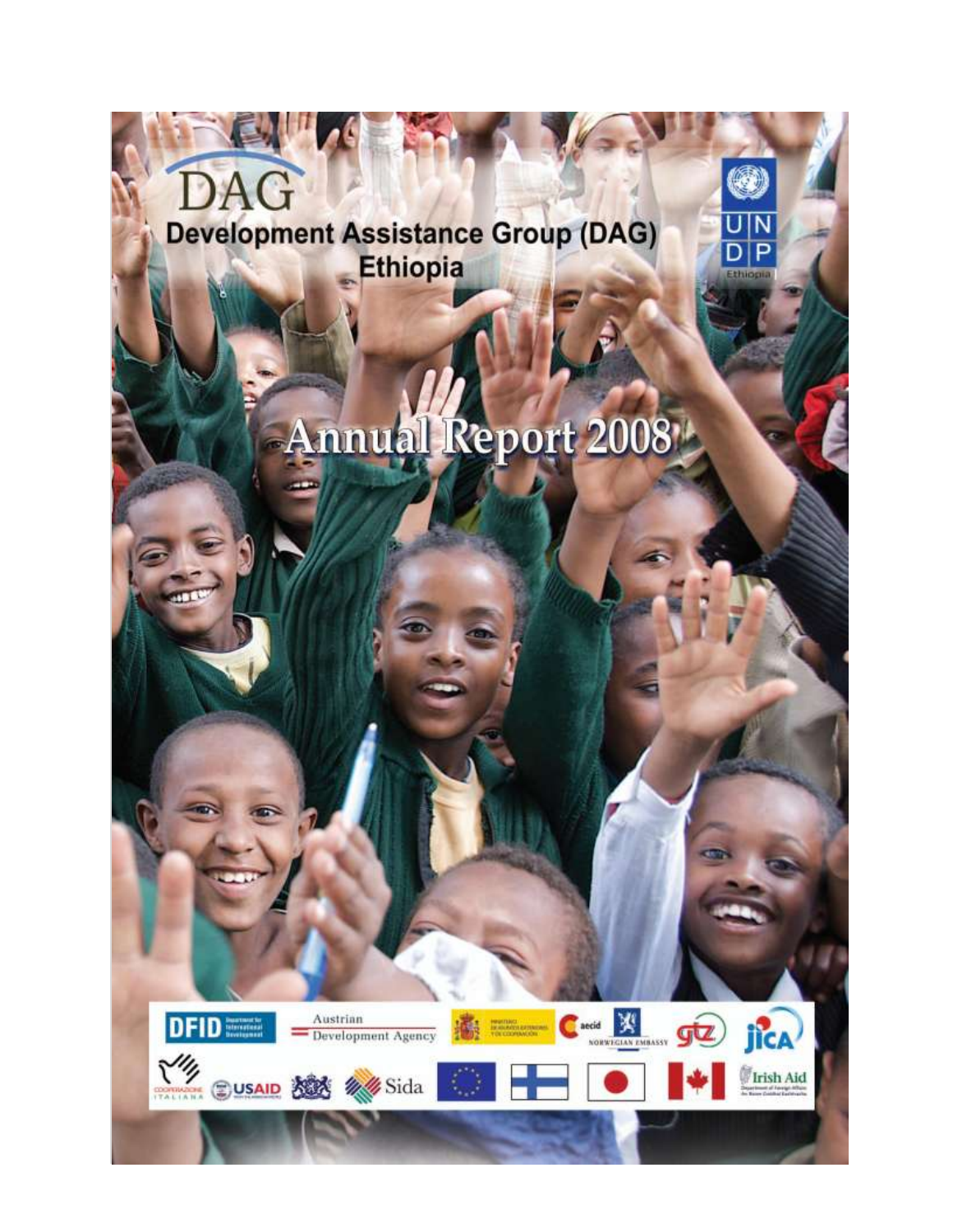# **Table of Contents**

| 1  |     |                                                                                         |  |  |  |
|----|-----|-----------------------------------------------------------------------------------------|--|--|--|
| 2  |     |                                                                                         |  |  |  |
| 3  |     |                                                                                         |  |  |  |
| 4  |     |                                                                                         |  |  |  |
|    | 4.1 |                                                                                         |  |  |  |
|    | 4.2 |                                                                                         |  |  |  |
|    | 4.3 |                                                                                         |  |  |  |
| 5  |     |                                                                                         |  |  |  |
|    | 5.1 |                                                                                         |  |  |  |
|    | 5.2 |                                                                                         |  |  |  |
|    | 5.3 |                                                                                         |  |  |  |
| 6  |     |                                                                                         |  |  |  |
|    | 6.1 |                                                                                         |  |  |  |
|    | 6.2 |                                                                                         |  |  |  |
| 7  |     |                                                                                         |  |  |  |
|    | 7.1 |                                                                                         |  |  |  |
|    | 7.2 |                                                                                         |  |  |  |
|    | 7.3 |                                                                                         |  |  |  |
|    | 7.4 |                                                                                         |  |  |  |
|    | 7.5 |                                                                                         |  |  |  |
|    | 7.6 |                                                                                         |  |  |  |
|    |     | 7.6.1<br>7.6.2                                                                          |  |  |  |
| 8  |     |                                                                                         |  |  |  |
|    | 8.1 |                                                                                         |  |  |  |
|    | 8.2 | The Education Sector Development Programme (ESDP) 10th Annual Review Meeting (ARM).  12 |  |  |  |
|    | 8.3 |                                                                                         |  |  |  |
| 9  |     |                                                                                         |  |  |  |
| 10 |     |                                                                                         |  |  |  |
|    | 1.  |                                                                                         |  |  |  |
|    | 2.  |                                                                                         |  |  |  |
|    |     |                                                                                         |  |  |  |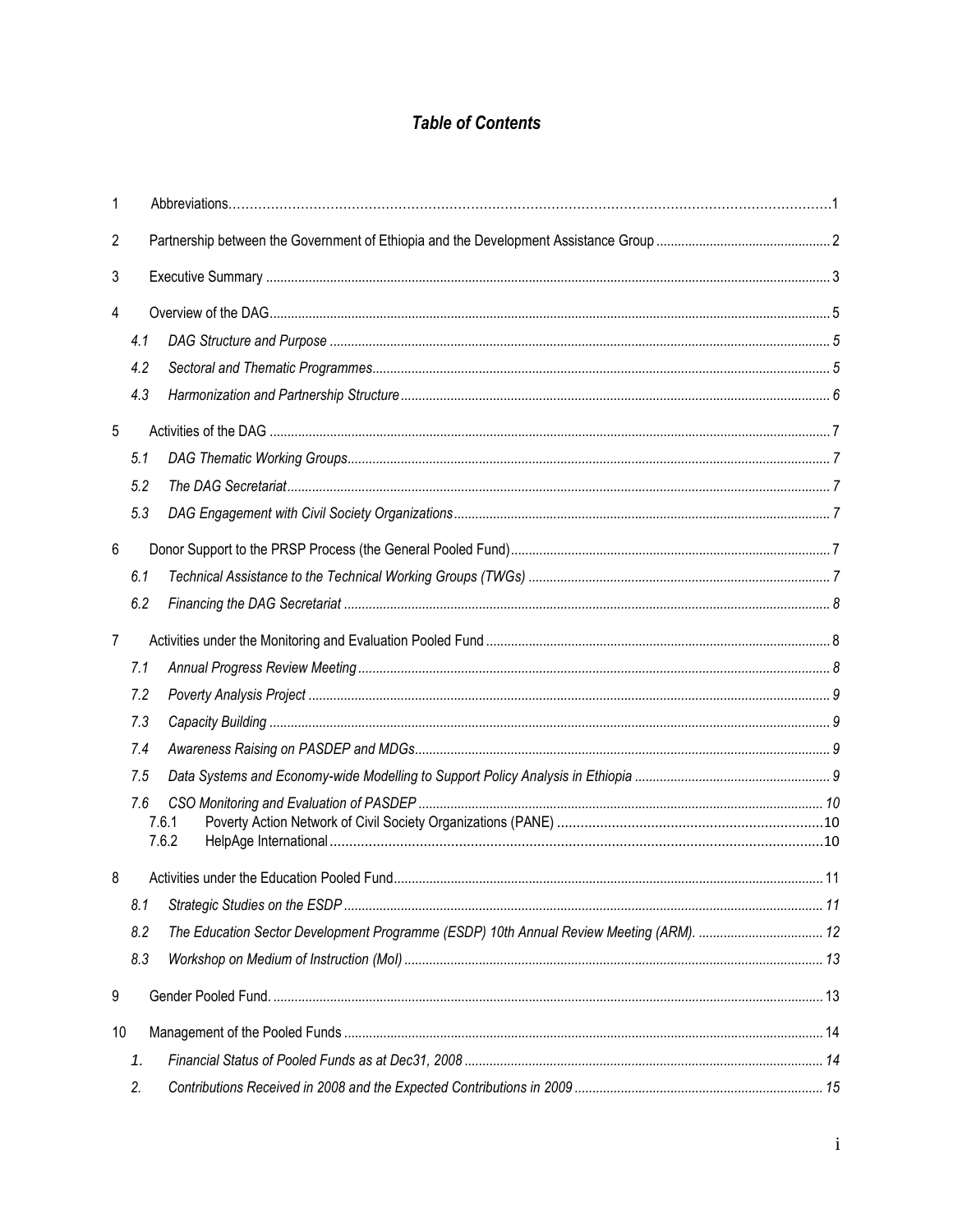| 3.   |  |  |  |  |  |
|------|--|--|--|--|--|
| 11   |  |  |  |  |  |
|      |  |  |  |  |  |
|      |  |  |  |  |  |
|      |  |  |  |  |  |
|      |  |  |  |  |  |
| 11.5 |  |  |  |  |  |
|      |  |  |  |  |  |
|      |  |  |  |  |  |
|      |  |  |  |  |  |
|      |  |  |  |  |  |
|      |  |  |  |  |  |
|      |  |  |  |  |  |
|      |  |  |  |  |  |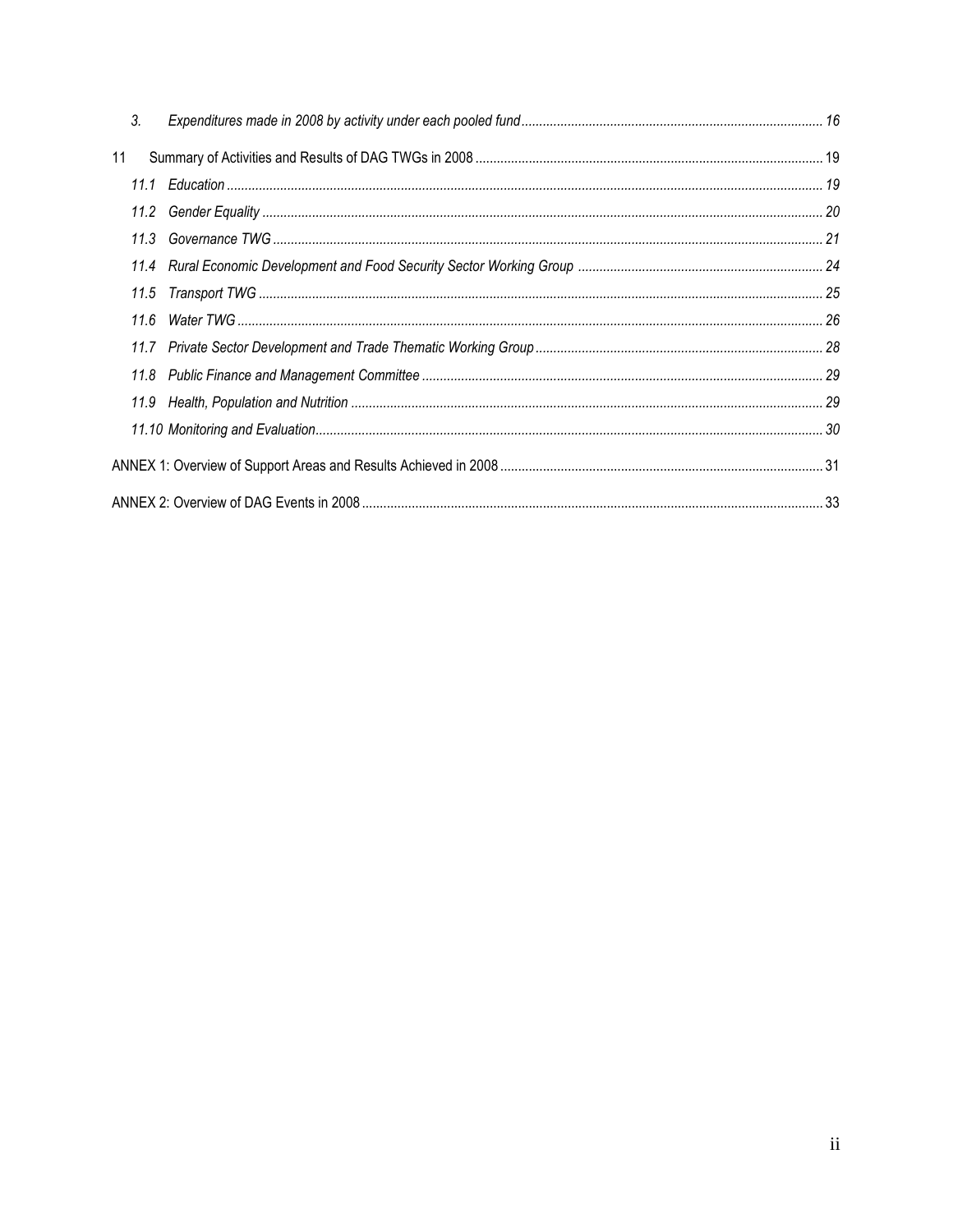# <span id="page-3-0"></span>**1 Abbreviations**

| <b>ADB</b>   | African Development Bank                 | M&E           | Monitoring and Evaluation              |
|--------------|------------------------------------------|---------------|----------------------------------------|
| AMP          | Aid Management Platform                  | MoFED         | Ministry of Finance and Economic       |
| <b>APR</b>   | Annual Progress Report                   |               | Development                            |
| <b>ARM</b>   | <b>Annual Review Meeting</b>             | Mol           | Ministry of Information                |
| <b>ARM</b>   | <b>Annual Review Meeting</b>             | MoWA          | Ministry of Woman Affairs              |
| <b>BPR</b>   | <b>Business Process Re-engineering</b>   | MoE           | Ministry of Education                  |
| <b>BoFED</b> | Bureaus of Finance and Economic          | MoRAD         | Minister of Agriculture and Rural      |
|              | Development                              |               | Development                            |
| <b>CSA</b>   | <b>Central Statistical Agency</b>        | NAP-GE        | National Action Plan for Gender        |
| CSO          | Civil Society Organization               |               | Equality                               |
| CGE          | Computable General Equilibrium           | NEBE-DIP      | National Electoral Board of Ethiopia-  |
| <b>CfBT</b>  | <b>Center for British Teachers</b>       |               | Democratic Institution Programme       |
| <b>DAG</b>   | Development Assistance Group             | <b>NEWA</b>   | Network of Ethiopian Women's           |
| <b>DAC</b>   | Development Assistance Committee         |               | Associations                           |
| <b>DGGE</b>  | Donor Group on Gender Equality           | NGO           | Non- Governmental Organization         |
| <b>EDRI</b>  | Ethiopian Development Research           | <b>NPU</b>    | <b>New Public Universities</b>         |
|              | Institute                                | <b>OECD</b>   | Organization for Economic Cooperation  |
| <b>ESDP</b>  | <b>Education Sector Development</b>      |               | and Development                        |
|              | Programme                                | <b>PASDEP</b> | Plan for Accelerated and Sustained     |
| <b>EPG</b>   | Ethiopian Partnership Group              |               | Development to End Poverty             |
| <b>EDRI</b>  | Ethiopian Development Research           |               |                                        |
|              | Institute                                | <b>PANE</b>   | Poverty Action Network of Civil        |
| EPF          | <b>Education Pooled Fund</b>             |               | Societies in Ethiopia                  |
| <b>ETWG</b>  | <b>Education Technical Working Group</b> | <b>PIM</b>    | Programme Implementation Manual        |
| <b>GPF</b>   | <b>General Pooled Fund</b>               | <b>PBS</b>    | Protection of Basic Service            |
| <b>GTWG</b>  | Governance Technical Working Group       | <b>PSNP</b>   | Productive Safety Net Programme        |
| <b>DPRD</b>  | Development Planning and Research        | <b>PSCAP</b>  | <b>Public Sector Capacity Building</b> |
|              | Department                               | Programme     |                                        |
| FTI          | <b>Fast Track Initiative</b>             | <b>PRS</b>    | <b>Poverty Reduction Strategies</b>    |
| <b>FEACC</b> | Federal Ethics and Anti Corruption       | PSD&T-TWG     | Private Sector Development and Trade   |
|              | Commission                               |               | <b>Technical Working Group</b>         |
| <b>GEQIP</b> | <b>General Education Quality</b>         | PPP           | Private Public Partnerships            |
|              | Improvement Package                      | <b>PFMC</b>   | <b>Public Finance and Management</b>   |
| <b>HSADP</b> | <b>Health Sector Development</b>         |               | Committee                              |
|              | Programme                                | <b>PPD</b>    | Public Private Dialogue                |
| <b>GTWG</b>  | Governance Technical Working Group       | <b>RSDP</b>   | Road Sector Development Programme      |
| GoE          | Government of Ethiopia                   | RED&FS        | Rural Development and Food Security    |
| <b>HLF</b>   | High Level Forum                         |               | Sector Working Group                   |
| <b>HPN</b>   | Health Population and Nutrition          | <b>SWG</b>    | Sector Working Group                   |
|              | <b>Technical Working Group</b>           | <b>SHN</b>    | School Health and Nutrition            |
|              |                                          | <b>TWG</b>    | <b>Thematic Working Groups</b>         |
| <b>IDS</b>   | Institute of Development Studies         | <b>TA</b>     | <b>Technical Assistant</b>             |
| <b>ICNL</b>  | International Center on Non Profit Law   | <b>WAD</b>    | Women's Affairs Department             |
| <b>JRM</b>   | Joint Review Mission                     | <b>WASH</b>   | Water Sector Development Programme     |
| <b>JGGE</b>  | Joint Group on Gender Equality           |               |                                        |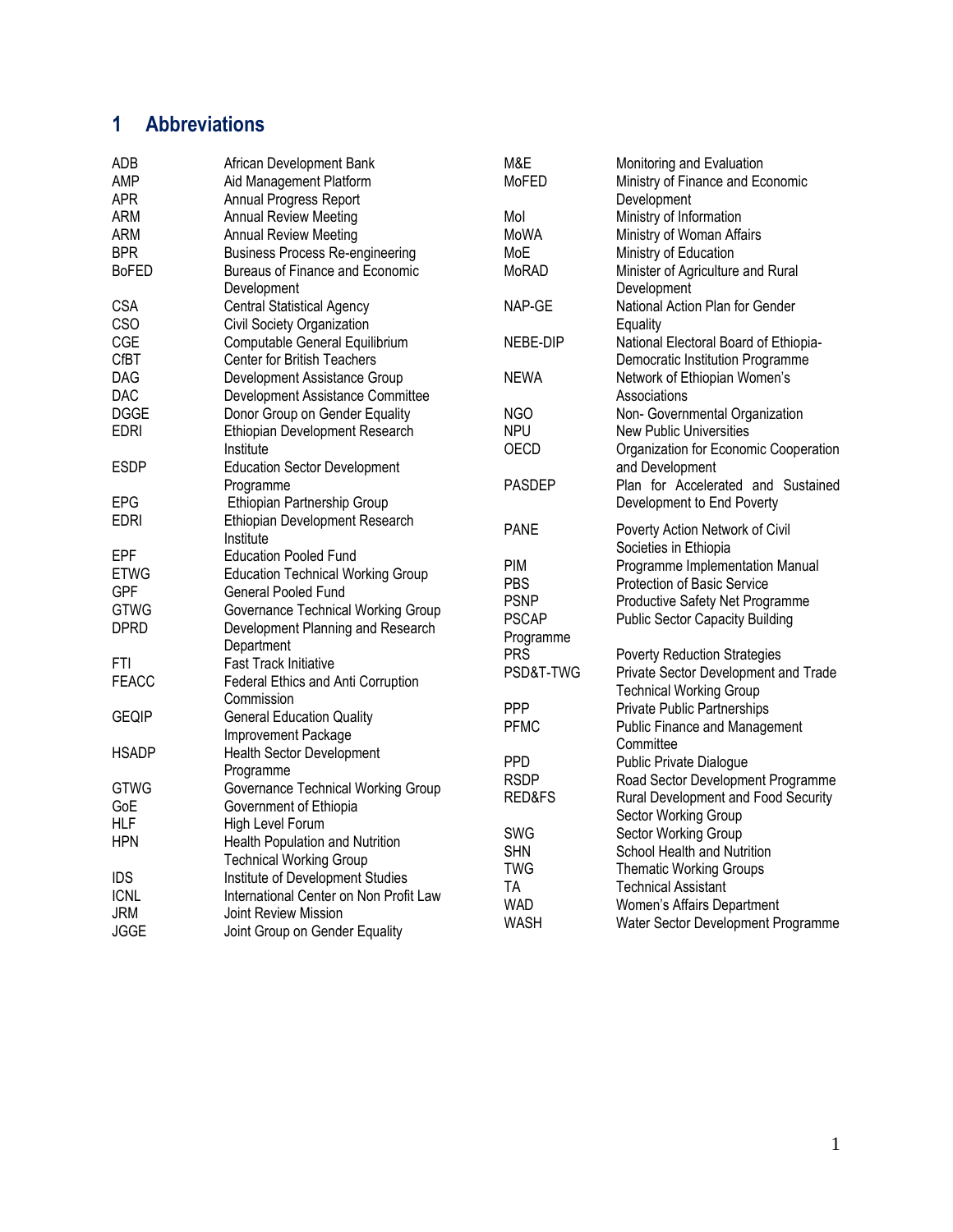### **2 Partnership between the Government of Ethiopia and the Development Assistance Group**

The Government of Ethiopia and its development partners continued to work together in enhancing aid effectiveness for the achievement of the PASDEP and the Millennium Development Goals (MDGs). In February, a High Level Forum (HLF) took place between development partners and the government to discuss the role of the private sector in the development of the Ethiopia economy. The discussion was focused on the creation of an environment that fosters the development of the private sector. Other areas of mutual interest included the preparations and support for the local elections held in April. The Annual Progress Review meeting of PASDEP took place in May to take stock of some of the achievements. The government indicated that although challenges remain, there had been a decline in the levels of poverty in both rural and urban areas and significant progress had been made in the education and health sectors.

A significant part of the year was spent in dialogue with government at agency and diplomatic levels regarding the draft Charities and Societies Proclamation. Donors expressed concern about how this may affect development interventions undertaken through CSOs.

In the area of harmonization, the government and the DAG took part in the global OECD Survey on the implementation of the Paris Declaration on Aid Effectiveness and Harmonization. Although much more needed to be done using government public finance systems, the survey showed considerable progress in the use of programme based aid modalities.

Global challenges emerged in 2008 which had an impact on the progress made in achieving development results. Challenges included the global financial crisis, an increase in the price of oil and food particularly grains and cereals. Within Ethiopia, the situation was exacerbated by the failure of the Belg rains. Development partners, the United Nations and the government worked together to raise additional resources to support the affected communities and provided humanitarian support in a well coordinated and effective manner.

Ken Ohashi DAG Co-Chair World Bank Country Director for Ethiopia and Sudan

Hans Docter The DAG Co-Chair Head Development Cooperation Royal Netherlands Embassy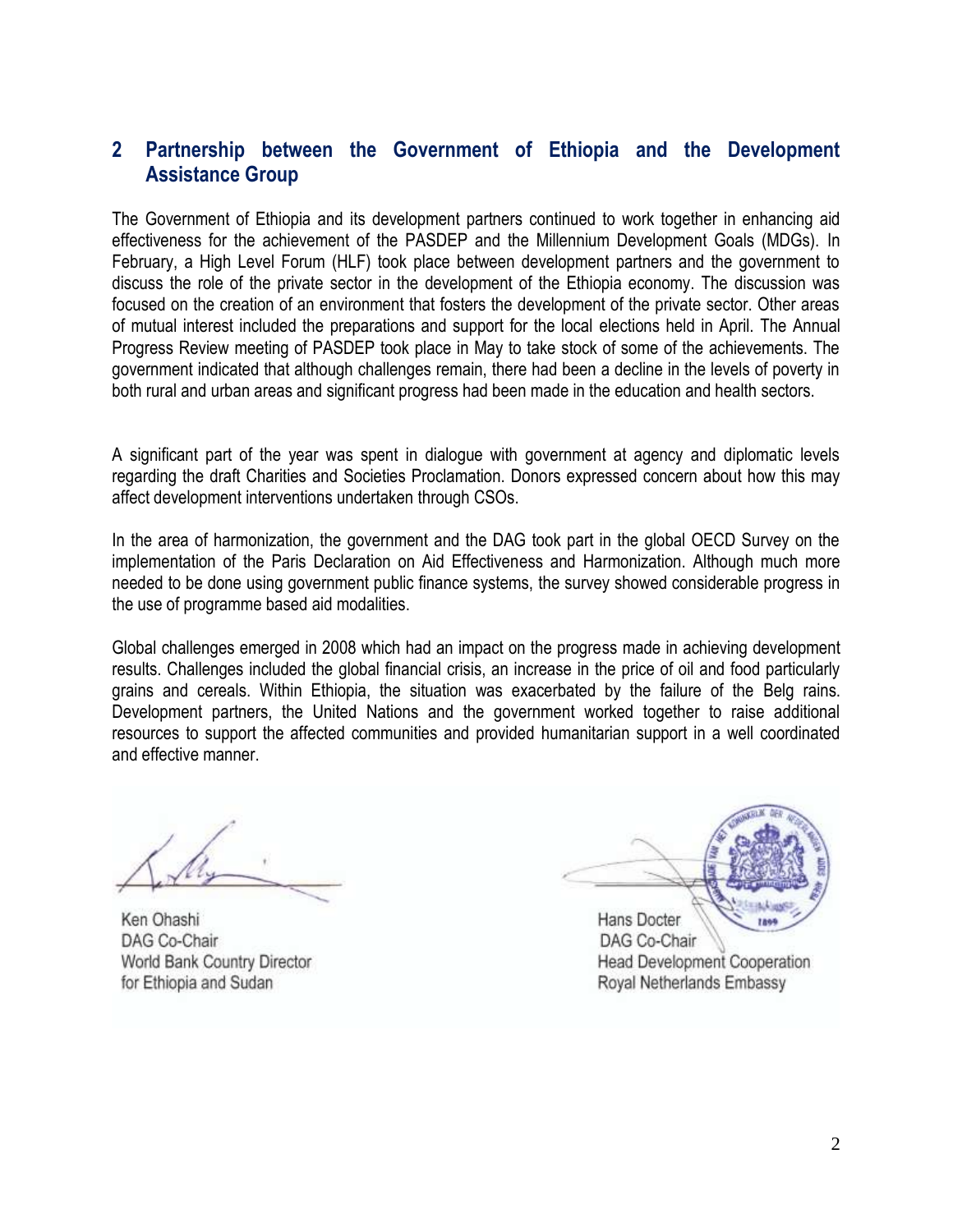# <span id="page-5-0"></span>**3 Executive Summary**

Development partners are dedicated to supporting the PASDEP and MDGs processes and the DAG Pooled Funds form part of the mechanisms for coordinated donor support. Key elements of support are: strengthening harmonized support to the PASDEP process; Promoting the OECD DAC harmonization agenda; strengthening of PASDEP monitoring and evaluation system; strategic coordinated support to focus areas of the PASDEP including education and gender mainstreaming. This report summarizes the work of the DAG and the activities supported under its pooled funds from January to December 2008.

A total of USD 1,990,857.38 was received in 2008 as new contributions from DAG members in addition to the balance of USD 4,962,703.00 in DAG Pooled Funds. A total of **USD 3,109,168.24** was used in the period under review.

The General Pooled Fund continued to support the coordination and facilitation of activities of the DAG, including the High Level Forum (HLF), Technical Working Groups and the DAG Secretariat. Financing was also provided for technical assistance to the Governance Technical Working Group and the Ministry of Finance and Economic Development harmonization activities. In essence, the General Pooled fund supports the policy dialogue structures.

A total of **USD 523,305.66** was spent on these activities in the year under review. Key achievements in this regard include:

- $\checkmark$  Comprehensive legal analysis and dialogue on the possible impact of the draft CSO law
- $\checkmark$  Ethiopia was one of the 55 countries that participated in the global OECD 2008 survey on monitoring the Paris Declaration
- $\checkmark$  Financing the preparation on the MDG Report presented by the Prime Minister Meles Zenawi at the High Level Event on MDGs held in New York on September 25, 2008.

The Monitoring and Evaluation (M&E) Pooled Fund provided support to strengthen data collection, analysis and dissemination for the monitoring and evaluation of PASDEP. The implementing partners were the Ministry of Finance and Economic Development (MOFED), Welfare Management Unit, Central Statistical Agency (CSA) and the Ethiopian Development Research Institute (EDRI).The major activities included: statistical work on welfare and poverty; data collection and dissemination; and capacity building.

The M&E Pooled Fund also supported the Poverty Action Network of Civil Societies in Ethiopia (PANE) and HelpAge International to enable civil society involvement in the monitoring and evaluation of PASDEP and the MDGs. The total expenditure was **USD 1,613,601.76.** Key achievements in this regard include:

- $\checkmark$  Capacity development of the statistical system
- $\checkmark$  Progress Review and awareness raising of PASDEP and MDGs
- $\checkmark$  CSO monitoring and evaluation of poverty reduction programmes

The implementation of the Education Sector Development Programme (ESDP) continued to be supported by the Education Pooled Fund through the financing of a number of activities including the Annual Review Meeting (ARM) of the ESDP. In addition, the Ethiopian government had undertaken a bold programme to increase the level of access to education throughout the country and a number of policy studies were required to support this process. For this purpose total expenditure stood at **USD 951,194.13.**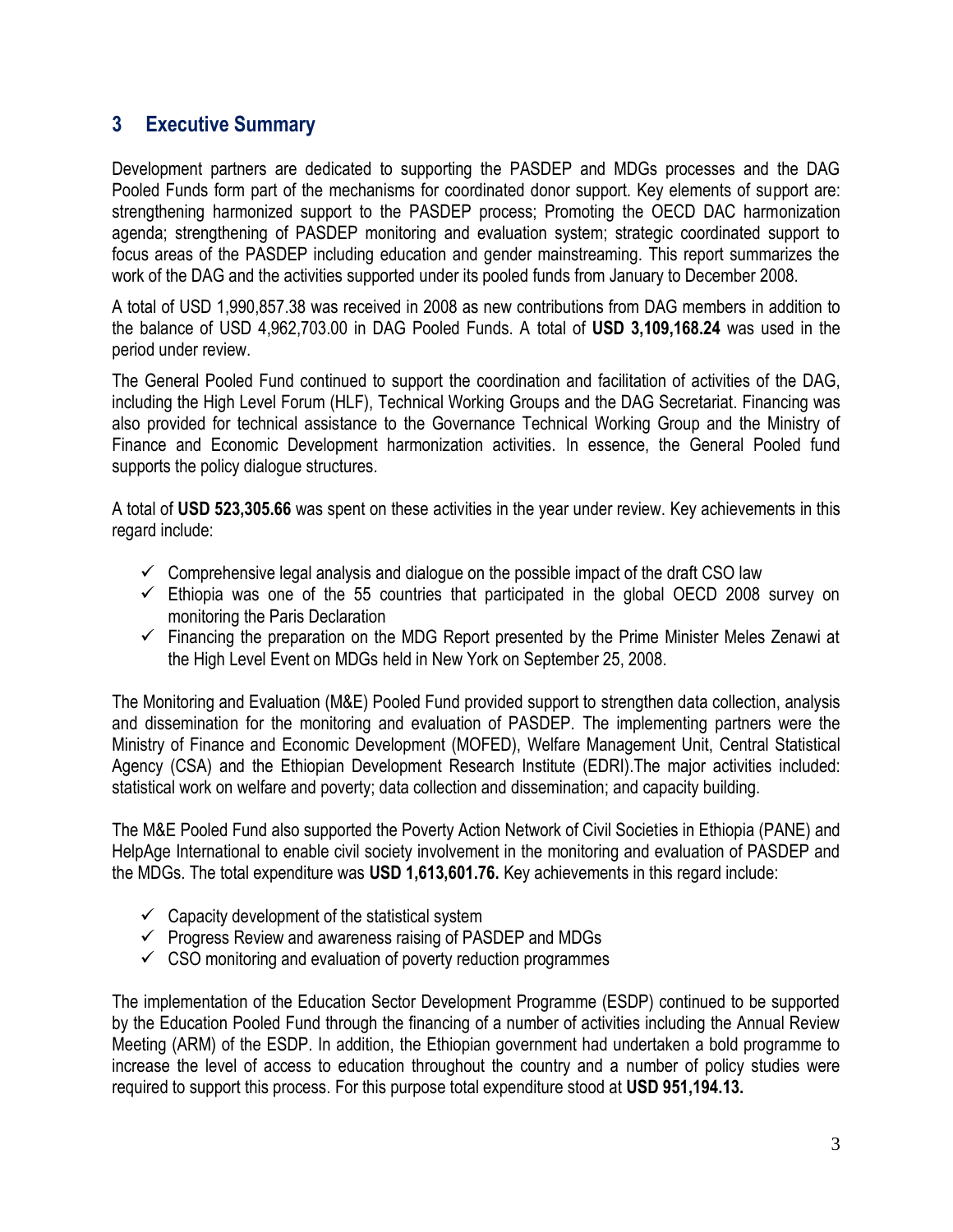The key achievements were:

- $\checkmark$  key strategic studies to support policy making in the Education sector completed
- $\checkmark$  Identification of special needs for improving education outcomes in the emerging regions

Disbursement from the Gender Pooled Fund began in 2008 with the recruitment of a Technical Advisor for the Ministry of Women"s Affairs in October. With this support the ministry was able to develop a series of programs for training and capacity building. The pooled fund also supported a workshop on women"s access to microfinance. Due to Business Process Re-engineering (BPR) and the resultant restructuring of the ministry, a number of planned activities were to be carried over into 2009. Expenditure for this pooled fund was **USD 21,066.69.**

- $\checkmark$  technical capacity of the Ministry of Woman's Affairs
- $\checkmark$  capacity development needs in gender mainstreaming identified and interventions designed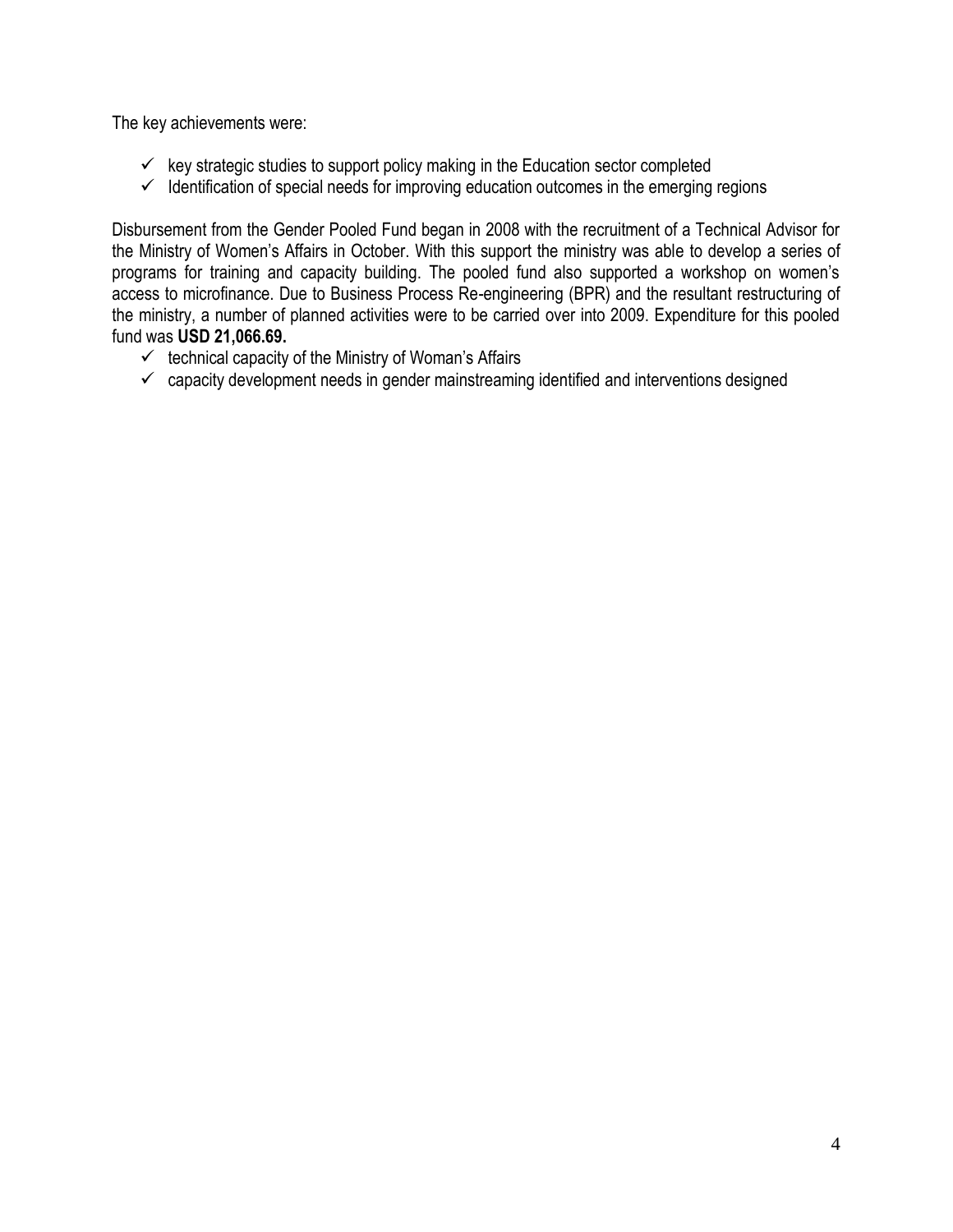# <span id="page-7-1"></span><span id="page-7-0"></span>**4 Overview of the DAG**

#### *4.1 DAG Structure and Purpose*

DAG in Ethiopia is made up of 25 bilateral and multilateral agencies represented in Addis Ababa and providing development assistance to Ethiopia. DAG is Co-chaired by UNDP and the World Bank and one bilateral agency. In 2008, the World Bank represented by Ken Ohashi co-chaired on the multilateral side and the bilateral chair was held by Paul Ackroyd, DFID up to July and then taken over by Fionnuala Gilsenan, Irish Aid in September.

The Executive Committee (Ex-Com) is made up of UNDP, the World Bank and three other members on a rotating basis. The Ex-Com represents the DAG at the meetings of the Ethiopian Partnership Group (EPG), which is a group of resident Ambassadors. In addition to the Co-chairs, Ex-Com members during the course of the year included Fidele Sarassoro (UNDP), Hans Docter (Netherlands) and Peter Mwanakatwe (ADB).

The DAG was established with the purpose of ensuring more effective delivery and utilization of development cooperation in Ethiopia. It discusses and agrees on policy, key development issues and supporting actions primarily with the Government; coordinates support for Poverty Reduction Strategies (PRS); interacts with other stakeholders such as, civil society, the private sector, regional authorities and parliamentarians; feeds into discussions in the EPG as appropriate; and coordinates with and takes forward the work of the DAG Thematic Working Groups<sup>1</sup> in relevant forums with the Government.

The development partners have accepted PASDEP and the MDGs as the overarching frameworks for their development cooperation with Ethiopia and have taken steps to align their country strategies around these and the broader harmonization agenda. DAG"s commitment to provide support to Ethiopia remains strong and has been reconfirmed with support to PASDEP, which is consistent with the priorities set in the MDGs.

#### <span id="page-7-2"></span>*4.2 Sectoral and Thematic Programmes*

The Government and development partners have agreed on several sectoral and thematic programmes that support the implementation of PASDEP. These programmes are the Education Sector Development Programme (ESDP), Health Sector Development Programme (HSDP) and Road Sector Development Programme (RSDP). Thematic programmes include Public Sector Capacity Building Programme (PSCAP), Productive Safety Net Programme (PSNP) and the Protection of Basic Service (PBS).

These programmes provide important mechanisms for a coordinated sectoral support and for promoting the harmonization agenda in Ethiopia. Discussions are ongoing on how to further strengthen the linkages between monitoring and evaluation systems of the different sectoral and thematic programmes with PASDEP to ensure timely reporting and accountability of development assistance to Ethiopia.

 $\overline{a}$ <sup>1</sup> The 11 groups are Education; Gender Equality; Governance; Health, Population and Nutrition; HIV/AIDS, Private Sector Development, Trade and Financial Sectors; Public Financial Management Committee, Rural Economic Development and Food Security (SWG); Water; and Monitoring and Evaluation and Transport (SWG).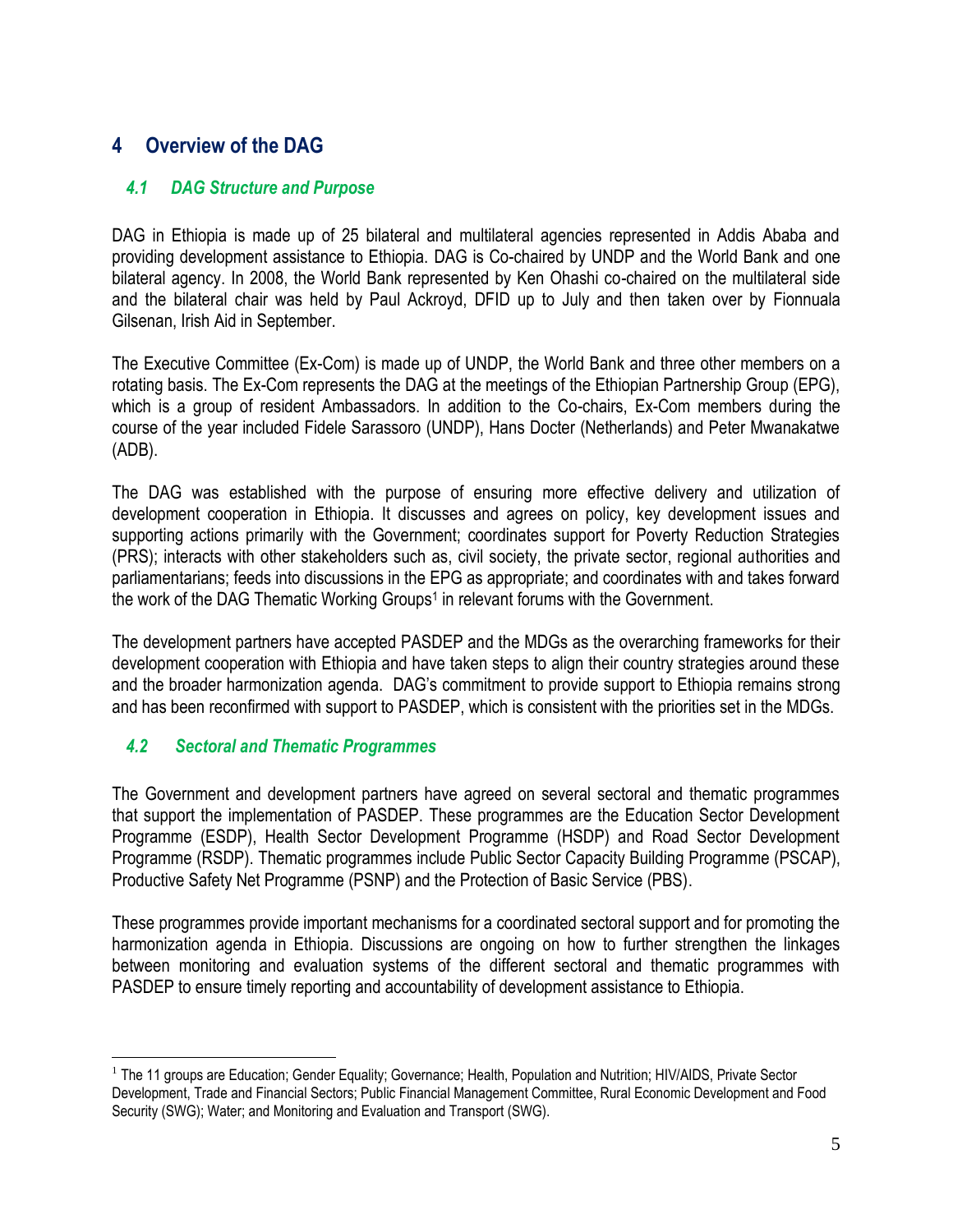In particular, the DAG has made the decision to support policy analysis, strategic studies and capacity building for the Education Sector Development Programme and gender mainstreaming through the Education Pooled Fund and the Gender Pooled Fund, respectively.

As part of the support to the implementation of PASDEP, Government and development partners are continuously engaged in discussions on the financing and implementation.

#### <span id="page-8-0"></span>*4.3 Harmonization and Partnership Structure*

Ethiopia is a pilot country for the Organization for Economic Cooperation and Development (OECD) Development Assistance Committee (DAC) harmonization agenda. Both Government and a majority of international partners are keen to proceed with the deepening of the harmonization process in the spirit of the Rome Declaration (2003) and the Paris Declaration (2005). A Harmonization Secretariat was established within the Multilateral Cooperation Department of MoFED with technical assistance from DAG. The Secretariat supports the harmonization efforts and the partnership structure. DAG support was provided for the development of the Aid Management Platform (AMP) to assist the Government of Ethiopia (and its development partners) in the management of resources allocated to development activities. In 2008, the development partners and government took part in the OECD Paris Survey with the support of the Technical Assistant to the Harmonization Taskforce and the DAG Secretariat.

The Division of Labor (DoL) Team comprising EC, Irish Aid and USAID developed a preliminary questionnaire to assess sector-wide engagement of donors, which was filled by all DAG members. The analysis of the results was completed by the EU Consultant in October and disseminated for further discussion on next steps. The results of the questionnaires would be used to ascertain how donors might be able to better streamline and coordinate their programmes in the future as well as to establish intervention by donors, comparative advantages, potential lead agencies as well as silent donors. For the next stage of the DoL process, a peer review is planned for 2009

The Government and the development partners" commitment to broaden collaboration and harmonization is supported by a partnership structure, which remains the principal forum for dialogue between the Government and the development partners. The High Level Forums (HLFs), chaired by the Minister of Finance and Economic Development (MoFED) and DAG Co-chairs, are held to discuss policy issues and progress on harmonization and the implementation of PASDEP.

In 2008, the HLF met on February 28 to discuss private sector development. The State Minister of Trade and Industry, H.E. Ato Taddese Haile, made the Government presentation focussing on strategies for creating a conducive environment for private sector development. These included the industrial development strategy, privatization program, competition policy, micro- and small-scale enterprises, and establishment of industrial zones, trends of investment, access to finance and WTO accession. In order to enhance private sector investment DAG suggested improvements in economic governance including increasing investor confidence through a business-friendly environment, broadening competition, putting in place effective dispute resolution mechanisms, improving corporate governance and contracting of projects/procurement as well as ensuring a better functioning financial sector.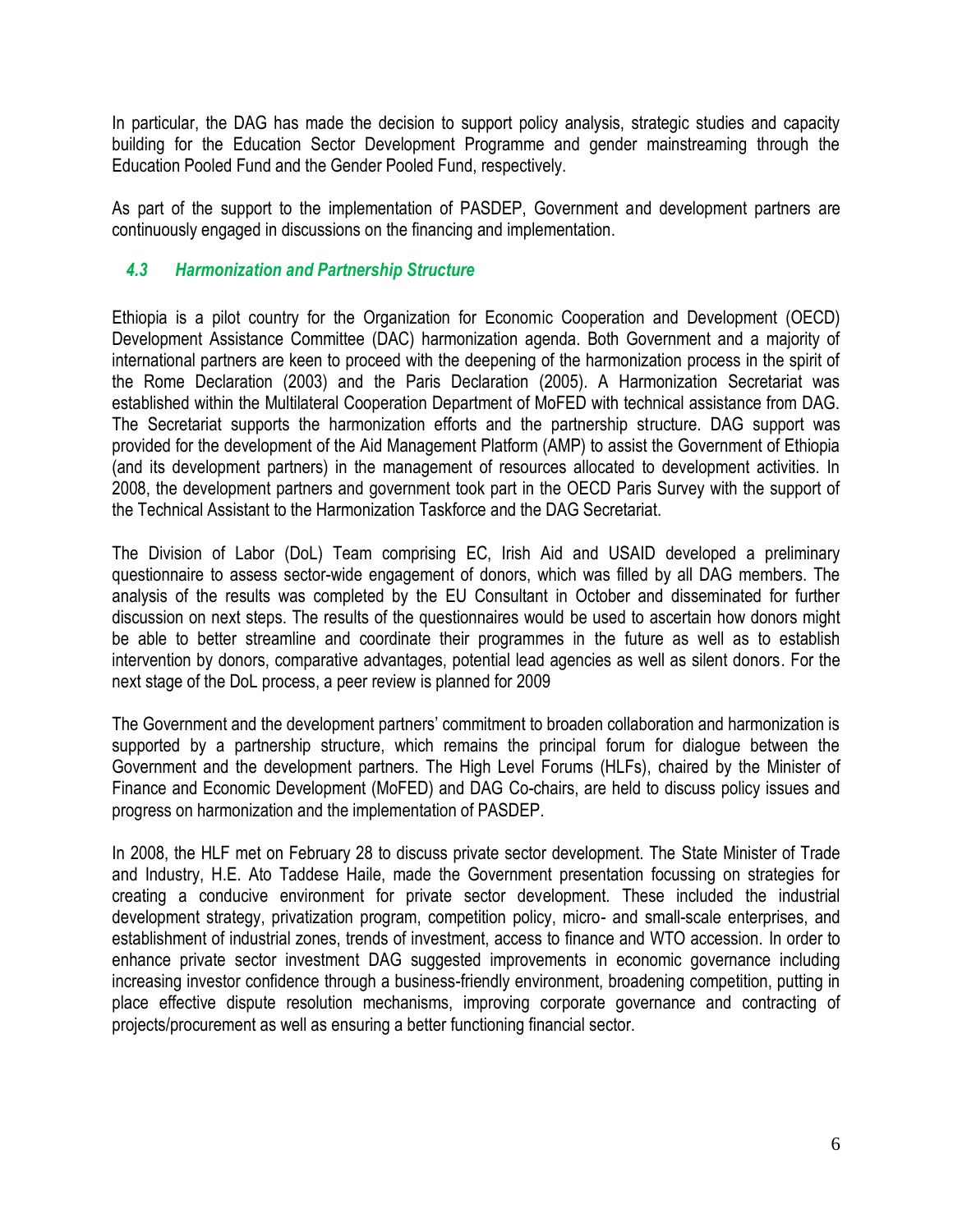# <span id="page-9-0"></span>**5 Activities of the DAG**

#### <span id="page-9-1"></span>*5.1 DAG Thematic Working Groups*

During the course of the year DAG Thematic Working Groups (TWGs) provided a number of technical inputs for the DAG including comments on the APR of PASDEP held in May. In order to further streamline activities and increase their level of effectiveness, a selected number of TWG Chairs met with the Ex-Com in April to discuss their annual work plans. It was agreed that TWGs would be aligned with the overall DAG objectives to ensure better delivery, effectiveness and result-orientation.

#### <span id="page-9-2"></span>*5.2 UNDP/DAG Secretariat*

The DAG Secretariat is managed by UNDP under the overall guidance of the UNDP Resident Representative and the DAG Co-Chairs, continued to support the work of the DAG Ex-Com and the DAG by facilitating and by following up ongoing issues as well as new initiatives launched by DAG. The Secretariat also liaised regularly with the TWGs to ensure smooth communication and flow of information. Throughout the year, the DAG Secretariat continued to manage the DAG Pooled Funds in close consultation with DAG members, government and CSO counterparts. In addition, the UNDP/DAG Secretariat provided logistical, administrative, financing and procurement services to the various programmes and TWGs.

#### <span id="page-9-3"></span>*5.3 DAG Engagement with Civil Society Organizations*

In recognition of the important role they play in development, the DAG continued to work towards effective dialogue with CSOs. The draft Charities and Societies Proclamation was a major preoccupation for the DAG in 2008. Due to concerns over the potential effect on development programmes implemented with CSOs in Ethiopia, the DAG prepared a legal analysis and engaged in discussion with the government.

# <span id="page-9-4"></span>**6 Donor Support to the PRSP Process (the General Pooled Fund)**

The General Pooled Fund (GPF) supports the coordination and facilitation of activities of the DAG. The GPF is an un-earmarked fund used for core activities undertaken by the DAG including supporting an enhanced, harmonized approach to support the implementation of PASDEP and the MDGs, DAG structures including the TWGs and the DAG Secretariat. The GPF also supports the High Level Forum (HLF) Secretariat.

#### <span id="page-9-5"></span>*6.1 Technical Assistance to the Technical Working Groups (TWGs)*

#### *Governance Advisor*

The DAG provided financing for a Governance Advisor for the Governance Technical Working Group (GTWG). The Advisor provided support to the GTWG in the organization of their activities and providing technical input on key DAG governance issues as required. In 2008, substantive technical analysis was required for the draft Federal Charities and Societies Proclamation. The energy of both donors' and CSOs' representatives were focused on discussing the legal, political and economical implications of the draft law.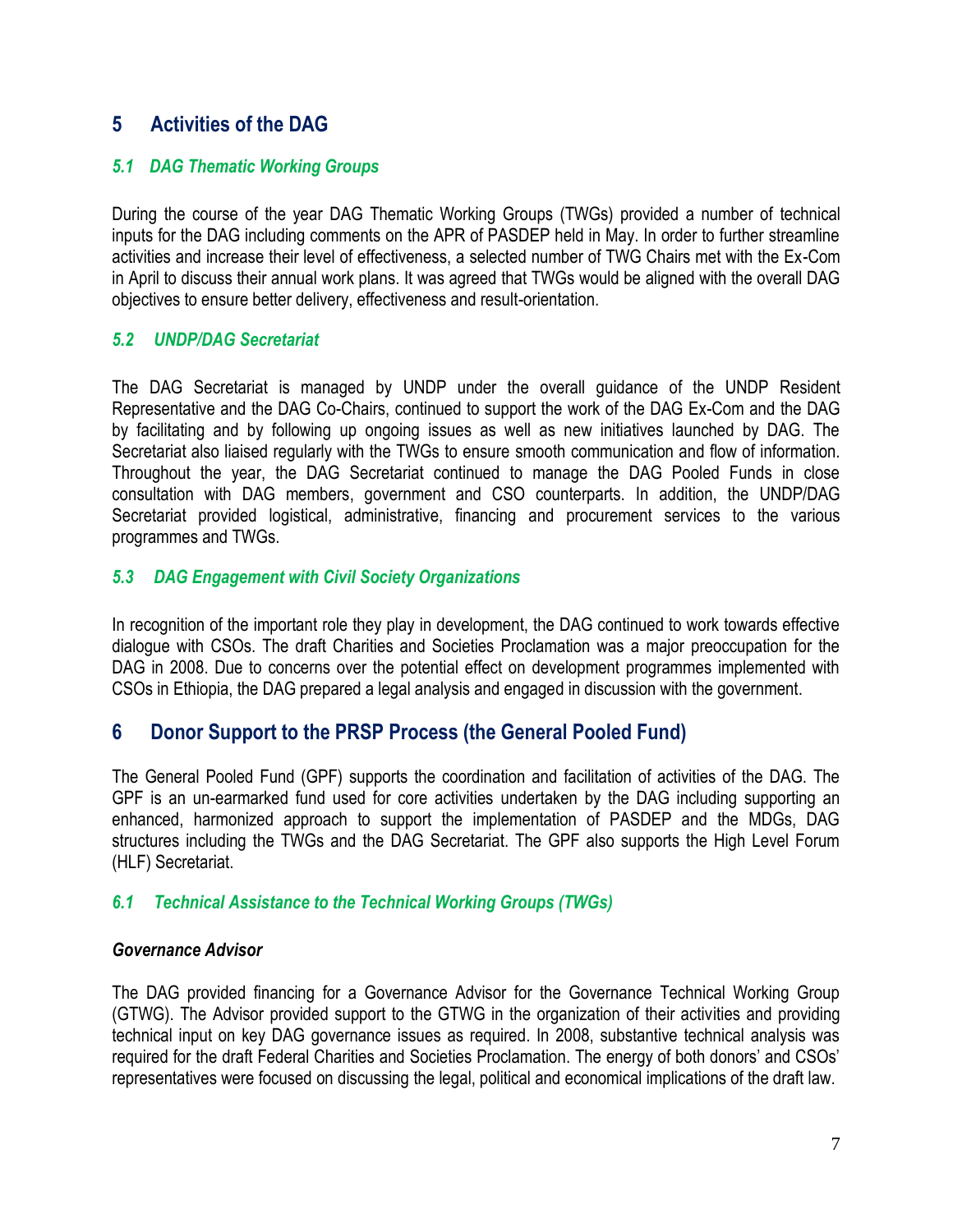#### *Technical Assistance and Operational Support to the HLF Secretariat*

The DAG provided a Technical Assistant (TA) to the HLF Secretariat to be based in the Multilateral Cooperation Department of the Ministry of Finance and Economic Development (MOFED). The TA was reassigned to manage and coordinate the 2008 Survey on Monitoring the Paris Declaration. The technical assistance assignment was completed in August, 2008. In addition, financial support was provided to produce a special MDGs-focused report presented by the Prime Minister Meles Zenawi at the High Level Event on MDGs that was held in New York on September 25, 2008.

#### <span id="page-10-0"></span>*6.2 Financing the DAG Secretariat*

Part of the Pooled Fund is used to finance staff salaries and activities of the DAG Secretariat which include the provision of strategic support to the overall development and implementation of the DAG policy agenda. The members of staff include the Programme Coordinator, Programme Officer, Communications Officer, Finance and Administration Officer and two Administrative Assistants.

The secretariat facilitated the update of the DAG website in 2008. The new website was launched and additional activities were undertaken to update all the fields, particularly the web pages of the TWGs and the research agenda.

The DAG Secretariat organised Experience Sharing Forums as part of the DAG Communications Strategy aimed at enhancing communication between the DAG structures by facilitating an exchange of views and share experiences on issues relevant to the work of the DAG. Forums were held in October and December to discuss the establishment of Sector Working Groups (SWGs) and the Division of Labour analysis, respectively.

# <span id="page-10-1"></span>**7 Activities under the Monitoring and Evaluation Pooled Fund**

The Monitoring and Evaluation Pooled Fund is intended to strengthen the M&E System including the welfare data production, storage, dissemination and to undertake in-depth studies on the determinants of poverty. Other interventions included the establishment and maintenance of integrated management information system pertinent to PASDEP and MDGs. In 2008, this included support to the government in producing statistical data, generation of qualitative and quantitative information and building the capacity of MoFED and CSA in these areas.

#### <span id="page-10-2"></span>*7.1 Annual Progress Review Meeting*

The Annual Progress Review (APR) was held on May 23rd to report on the implementation of the major policy directions laid out in the PASDEP. The APR focused on outcomes and progress against actions planned for the period under review as well as the challenges faced and the way forward. The discussion was arranged around three themes: Growth, Poverty and Wellbeing; Human Development; and Financing of PASDEP. The discussion forum was attended by over 150 delegates including representatives of government, business community, CSOs, professional associations, academia and DAG members. The DAG provided a number of inputs including discussion papers, facilitators and TWG assessments of the APRs.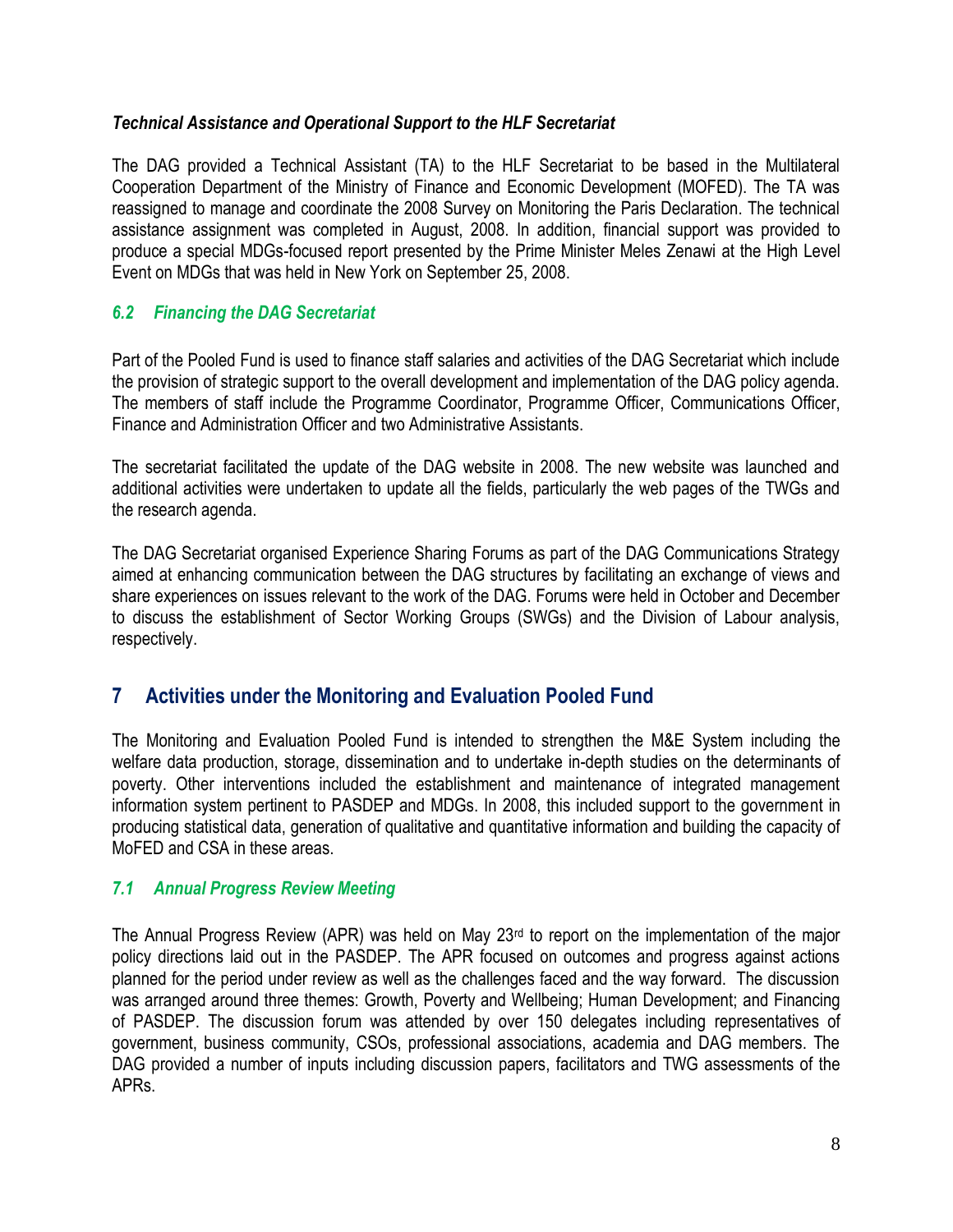#### <span id="page-11-0"></span>*7.2 Poverty Analysis Project*

A team of consultants was commissioned to undertake a poverty analysis based on the 2004/2005 Household Income, Consumption and Expenditure Survey. The project included i) Providing staff of Development Planning and Research Department (DPRD) and CSA with basic training in STATA, statistical software used for handling survey data and poverty and inequality analyses, ii) An analysis of poverty and vulnerability in its several dimensions (such as consumption, health and education as well as access to main services) over time and regions. As part of their findings, the consultants identified the correlates of poverty using survey data sets and external data as well as qualitative information from the Plan of Poverty Analysis. The project was completed and the report submitted to MOFED.

#### <span id="page-11-1"></span>*7.3 Capacity Building*

In 2008, the pooled fund was supporting seven members of staff of the Central Statistical Agency (CSA) to pursue postgraduate studies in South Africa as follows: Cape Town University, Economics (1); Stellenbosch University, Socio-Informatics (1); University of Western Cape, Economics (1); University of KwaZulu-Natal, Statistics (2); Geography and Environment (1) and; Biometry (1).

In addition to enhancing the technical capacity of CSA staff, different IT equipment was provided in 2008 to improve statistical data archiving and dissemination system through its Central Databank Project.

#### <span id="page-11-2"></span>*7.4 Awareness Raising on PASDEP and MDGs*

Media advocacy was one of the means identified by MOFED to raise public awareness on the implementation of PASDEP and MDGs. Radio Fana was contracted to broadcast programmes on PASDEP in Amharic and Oromiffa. Furthermore, Radio Fana conducted a live talk show and organized a millennium special radio programme that helped the dissemination of the PASDEP and MDG programmes. This activity is on-going.

#### <span id="page-11-3"></span>*7.5 Data Systems and Economy-wide Modeling to Support Policy Analysis in Ethiopia*

This project was established in October, 2005 and is implemented by the Ethiopian Development Research Institute (EDRI) under the Directorship of H.E. Newai Gebre-ab. It includes a number of elements: development of a Social Accounting Matrix (SAM); capacity building and establishment of a database to support various types of analysis, including multiplier models and Computable General Equilibrium (CGE) Models.

The Data System and Tools for Economic Policy Analysis were launched on September 29, 2008. Donors were invited to a meeting where researchers from EDRI presented the tools and described data systems produced on the launching programme. The project was implemented with technical assistance from the Institute of Development Studies (IDS), University of Sussex.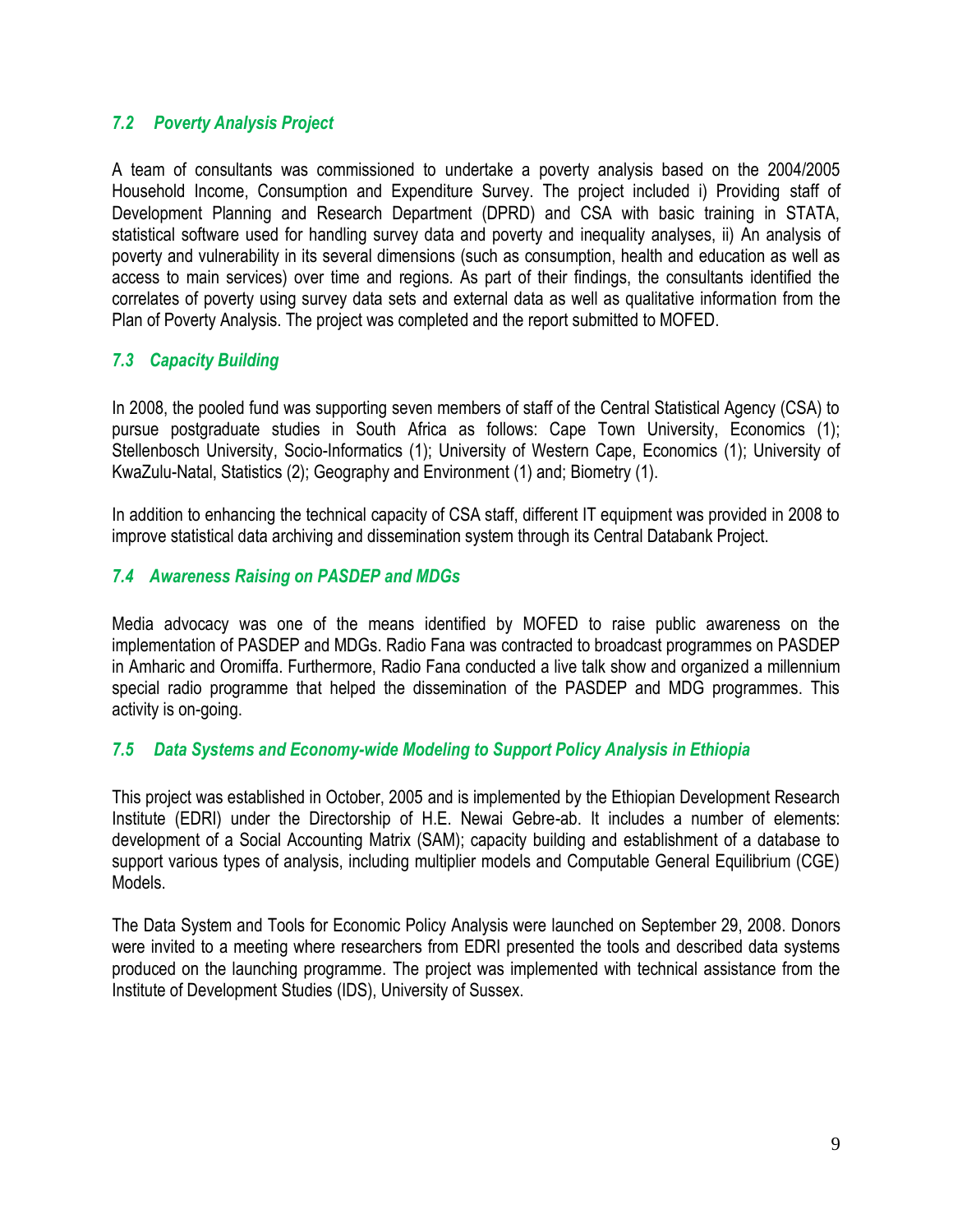#### <span id="page-12-0"></span>*7.6 CSO Monitoring and Evaluation of PASDEP*

#### <span id="page-12-1"></span>7.6.1 Poverty Action Network of Civil Society Organizations (PANE)

PANE is a policy and advocacy network that was established to enable civil society involvement in policy processes, particularly PASDEP and the MDGs and to influence government and donor policies. PANE has regional chapters for its advocacy work. In addition to supporting advocacy activities, the DAG has supported the procurement of a vehicle, computers and office equipment to further build the capacity of the organization to enhance its operation in different regions. During the course of the year PANE conducted different training and workshops on strategic planning, constituency building and monitoring government policies. Consultations were held on PASDEP/MDGs and Regional Policies at Region and Woreda level. PASDEP and MDGs familiarization was also undertaken in the Somali Region.

In March 2008, nine members undertook an experience sharing visit to Tanzania on the monitoring and evaluation of government policies and advocacy work. The visiting team was hosted by the Tanzania Association of Non-Governmental Organisations (TANGO). The objectives of the visit were to learn from the practical experience of civil society in Tanzania and study institutional arrangements that were in place to facilitate the participation of civil society actors.

With financial support from the DAG, PANE printed 41,000 copies of the popular version of PASDEP in five local languages (Amharic, Oromifa, Somali, Tigrigna and Afarigna) and dispatched to all Federal Ministries, Regional State Heads and concerned line Bureaus, all Regional Councils as well as all Woredas of the country through its regional chapters.

As part of awareness raising on PASDEP a workshop was organized in partnership with Ethiopian Federation of peoples with disabilities with a theme of "Disability in the MDGs/PASDEP process in Ethiopia. The specific issues were PASDEP/MDGs and disability, Human rights and MDGs, Dignity and justice for all and a Human Rights approach to Disability.

#### <span id="page-12-2"></span>7.6.2 HelpAge International

HelpAge is an international NGO engaged in improving the quality of life of older people and their communities. One of their objectives in Ethiopia is to ensure that older people"s concerns are incorporated into the decentralized planning system to improve delivery of key services through the project "*UNDP/DAG Older Citizens' Monitoring Basic Service Delivery under the PASDEP in Ethiopia.'* This programme was implemented in partnership with the Rift Valley Children and Women Development Association, Women Support Organization, Hundee and Action for Development. In 2008, the project woredas undertook a number of activities including the following:

 Older people were involved in monitoring and planning of Woreda level service delivery. They were trained in participatory planning and monitoring indicators development after which they developed monitoring indicators that are used to monitor basic service delivery at their respective woredas.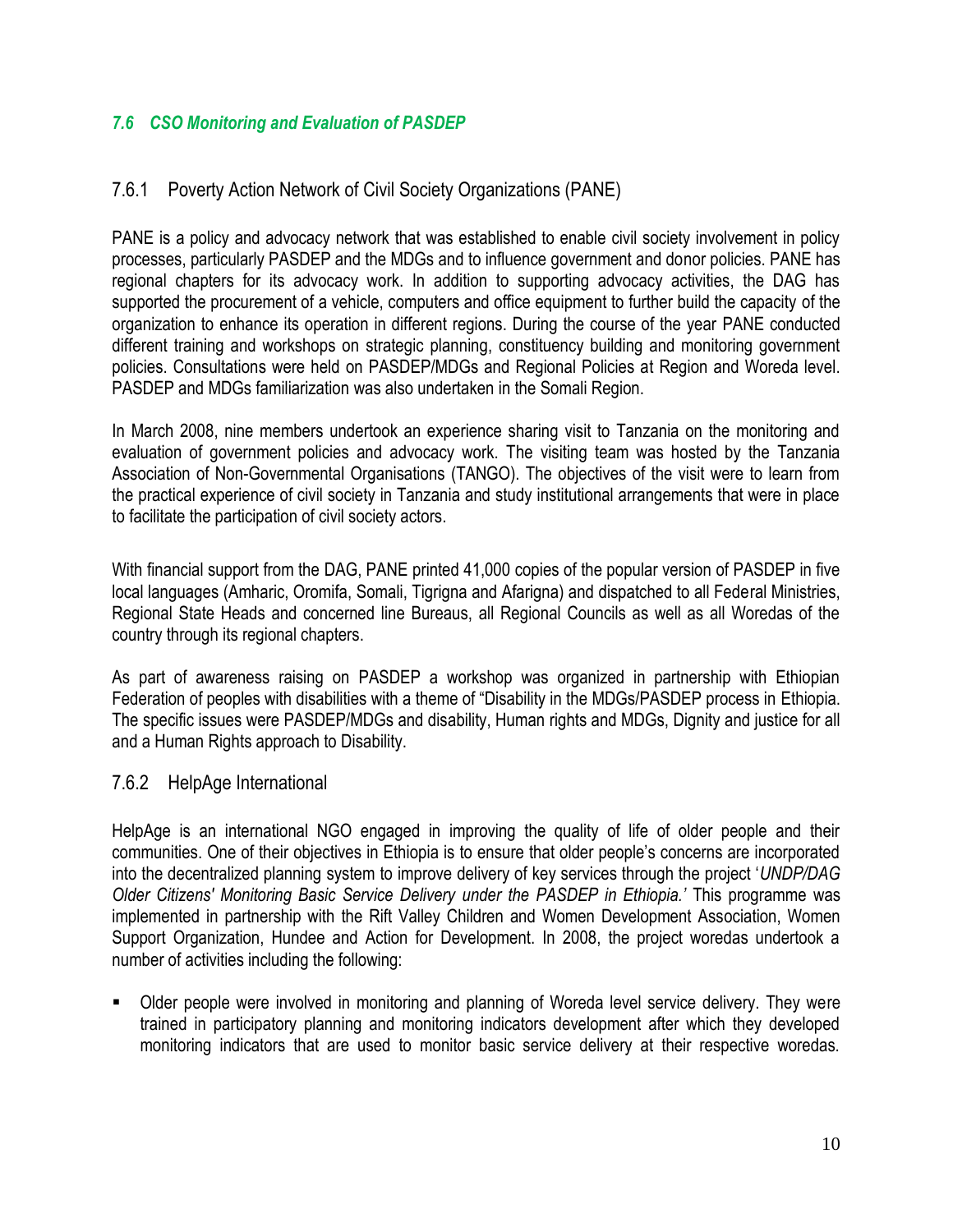Technical committees consisting of Older People representatives, government staff, implementing NGOs, identified and prioritized the top five development problems at woreda level based on the severity of the problem and proposed the possible mini projects for the implementation by community fund.

A key activity undertaken by HelpAge during the last period was an evidence gathering and impact assessment exercise, that targeted two of the seven Woredas Habru Woreda in Amhara region, and Adami Tulu Jido Kombolcha in Oromia region. The purpose was to assess progress and project impact as it was scheduled to be completed in December 2008.

Since most of the activities being implemented under the Older Citizen"s Monitoring include advocacy, capacity building, social mobilization around older people issues, inclusion and rights, the newly drafted Federal Charities and Societies Proclamation may require the organization to re-orient the programme, explore new approaches, and change strategy.

# <span id="page-13-0"></span>**8 Activities under the Education Pooled Fund**

The Education Pooled Fund (EPF) was established in 2004 designed to respond quickly and flexibly to the capacity development and research needs of the Education Sector Development Programme (ESDP), particularly in relation to policy formulation, review, implementation and monitoring. The EPF is meant to strengthen the efficiency and effectiveness of the education initiatives as well as policy formulation with the ESDP.

#### <span id="page-13-1"></span>*8.1 Strategic Studies on the ESDP*

The following strategic studies were undertaken under the supervision of the Ministry of Education and the Education Technical Working Group.

- *Developing Regional Strategies for the Utilization of Teachers in Ethiopia*. This study was commissioned to determine the supply and demand for teachers in Ethiopia"s 11 regions and outline the trade-offs and public expenditure implications of various regional teacher employment, upgrading and deployment policies. The study was undertaken by the Centre for British Teachers (CfBT) Education Trust, a UK based consultancy firm at the cost of US\$ 473,602. The study recommendations included the establishment of a Unit (in the Ministry of Education) responsible for planning teachers requirements and supply; a review of the teacher education programmes to determine how they can increase the provision of pedagogical skills and offer a greater focus on structures classroom practice during training; review of salary scales and policy on progression; and the strengthening the university system to deliver a Bachelor of Education Course by distance learning. The Ministry of Education will draw from this study to rationalize the utilization of teachers in the country.
- *Study on Education and Training for Sustainable Development*. The main objectives of the study were to: analyze how education and training systems can most effectively contribute to increased economic growth, drawing from international experience; make proposals on how the education and training system in Ethiopia can most effectively contribute to economic growth and development and; outline a roadmap for implementation. This study was undertaken by Cinop Advies BV, Netherlands and was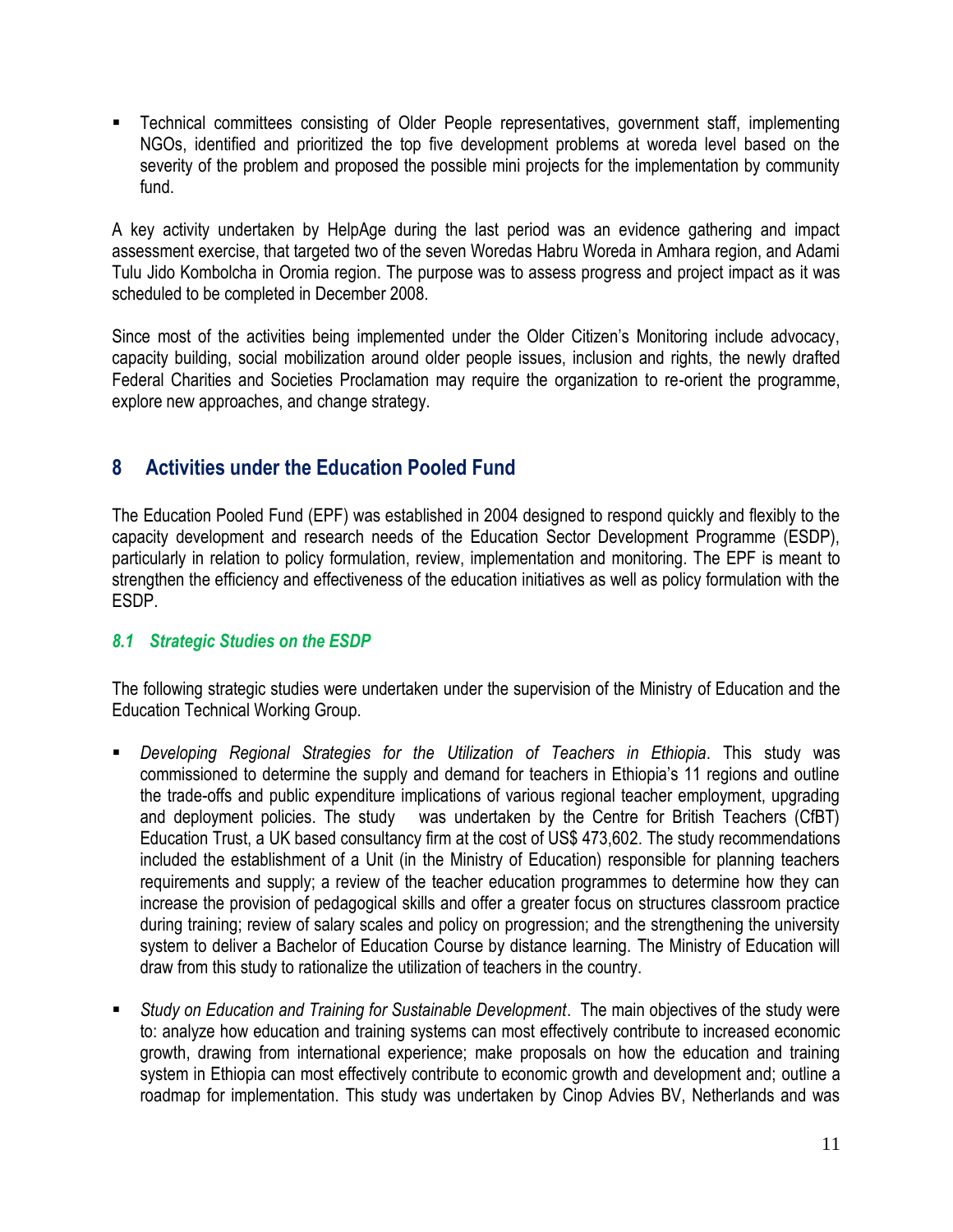undertaken from April to September. A Roadmap was designed to provide a framework on how education and training in Ethiopia can contribute to sustainable development in the next 20-25 years. This would be used as a policy guideline for government and NGOs and other stakeholders involved in making policy and financial decisions concerning the direction in which the education sector in Ethiopia would take in the next 25 years.

- *Capacity Building Needs Analysis of Ethiopian New Public Universities.* The study aims to map the current status of the New Public Universities (NPUs) in Ethiopia and to identify immediate development needs and outline credible programs of action for different funding scenarios. The Centre for International Cooperation, Netherlands completed the study that mapped the status of the NPUs, the immediate human development needs and the means by which these needs may be met over a threeyear period with support of government, the donor community and others. The study will be used to design capacity development interventions and training for teaching and research staff at universities.
- *Development of a School Health and Nutrition (SHN) Policy in Ethiopia.* Consultants were commissioned to develop evidence base SHN strategy that will improve the health and education of school aged children in Ethiopia. The consultants have completed survey works in the field, made situation analysis, prepared field reports and presented the field findings with draft strategies to gather feedback to enrich the strategy document.
- *Translation of the Programme Implementation Manual (PIM) for the Education Sector Development Programme*. As the manual was prepared in English, translations were commissioned in Amharic, Oromifaa, Somali and Tigrigna languages. The translated version was sent to the respective regional education bureaus.
- *School Teachers licensing and Re-licensing* was aimed at improving the quality of teaching and learning in Ethiopian primary and secondary schools through the building and maintenance of teacher standards through implementation of an effective Teacher Licensing and Re-licensing System. A situation analysis was conducted, followed by the preparation of a Teachers Licensing and Relicensing System and Implementation Guide. Workshops were undertaken at federal level to validate the work undertaken. This study will feed into the establishment of licensing to maintain the quality of teaching in primary and secondary schools.

#### <span id="page-14-0"></span>*8.2 The Education Sector Development Programme (ESDP) 10th Annual Review Meeting (ARM).*

The ESDP Annual Review Meeting was held in Awasa from April 30 - May 2, 2008. The objective of the ARM is to strengthen government and stakeholders' understanding, partnership and commitment through dialogue and joint review and assessment of the ESDP. A total of 128 participants attended the meeting including education sector personnel from Federal Ministries, Higher Education Institutions, Regional States, City Administration, Donors, NGOs and the private sector. The specific objectives included the review of the implementation of the 2007 ARM recommendations, as well as the recommendations of the Joint Review Mission and progress in developing the General Education Quality Improvement Package (GEQIP).

Support from the Education Pooled Fund covered all aspects of the meeting including venue, travel and per diem for government officials, rapporteurs, translators, materials and equipment. The outcome of the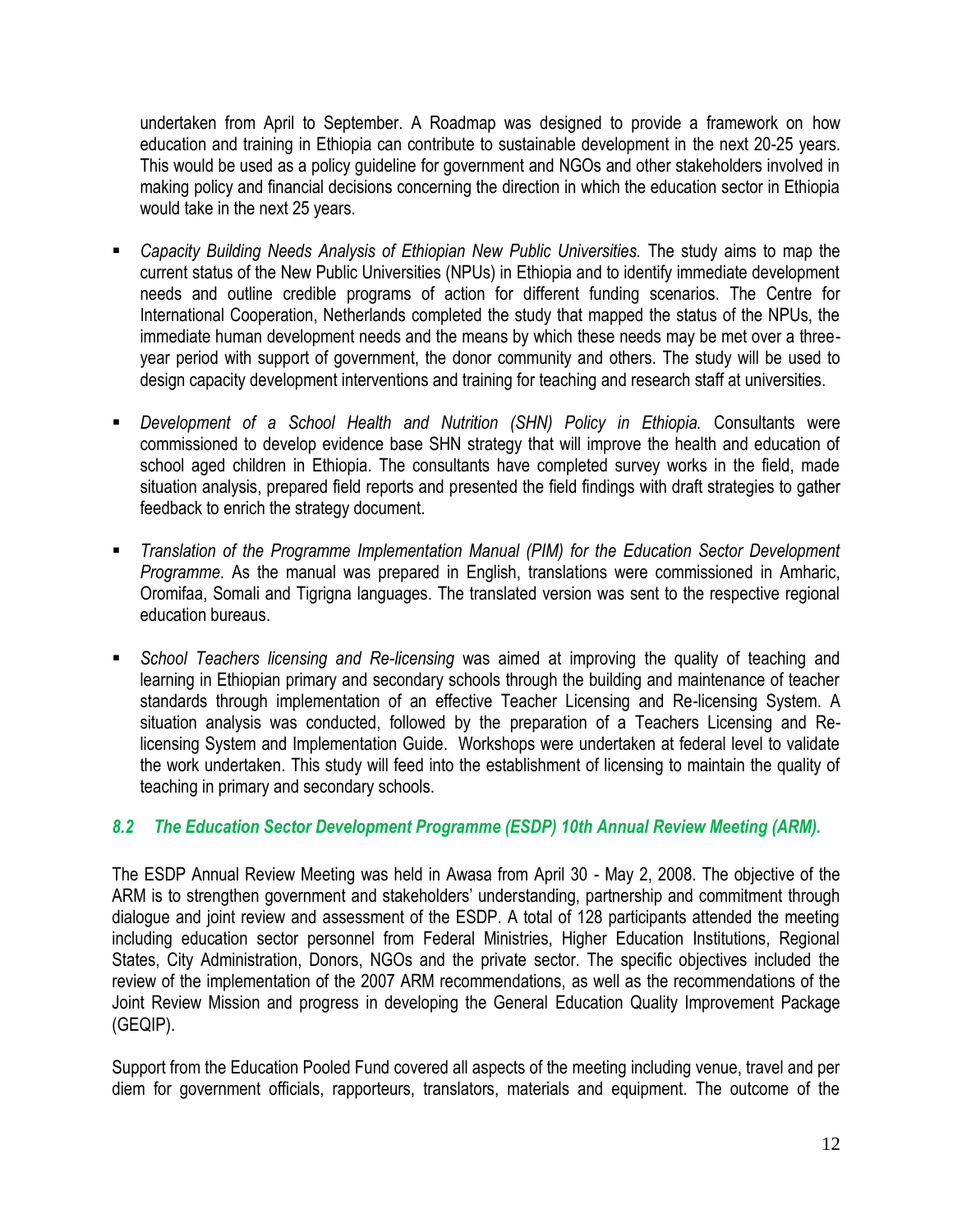meetings would determine future policy and other interventions in the Education Sector and the work of the Education TWG. The implementation of the ESDP showed some success. Remarkable progress had been made in achieving access and gender equity (46% girls and 54% boys). The ARM indicated that a number of schools were constructed in rural areas and the number of students registered in higher education was increased to more than 200,000.

#### <span id="page-15-0"></span>*8.3 Workshop on Medium of Instruction (MoI)*

A four day experts" meeting to review MoI policy and practice in Ethiopia was conducted in Addis Ababa. The workshop was organized at two levels. The first workshop was organized for experts and educationalists to review MoI policy and practice in Ethiopia and draw up a set of recommendations. The other workshop was organized for Regional Education bureau Heads, Regional Council Members and relevant staff from MoE to discuss the implications of the MoI recommendations.

# <span id="page-15-1"></span>**9 Gender Pooled Fund.**

The Gender Pooled Fund was created by a tripartite agreement signed between MoFED, MoWA and UNDP in July 2007. An initial five agencies (Netherland, Sweden, Italy, Ireland and UNFPA) committed to provide financing. The overarching purpose of the Gender Pooled Fund is to support the empowerment of women and gender equality in Ethiopia. It is mainly aimed at strengthening MoWA's institutional capacities and also Women"s Affairs Departments in the different sectors. Non-state actors like NGOs and CSOs are also entitled to access the Fund with the objective of enhancing policy dialogue.

In February 2008 the GPF Technical Group was created with the aim of screening all the in-coming project proposals. The final approval of the proposals is provided by the Steering Committee which is composed by MoWA, the DGGE Chair and UNDP. There have been significant delays in negotiating with MoWA the prioritization and implementation of key activities to be performed under the Fund.

With financing from the Pooled Fund, a Technical Advisor was recruited to support MOWA in October. Technical support was provided to MoWA to develop project proposal for submission to the Gender Pooled Fund. In addition, technical support was provided to the Ministry to prepare a proposal for training on Gender budgeting, Gender auditing and Gender mainstreaming for the Ministry of Women"s Affairs, Departments of Sectoral Ministries and Bureau of Women"s Affairs at regional level to be undertaken in 2009. During the course of the year a Workshop on poor women"s access to micro finance was undertaken with the support of the fund.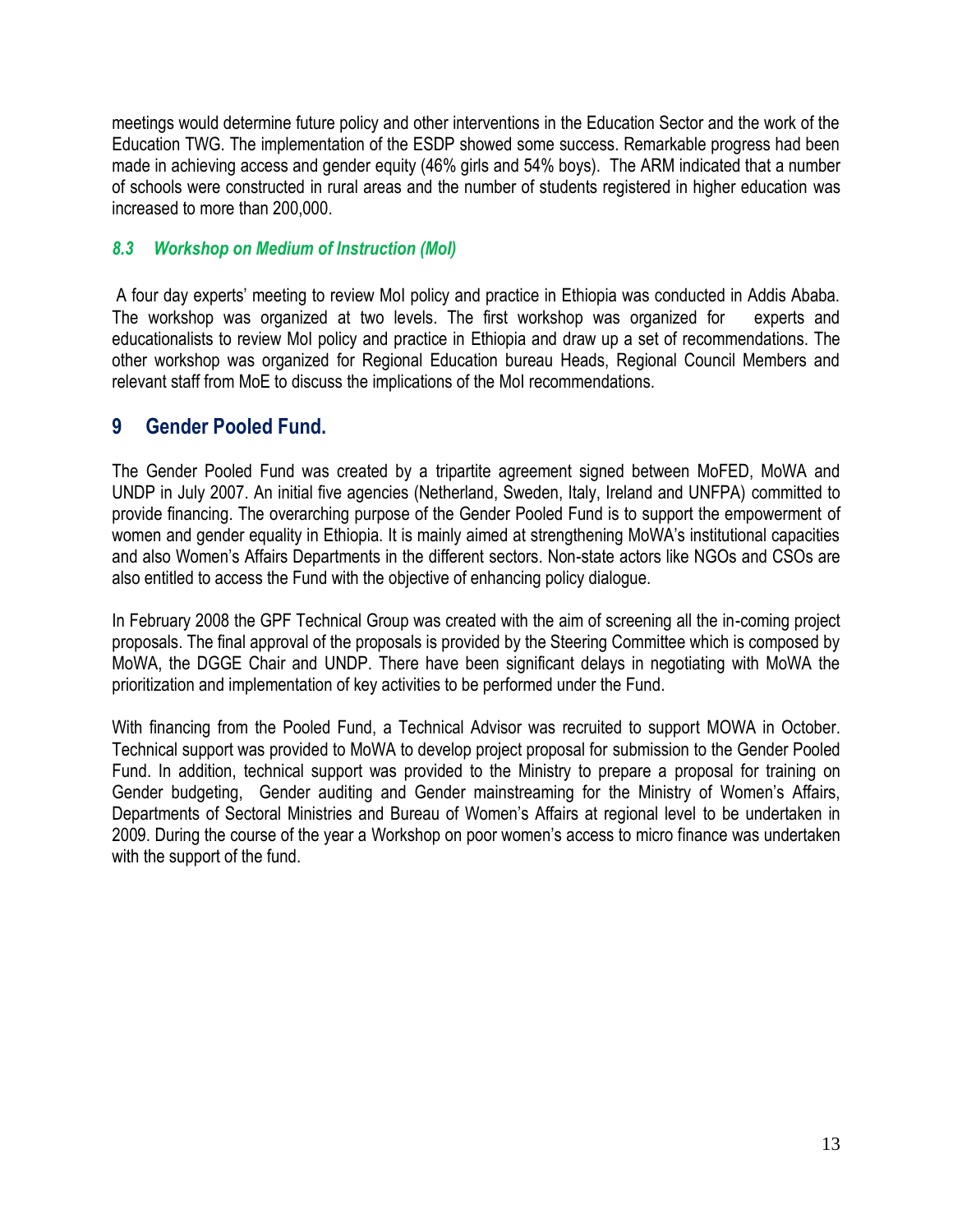# <span id="page-16-0"></span>**10 Management of the Pooled Funds**

#### <span id="page-16-1"></span>*1. Financial Status of Pooled Funds as at Dec31, 2008*

UNDP manages four pooled funds; The General Pooled Fund, Education Pooled fund, Gender Pooled Fund and Monitoring and Evaluation Pooled fund. As indicated in Table 1 below, a total of USD 1,990,857.38 was received as a contribution from various donors in the year 2008 and a total of USD **3,109,168.24** was expended under the four Pooled funds. Thus, the total cash balance at the end of the year was USD 3,844,392.14.

A summary of contributions received, expenditures made during the reporting period , and balance available as at December 31, 2008 under each pooled fund is indicated in table 1 below.

| Pooled fund      | <b>Balance from 2007</b><br>(USD) | Additional<br><b>Contributions</b><br>in 2008 (USD) | Expenditures<br>in 2008(USD) | <b>Balance</b><br>Available as<br>at December<br>31, 2008<br>(USD) |
|------------------|-----------------------------------|-----------------------------------------------------|------------------------------|--------------------------------------------------------------------|
| General          | 274,908.00                        | 517,120.38                                          | 523,305.66                   | 268,722.72                                                         |
| <b>Education</b> | 1,545,921.00                      | 1,185,696.00                                        | 951,194.13                   | 1,780,422.87                                                       |
| Gender           | 207,916.00                        | 288,041.00                                          | 21,066.69                    | 474,890.31                                                         |
| <b>M&amp;E</b>   | 2,933,958.00                      |                                                     | 1,613,601.76                 | 1,320,356.24                                                       |
| <b>Total</b>     | 4,962,703.00                      | 1,990,857.38                                        | 3,109,168.24                 | 3,844,392.14                                                       |

Table1. Summary of Contributions Received and Expenditures made in 2008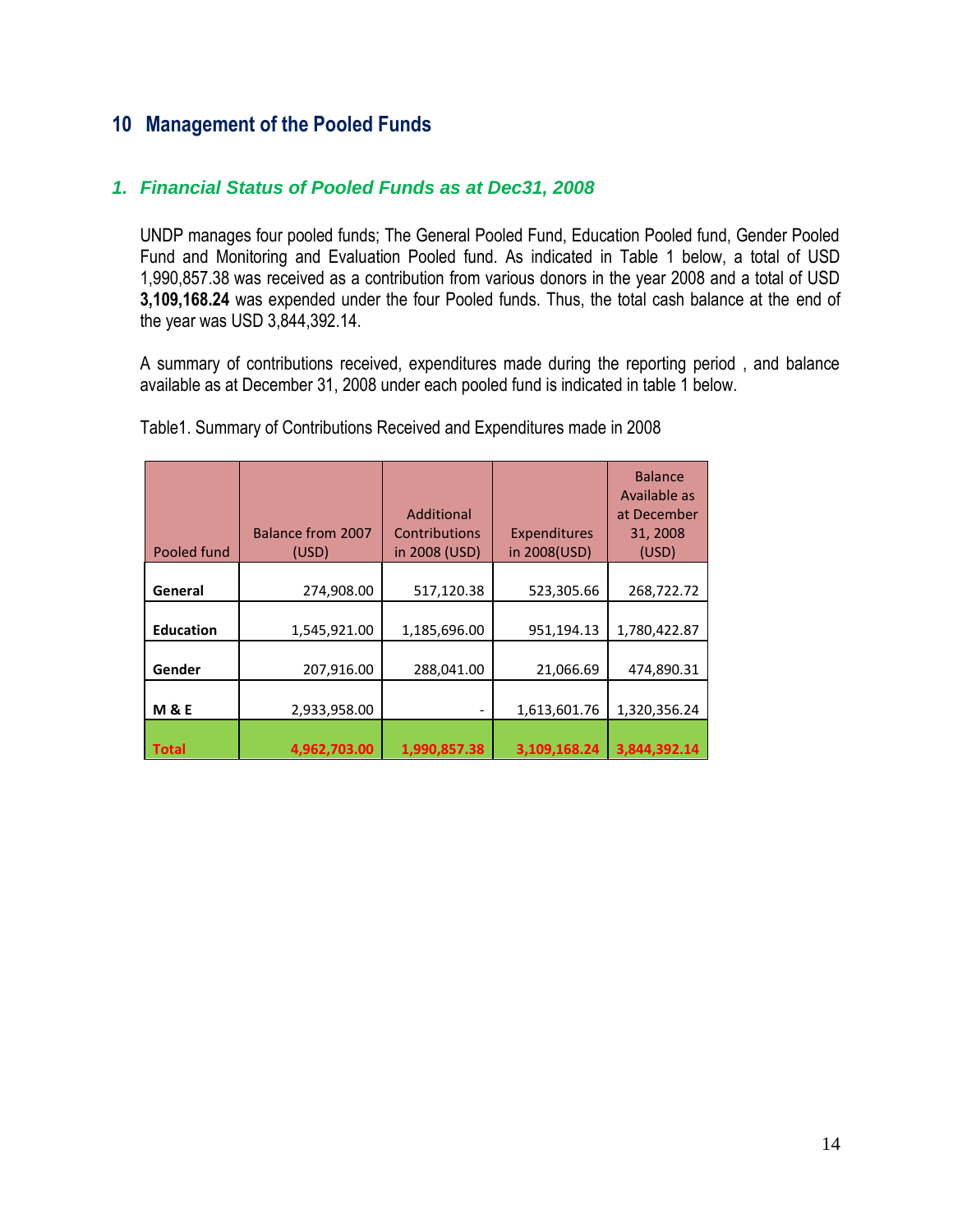#### <span id="page-17-0"></span>*2. Contributions Received in 2008 and the Expected Contributions in 2009*

As indicated in table 2 below, a total contribution of USD **1,990,857.38** was received during the reporting period. In addition to the total remaining balance of USD **4,962,703.00** from the contributions made in the previous years, a total of USD **663,645.18** is expected to be received in the coming 2009 in order to support the ongoing and emerging areas of work. Table 2 summarizes the contributions.

|                    |              | <b>Contribution</b><br><b>Received</b> | <b>Expected</b><br><b>Contribution</b> |                       |
|--------------------|--------------|----------------------------------------|----------------------------------------|-----------------------|
| Project            | <b>Donor</b> | (2008)                                 | (2009)                                 | <b>Total Resource</b> |
|                    | Italy        | 52,192.00                              | -                                      | 52,192.00             |
|                    | <b>DFID</b>  | 49,701.79                              |                                        | 49,701.79             |
|                    | Germany      | 39,308.18                              | 39,308.18                              | 78,616.36             |
| General            | Netherlands  | 49,715.70                              |                                        | 49,715.70             |
| 00057806           | Spain        | 26,785.71                              |                                        | 26,785.71             |
|                    | <b>SIDA</b>  | 299,417.00                             | 195,058.00                             | 494,475.00            |
|                    | Irish Aid    |                                        | 66,313.00                              | 66,313.00             |
|                    | <b>USAID</b> |                                        | 100,000.00                             | 100,000.00            |
| <b>Sub Total</b>   |              | 517,120.38                             | 400,679.18                             | 917,799.56            |
|                    |              |                                        |                                        |                       |
| <b>Education</b>   | EC           | 605,144.00                             |                                        | 605,144.00            |
| 00057863           | <b>SIDA</b>  | 580,552.00                             | $\overline{\phantom{a}}$               | 580,552.00            |
| <b>Sub Total</b>   |              | 1,185,696.00                           |                                        | 1,185,696.00          |
|                    |              |                                        |                                        |                       |
|                    | SIDA         | 235,849.00                             | 119,904.00                             | 355,753.00            |
| Gender<br>00057864 | Italy        | 52,192.00                              |                                        | 52,192.00             |
|                    | Spain        |                                        | 143,062.00                             | 143,062.00            |
| <b>Sub Total</b>   |              | 288,041.00                             | 262,966.00                             | 551,007.00            |
|                    |              |                                        |                                        |                       |
| <b>Grand Total</b> |              | 1,990,857.38                           | 663,645.18                             | 2,654,502.56          |

Table 2. Summary of Received and Expected Contributions (2008-2009) by donor and by pooled fund.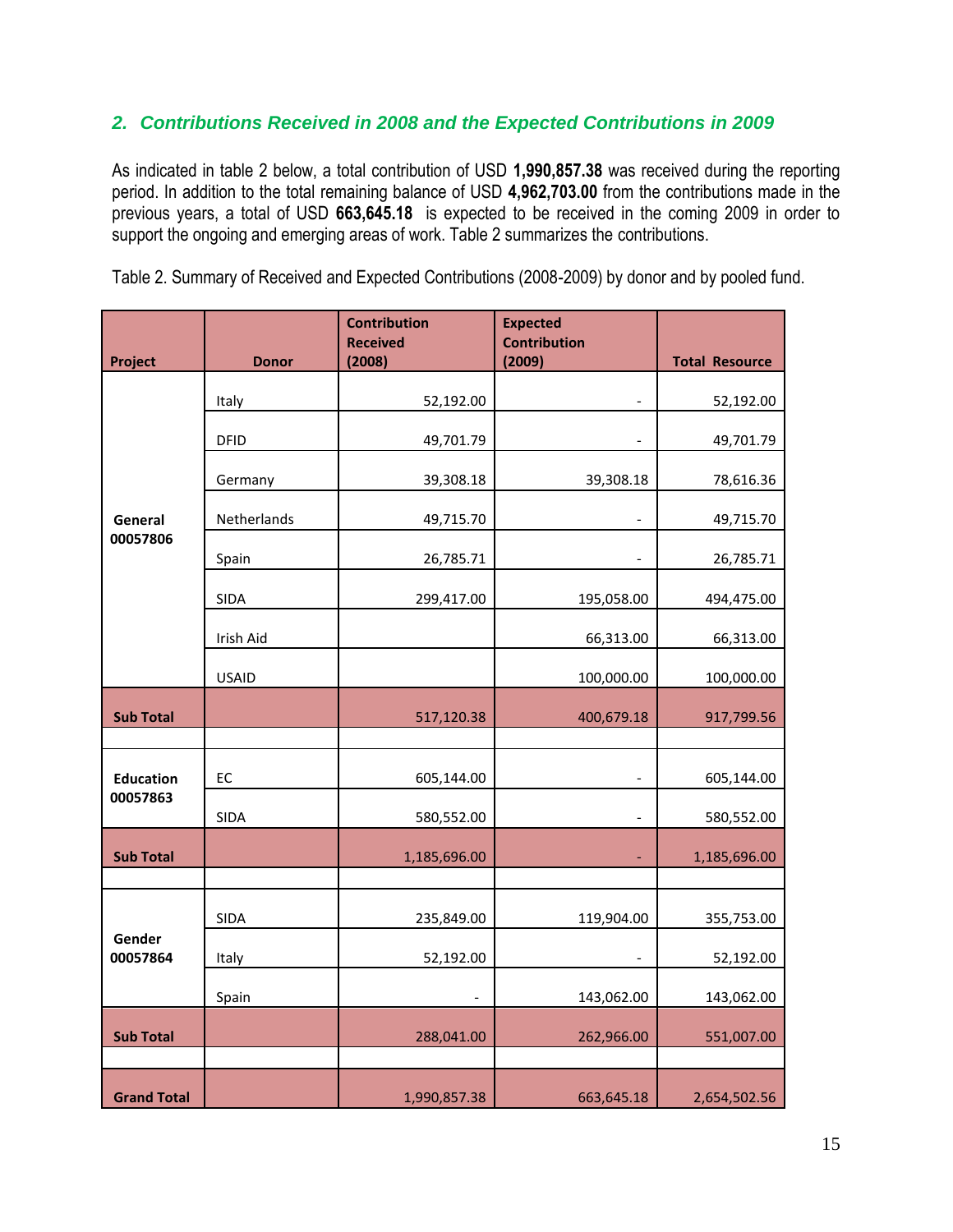# <span id="page-18-0"></span>*3. Expenditures made in 2008 by activity under each pooled fund*

A total expenditure of USD 3,109168.24 was made in 2008 under the four pooled funds. A detailed breakdown of the expenditure made by activity under each fund is shown below:

| Table 3. DAG General Pooled Fund (UNDP Project code 00057806) |  |  |
|---------------------------------------------------------------|--|--|
|                                                               |  |  |

| <b>Description</b>                                      | Amount (USD) |
|---------------------------------------------------------|--------------|
| <b>Expenditures by Activity</b>                         |              |
| <b>DAG Secretariat Coordination</b>                     |              |
| <b>National Staff Salaries</b>                          | 44,475.48    |
| <b>International Staff Salaries</b>                     | 182,175.60   |
| DAG annual report publication                           | 16,232.04    |
| <b>DAG Audit</b>                                        | 13,951.80    |
| DAG web restructuring                                   | 9,571.00     |
| DAG Meetings & TWGs Retreats                            | 5,268.84     |
| Office Equipment & Furniture                            | 740.87       |
| Rural Economic Development & Food Security (RED/FS) SWG | 3,718.00     |
| Miscellaneous Expenses                                  | 11,466.15    |
| <b>General Management Support (GMS)</b>                 | 20,134.45    |
| Sub-total                                               | 307,734.23   |
| DAG Secretariat Coordination (Trust Fund)*              |              |
| <b>Technical Assistance to TWGs</b>                     | 110,573.00   |
| <b>General Management Support (GMS)</b>                 | 7,740.14     |
| Sub-total                                               | 118,313.14   |
| <b>Total Expense of DAG Secretariat Coordination</b>    | 426,047.37   |
| <b>Harmonization</b>                                    |              |
| <b>Technical Assistance</b>                             | 25,299.60    |
| General Management Support (GMS)                        | 1,770.97     |
| Sub-total                                               | 27,070.57    |
| Harmonization (Trust Fund)                              |              |
| Technical Assistance                                    | 54,107.34    |
| <b>General Management Support (GMS)</b>                 | 3,787.51     |
| Sub-total                                               | 57,894.85    |
| <b>Total Expense of Harmonization</b>                   | 84,965.42    |
| <b>DAG Support to Private Sector (Trust Fund)</b>       |              |
| Technical Assistance to PSD TWG                         | 11,488.66    |
| <b>General Management Support (GMS)</b>                 | 804.21       |
| Sub-total                                               | 12,292.87    |
| <b>Total Expense for Support to Private Sector</b>      | 12,292.87    |
| <b>Total Expenditures (Non-Trust and Trust Funds)</b>   | 523,305.66   |

\*Trust fund: for some donors including the EU we are required to have a separated budget line based on corporate agreements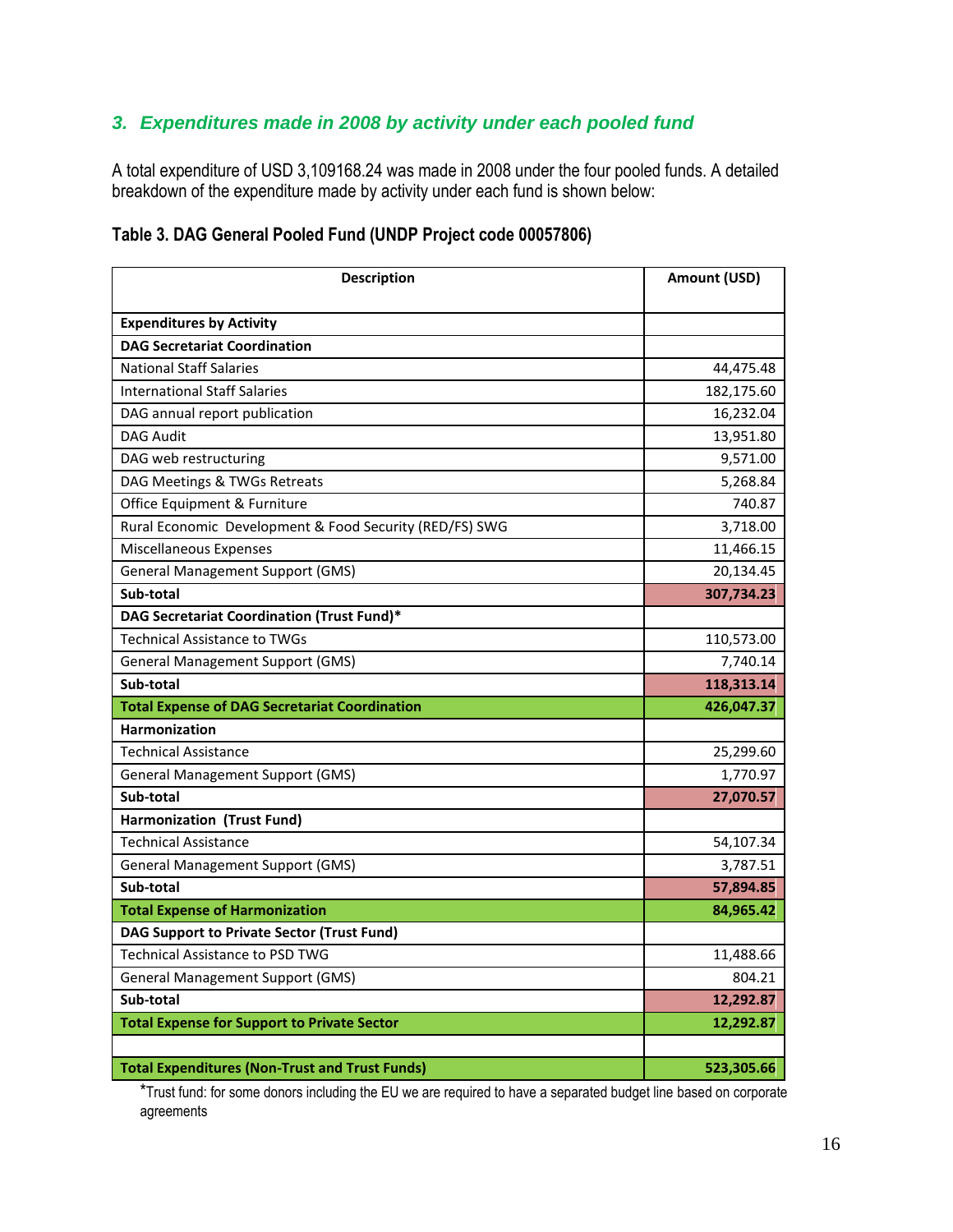| <b>Description</b>                                 | Amount (USD) |
|----------------------------------------------------|--------------|
|                                                    |              |
| <b>Expenditures by Activity</b>                    |              |
| <b>Strategic Studies on ESDP</b>                   |              |
| Annual Review Meeting (ARM)                        | 57,864.12    |
| <b>Consultants for Teachers Utilization</b>        | 237,416.90   |
| Joint Review Meeting (JRM)                         | 19,760.86    |
| <b>General Management Support (GMS)</b>            | 22,052.93    |
| Sub-total                                          | 337,094.81   |
| <b>Strategic Studies on ESDP (Trust Fund)</b>      |              |
| Study on Teachers Utilization                      | 236,801.00   |
| Education and training for sustainable development | 142,991.00   |
| Study on Girls Violence                            | 99,640.57    |
| School Health and Nutrition Study (SHN)            | 32,452.40    |
| <b>Teachers Licensing study</b>                    | 59,180.80    |
| Translation and other miscellaneous expenses       | 3,035.12     |
| <b>General Management Support (GMS)</b>            | 39,998.43    |
| Sub-total                                          | 614,099.32   |
| <b>Total Expenditure</b>                           | 951,194.13   |

# **Table 4. DAG Education Pooled Fund (UNDP Project code 00057863)**

# **Table 5. DAG Gender Pooled Fund (UNDP Project code 00057864)**

| <b>Description</b>                                    | Amount (USD) |
|-------------------------------------------------------|--------------|
|                                                       |              |
| <b>Expenditures by Activity</b>                       |              |
| <b>Capacity Building</b>                              |              |
| Workshop on Poor Women's Access to Micro Finance      | 14,573.06    |
| <b>Technical Assistance</b>                           | 5,532.94     |
| <b>General Management Support (GMS)</b>               | 960.69       |
| Sub-total                                             | 21,066.69    |
|                                                       |              |
| <b>Total Expenditures (Non- Trust and Trust Funds</b> | 21,066.69    |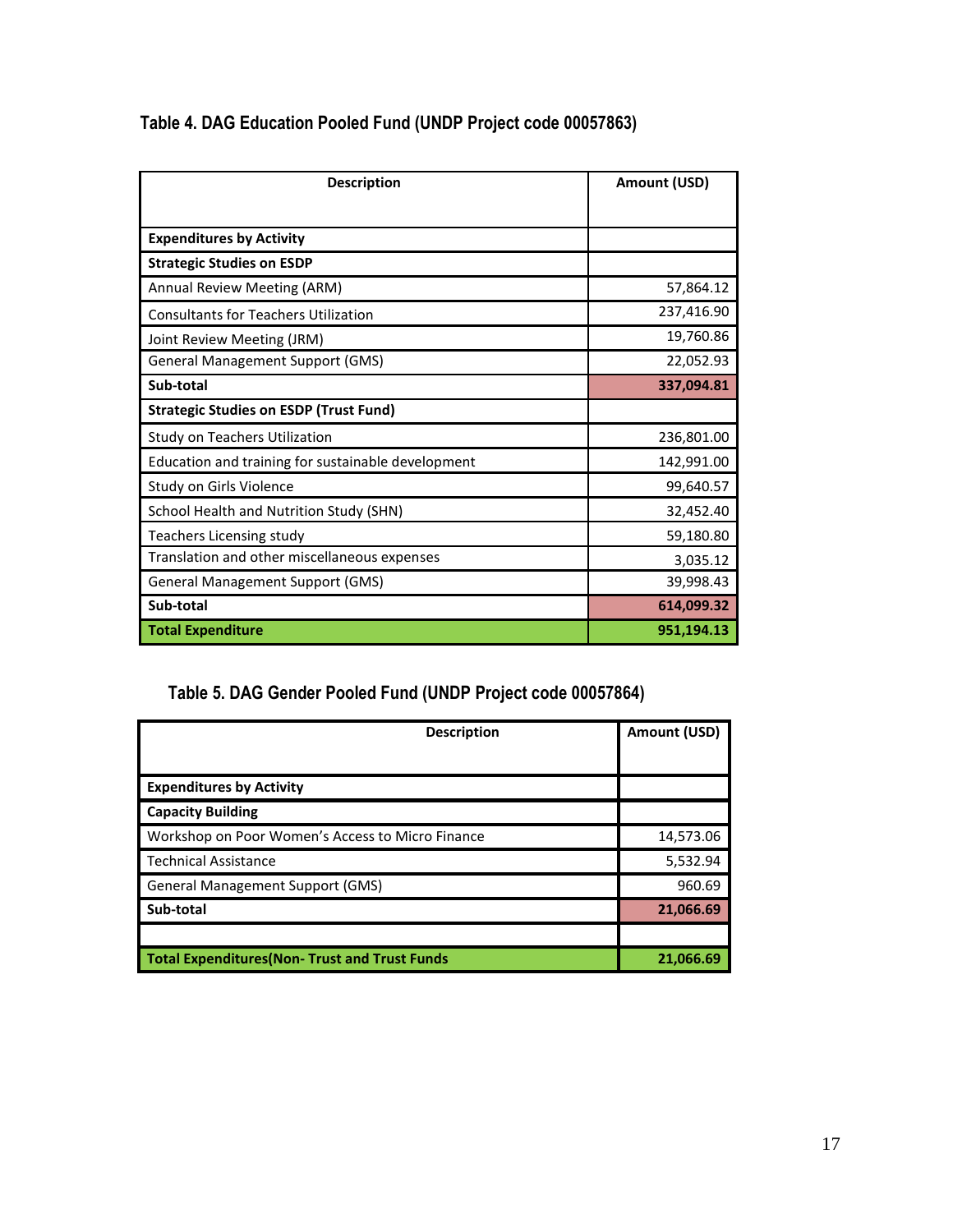# **Table 6. DAG Monitoring and Evaluation Pooled Fund (Under Project code 00057873)**

| <b>Description</b>                                      | Amount (USD) |
|---------------------------------------------------------|--------------|
| <b>Expenditures by Activity</b>                         |              |
| <b>Institutional Strengthening</b>                      |              |
| Long-term Training- Central Statistical Authority Staff | 131,106.52   |
| Purchase of Computers for Central Statistical Authority | 9,742.78     |
| <b>General Management Support (GMS)</b>                 | 6,426.14     |
| Sub-total                                               | 147,275.44   |
|                                                         |              |
| <b>Creating Awareness</b>                               |              |
| PASDEP/MDG Awareness creation through Radio Fana        | 69,579.11    |
| Cost of PANE Exposure visit                             | 9,054.09     |
| <b>General Management Support (GMS)</b>                 | 7,801.00     |
| Sub-total                                               | 86,434.20    |
|                                                         |              |
| <b>Economy wide Modeling</b>                            |              |
| Support to Ethiopian Development Research Institute     | 483,187.42   |
| <b>General Management Support (GMS)</b>                 | 33,823.12    |
| Sub-total                                               | 517,010.54   |
|                                                         |              |
| <b>Developing National Capacities</b>                   |              |
| Support to HelpAge International                        | 101,375.00   |
| Support to Poverty Action Network of Civil Society      | 442,069.39   |
| Support to Ministry of Finance & Economic Development   | 80,939.89    |
| <b>Poverty Assessment</b>                               | 52,450.00    |
| <b>Annual Progress Review Meeting</b>                   | 98,345.37    |
| <b>Miscellaneous Expenses</b>                           | 22,154.08    |
| <b>General Management Support (GMS)</b>                 | 52,321.15    |
| Sub-total                                               | 849,654.88   |
| <b>Exchange rate gain/Loss</b>                          | 13,226.70    |
|                                                         |              |
| <b>Total Expenditures(Non-Trust) for M&amp;E</b>        | 1,613,601.76 |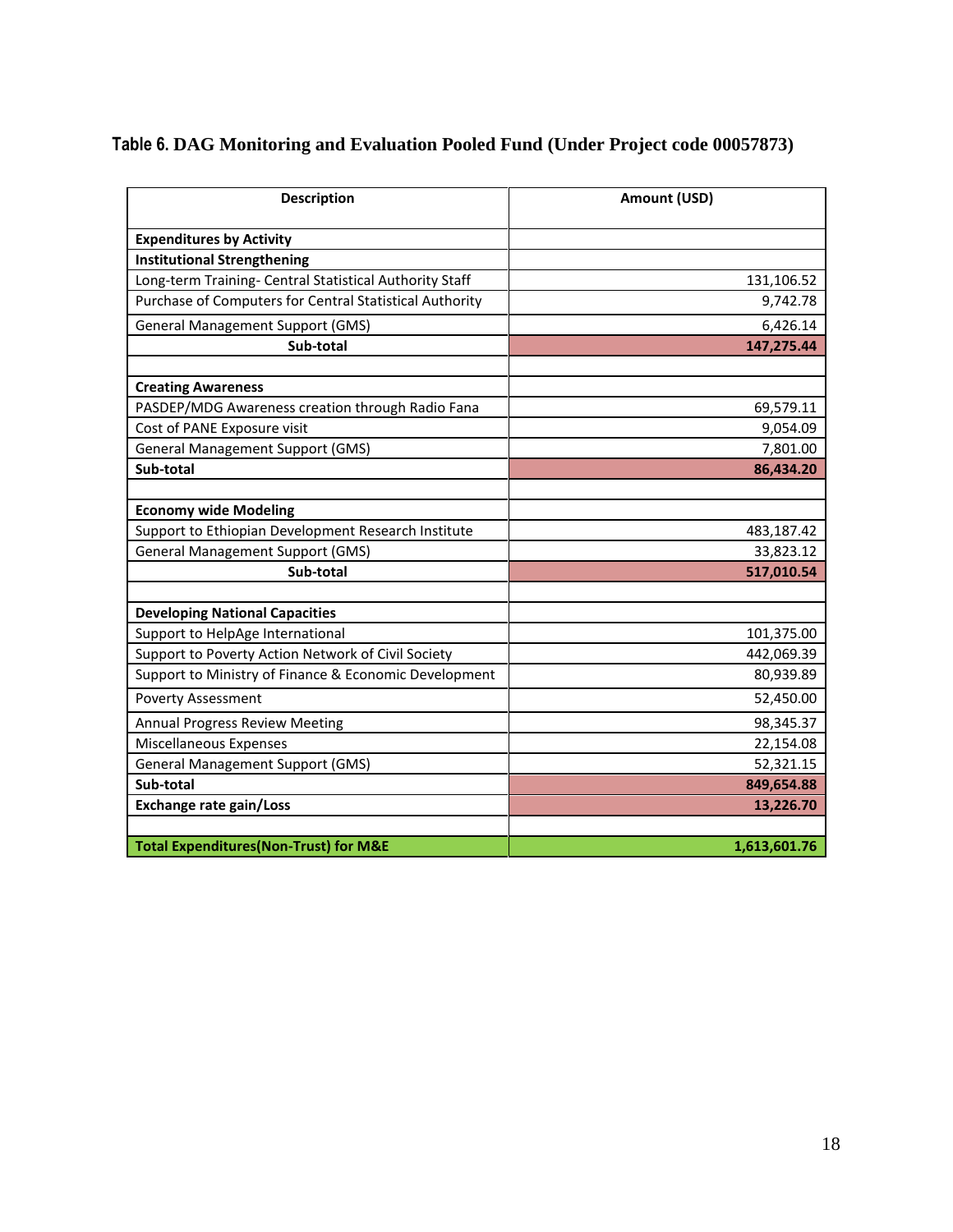# <span id="page-21-0"></span>**11 Summary of Activities and Results of DAG TWGs in 2008**

#### <span id="page-21-1"></span>*11.1 Education*

The DAG Education TWG monitors and provides technical support to policy dialogue and the design and implementation of education programs in line with the country"s Education Sector Development Programme (ESDP). It facilitates multi-stakeholder dialogue between Government, bilateral and multilateral development partners and civil society on current education policies and programmes. In 2008, the group"s objectives included increasing the use of joint instruments for financing ESDP and establishing stronger linkages, coordination and working relationships between government, the DAG and other stakeholders.

#### **Key Activities and Results in 2008**

#### *Harmonization of Education Sector Activities*

The need for decentralised capacity building in planning and management was agreed with government through GEQIP. UNICEF, USAID and JICA agreed to align their capacity building efforts with jointly agreed priorities. A grant of \$70 million was approved through the Fast Track Initiative (FTI) in support of GEQIP and discussions with the Government of Ethiopia were undertaken for a second application. A Coordinated effort was made to collect data to measure progress against the Paris Declaration indicators within the education sector. This was to feed into the 2008 FTI Secretariat initiated education sector survey. In order to reduce transaction costs, a harmonized M & E was agreed for the GEQIP and the ETWG engaged with DAG Division of Labor discussions.

#### *Joint instruments*

In support of the General Education Quality Improvement Programme (GEQIP), an additional \$350 million over four years was secured for quality improvements in the education sector. This would be delivered as pooled financing and is designed to be complementary to PBS support. Seven donors, DFID, World Bank, FTI, Italian Cooperation, Finland, Sweden and the Netherlands would pool their resources. USAID and UNICEF, although unable to pool funding due to agency regulations, agreed to align their activities with the overall programme. In order to ensure effective planning, budgeting and monitoring, a capacity needs analysis was agreed on and relevant TORs prepared. It was decided that the Joint Review Mission of 2009 would focus on planning, budgeting and monitoring at decentralised levels of government.

#### *Policy dialogue*

After a sector review, the task forces were streamlined and relationship with Education Pooled Fund clarified. A new approach to Joint Review Mission was to be trialed in 2009 and dialogue with PBS stakeholders undertaken on how to review the sector so that the PBS and sector review processes can be mutually reinforcing. In line with evidence-based policy making, key studies were jointly agreed with all stakeholders for financing through the EPF in 2009. This would include studies on female leadership and a labour market needs analysis. The impact of policy developments to date would be evaluated in 2009. Regular consultation meetings with the Minister of Education on policy and programmatic issues were agreed.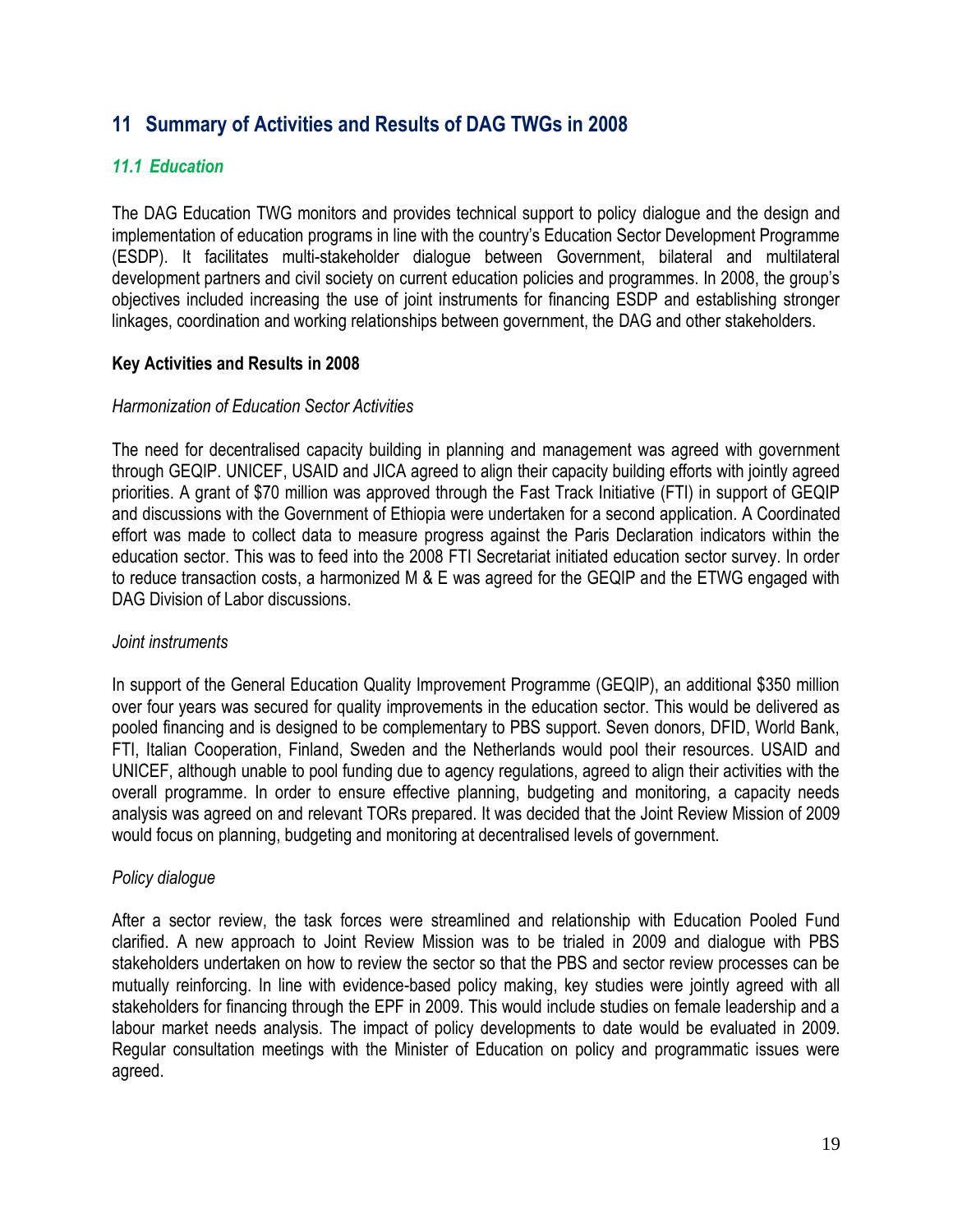#### **Linkages and coordination**

In order to enhance engagement with other sector groups*,* a system of regular PBS progress reports to the ETWG was established with SIDA as the lead. Close collaboration with the Ministry of Health on the development of the School Health and Nutrition strategy was established.

CSOs and the private sector were represented at the Annual Review Meeting of 2008. Non-government initiated sector studies were included on the CD ROM of sector studies undertaken by various agencies in the Education sector. Occasional presentations were made by CSOs and private sector at the monthly TWG meetings. Contact and communication with disability rights groups was made on how SNE was to be reflected in GEQIP. Discussion with MoE and UNDP started to consider financial and operational space in to EPF for CSOs/NGOs under the juridical framework of the new CSO Law.

#### <span id="page-22-0"></span>*11.2 Gender Equality*

The Donor Group on Gender Equality (DGGE) was established in late 2003 to support the achievement of gender equality and women's' empowerment in Ethiopia. Since then, the Gender Group has evolved into a technical group with the mandate to strengthen the mainstreaming of gender into national policies and strategies, with strengthened implementation of the PASDEP at the thrust of the Group's functions. With Gender (*Unleashing the Potential of Women*) being one of the key pillars of the PASDEP, the establishment of the Ministry of Women Affairs in 2005 and the launch of the National Action Plan for Gender Equality (NAP-GE), the TWG"s mandate has broadened to establish a Gender Pooled Fund in which support to national gender machineries and the CSO sector has become a priority.

#### **Key Activities and Results in 2008**

#### *1. PASDEP Activity Progress Report – APR 2005/2006 and 2006/2007*

In its report on the APR documents the DGGE raised a number of key issues. The information provided by the 2005/06 APR did not allow the DGGE to evaluate the extent to which the competent organs have progressed against the National Action Plan on Gender Equality (NAP – GE).The information provided in 2006/07 APR could not be substantiated by evidence-based data or measurable information with regard to Gender. The reports listed a number of activities performed in many different sectors (legal sector, rural development, formal employment, health, education) but provided no reference to specific activities and measurable impact over women"s economic and social status. Specific issues identified for further discussion included: the creation of an accountability mechanism for gender mainstreaming in all sector policies; NAP – GE and Women Development Package; and the CSOs" role in NAP – GE implementation and policy dialogue.

#### *2. Strengthening policy dialogue with MoWA and creation of a Gender Sector Working Group*

In their contribution to the framework for establishing a Gender Sector Working Group the DGGE proposed: a) to guarantee a wide representation of Women"s Affairs Departments (WADs) of all the line ministries and not only a representation from MoWA; b) not to restrict donor membership only to donors providing major volume of funding but also to include those with strong technical expertise; c) maintain the already existing kind of Donor – Government dialogue in place since the year 2004 when the Joint Group on Gender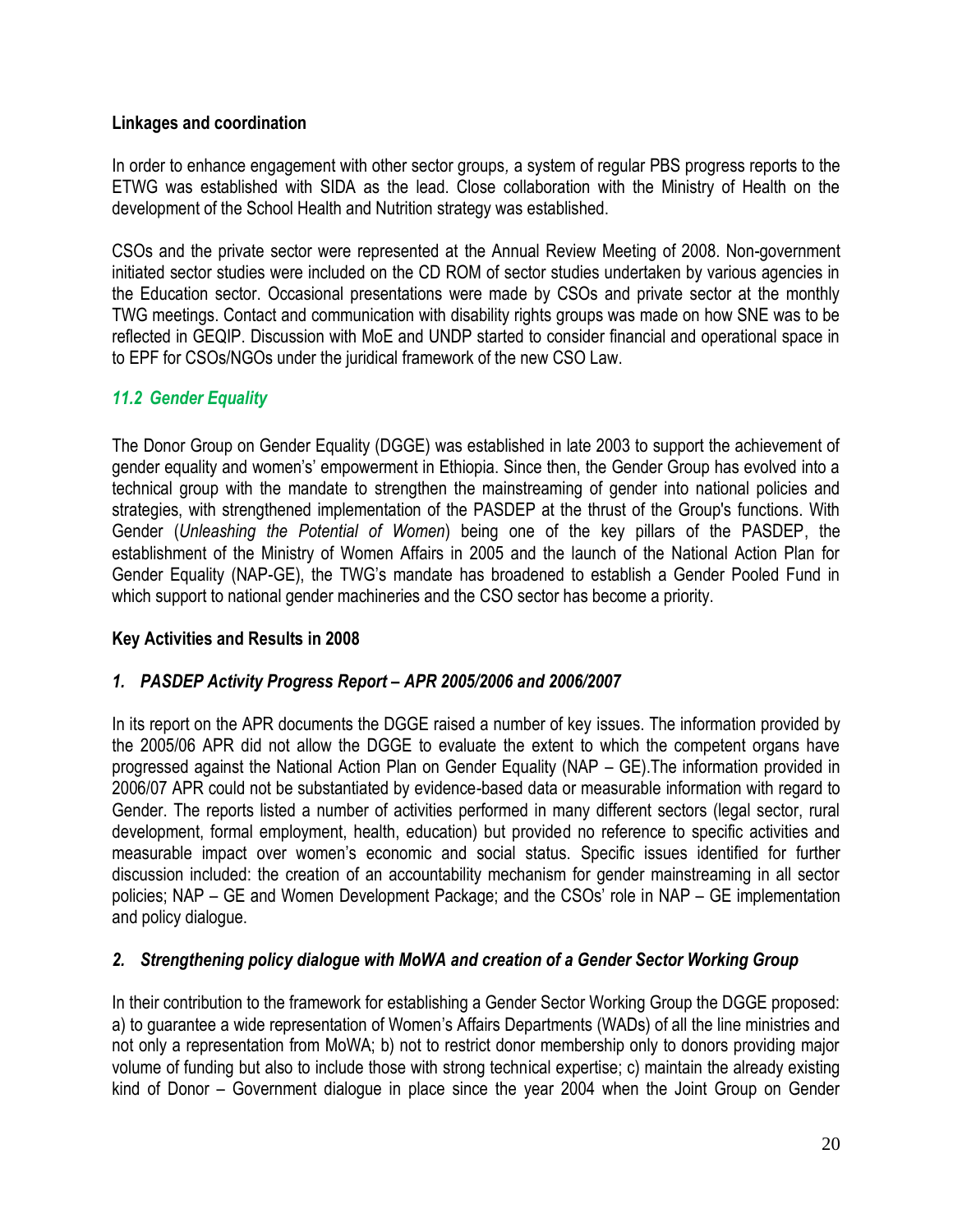Equality (JGGE) was established and ToR developed; d) try to revive the mentioned JGGE instead of creating a new group; e) Chair and Co-chair of the DGGE to be automatically members of the SWG to liaise between the two groups f) retain the DGGE as a forum for Donors to meet until the SWG on Gender becomes fully functionally and strong enough to take the lead.

In April 2008, in agreement with MOWA, four donor agencies were selected as representatives of the DGGE: Italian Cooperation, UNFPA (as chair and co-chair of the DGGE), Spain and Netherland. A formal letter was written to the Ministry to this effect. The SWG is yet to be formally established.

#### *3. Strengthen dialogue between Government, Donors and CSOs*

In March 2008, the Network of Ethiopian Woman's Associations (NEWA) and the DGGE Chair began a discussion on a draft ToR for the creation of a Government-Donor-CSO joint group. The initiative was perceived as proceeding along the line of the SWG and was welcomed from Government. However, the first Charities and Societies Proclamation draft (CSO law) created a situation of uncertainty in all the CSOs and NGOs. The energy of both donors' and CSOs' representatives were focused on discussing on the legal, political and economical implications of the draft law. Both Donors and CSO representatives were concerned about proposing such a joint group in a social environment regulated by the new Law. The DGGE has maintained frequent contacts and an open dialogue with relevant CSO representatives to confirm donors" financial and technical commitment to support to CSOs in whatever kind of situation the Law may create.

#### *4. Creation of a Child sub-group.*

In June 2008 the DGGE discussed the possibility of establishing a new child sub-group, as was expressed during a workshop organized by the international NGO Save the Children – Sweden and financed by the Swedish Embassy. Italian Cooperation, along with the Swedish Embassy took the lead to organize a halfday meeting and to develop draft ToR of the group. During the meeting held in November, chaired by the Ministry of Women Affairs and attended by a number of donor agencies, the sub-group received a formal ratification of its establishment under the DGGE.

#### <span id="page-23-0"></span>*11.3 Governance TWG*

The DAG Governance Technical Working Group (GTWG) monitors and provides technical support to policy dialogue and the design and implementation of governance programmes in Ethiopia. The GTWG optimizes the benefits of donor coordination to ensure greater harmonization of development assistance and alignment to national priorities in the governance sector.

#### **Key Activities and Results in 2008**

#### *1. Improved Donor-GoE dialogue on governance*

The GTWG *Report on the Annual Progress Reports (APRs) for 05/06 and 06/07* was submitted to the DAG Secretariat on 24 April 2008. Key issues highlighted in the report, regarded the accuracy and adequacy of data and comprehensiveness of the 05/06 and 06/07 APRs. The APRs did not reflect progress against key outcomes, such as "improved dialogue between Government and Civil Society at federal, regional and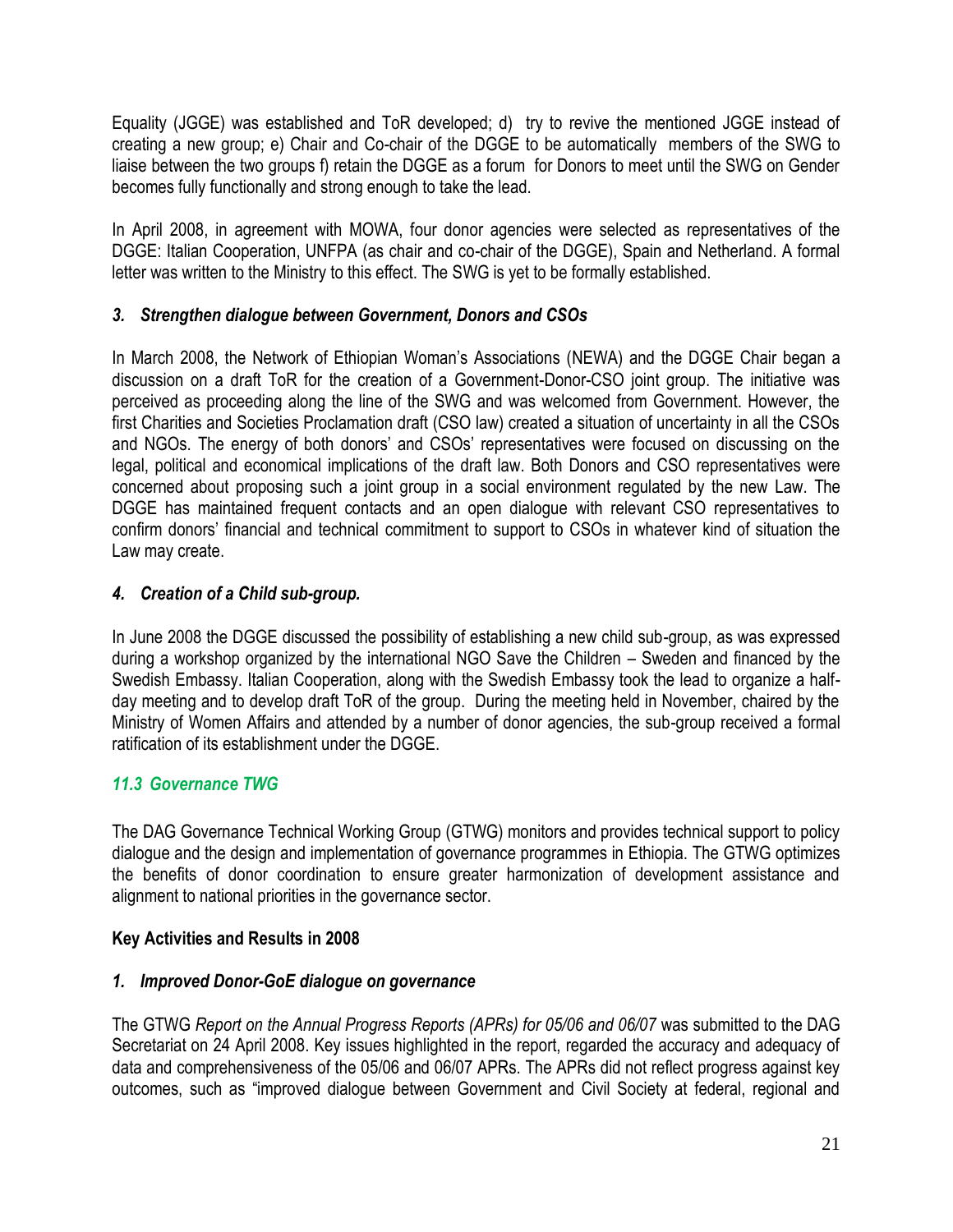woreda levels", "preparation for the 2010 National Elections", as well as "Human Rights" and "Conflict Management".

Subsequently, issues agreed with government at the Newai Group Meeting in June 2008 were: The weaknesses of governance indicators in the PASDEP Governance policy matrix; Challenges experienced during the local and by elections (held in April 2008), and need for improvements in preparation for 2010 national elections; PASDEP Outcome on conflict management needs to be revised, and; the need to strengthen technical dialogue between GTWG and GoE interlocutor to improve accuracy and quality of indicators and reports.

#### *2. Effective dialogue between GoE and CSOs facilitated*

The GTWG Civil Society Sub Group (CSSG) was not able to facilitate dialogue between the GoE and CSOs. However, technical-level dialogue was made possible through the steering committee on the PBS accountability component and the Cotonou taskforce.

A Technical Team analyzed the legal, political and technical implications of the Government's draft Charities and Societies Proclamation. A Questionnaire was developed to assess the impact of the draft CSP on donor programmes, and was circulated. The responses were analyzed, and a letter and Preliminary Assessment of the CSO Law were drafted and submitted to the French, UK and US Ambassadors (Troika) on 23 May 2008.

The Technical Team developed a Technical Analysis Report on third draft of the CSO Law (June-July 2008), with support from the International Centre on Non Profit Law (ICNL). The Report was subsequently endorsed and forwarded by the DAG to the Ministers of Justice as well as Finance and Economic Development. A follow-up analysis on the 4th Draft was developed to support the Troika"s dialogue with the Prime Minister. This resulted in some positive changes in the draft PCS that was submitted to Parliament.

The CSSG held several meetings with representatives of the CSO Task Force and INGOs during the last quarter of 2008. A joint strategy for responding to the new CSO law was developed and endorsed by the DAG. It was agreed that DAG dialogue with CSOs and INGOs will be organized and facilitated by the CSSG in 2009.

#### *3. Effective Dialogue with the NEBE and Government*

From January to April 2008, the GTWG Democratic Representation Sub Group (DRSG), Elections Pooled Fund Project Advisory Committee (PAC) and newly formed, NEBE-DIP Advisory Committee were instrumental in liaising with the NEBE, and coordinating donor activities for the By and Local Elections. A briefing note on (1) the principles for ensuring a credible elections in 2010, (2) key elements for an effective DIP-NEBE sub-programme and (3) immediate next steps was submitted for discussion at the DAG Meeting on 25 June 2008. The NEBE signed up to the DAG principles in writing in July 2008.The DRSG provided regular briefings to the DAG-GTWG on elections and political space. This engagement also informed the work of the Ethiopia Partners Group and others.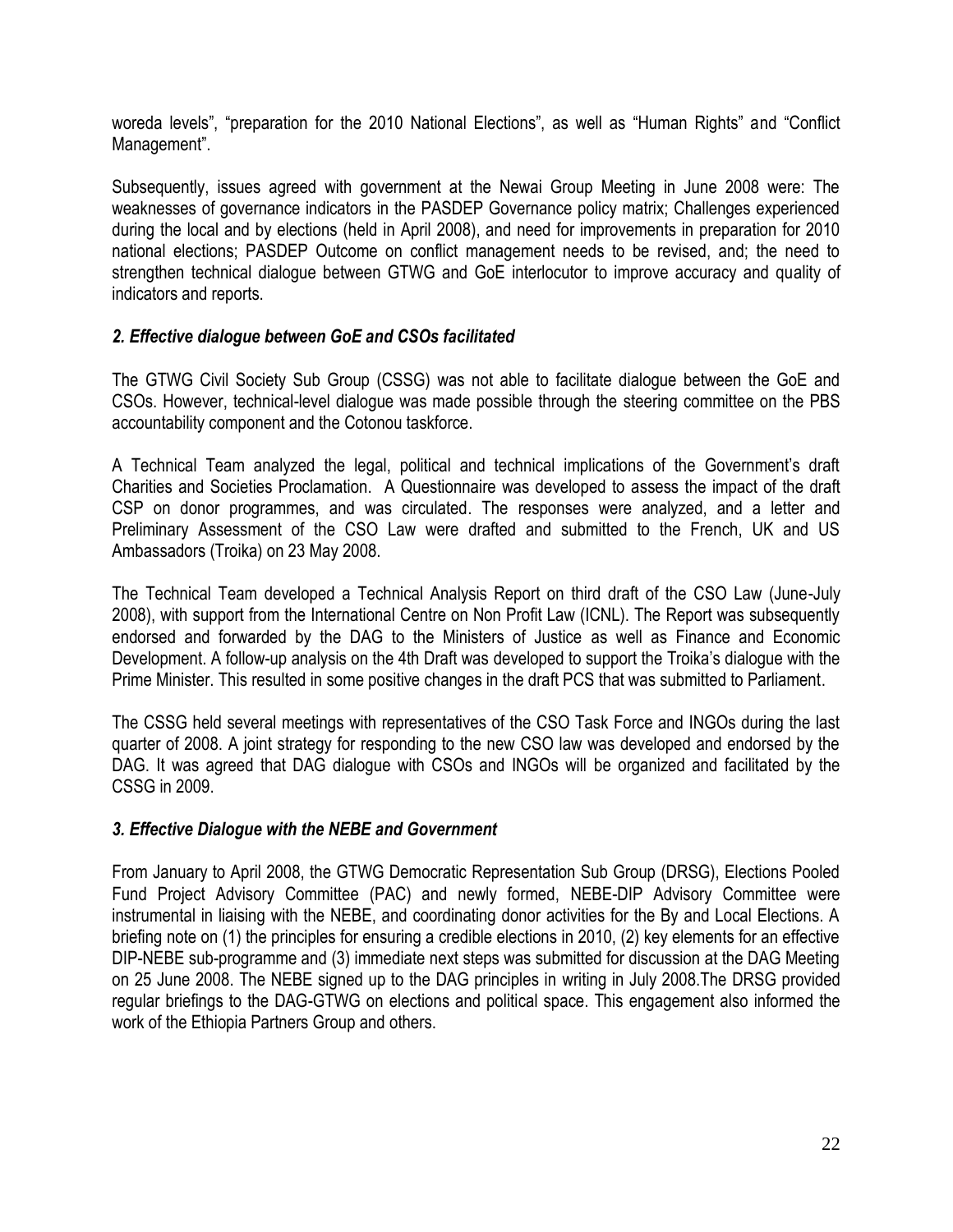#### *4. Effective dialogue with Government on Human Rights Issues*

The HRSG submitted a briefing note (dated 12 February 2008) on the "Continuing Detention of Netsanet and Daniel [CUD members]" to the DAG and EPG. The Sub Group further supported the CSSG in drafting a briefing note to the DAG & EPG, regarding the first draft of the CSO Law (see 2.1). The HRSG finalized its proposal on a reduced set of governance indicators against the Ethiopian Institute of the Ombudsman and Human Rights Commission's respective outcomes under the PASDEP Governance Policy Matrix.

In November 2008, the HRSG submitted a briefing note to the DAG and EPG on recent opposition arrests. Dialogue with the Government on human rights issues resulted in some progress by the Government in non-sensitive areas (e.g. the national report on prison conditions, improved humanitarian access in Somali region). However, there were no major changes of action or policy on the part of the Government with regard to the more sensitive human rights issues raised by the HRSG and the EPG (e.g. the CSO law, opposition arrests, human rights in Somali region).

The Sub Group supported the EPG in engaging with the Ethiopian Human Rights Commission on the role that it could play with respect providing comments to Parliament on the draft CSO legislation. The Sub Group supported and facilitated the EPG Human Rights Task Force in engaging with various human rights actors, within and outside of Government. The Sub Group also coordinated on key issues to ensure that messaging to the government through private channels is coherent.

#### *5. Donor Mapping report on PASDEP Governance sector*

A Donor Mapping Report on the PASDEP Governance Sector was generated through the Donor Management Platform (previously known as Blue Book) and circulated to GTWG members on 17 December 2008.

#### *6. Democratic Institutions Strengthened*

Five sub-programmes (EIO, FEACC, HoF, HoPR and HRC) under the Democratic Institutions Programme (DIP) were approved by the DIP Coordination Committee (CC), with implementation commencing in June 2008.Due to delays in the development of the NEBE"s sub-programme, the DIP Coordination Unit (CU), TC Donors and DRSG developed a briefing note which supported dialogue between the Head of DFID and the UNDP Resident Representative and the NEBE regarding the development of its DIP Sub-programme. The federal and regional offices of the Auditor General were identified as potential beneficiaries under the DIP. The CU and CIDA are leading negotiations with MoFED and OFAG. Management arrangements of the HoPR sub-programme are still outstanding issues which have delayed implementation. A briefing note and strategy for DAG engagement with HoPR was to be finalized in early January 2009.

#### *7. Justice Sector Reform Programmes Strengthened*

Members of the GTWG Justice Sub Group (JUSG) attended the PSCAP APR meeting on the Justice System Reform Programme (JSRP), where the Justice System Legal Research Institute (JSLRI) made a comprehensive presentation on progress and problems. Although JSLRI has done well in bringing justice institutions together under PSCAP, police, prosecutions and prison components have lagged behind. Subsequently, improvements were made and some reform activities implemented.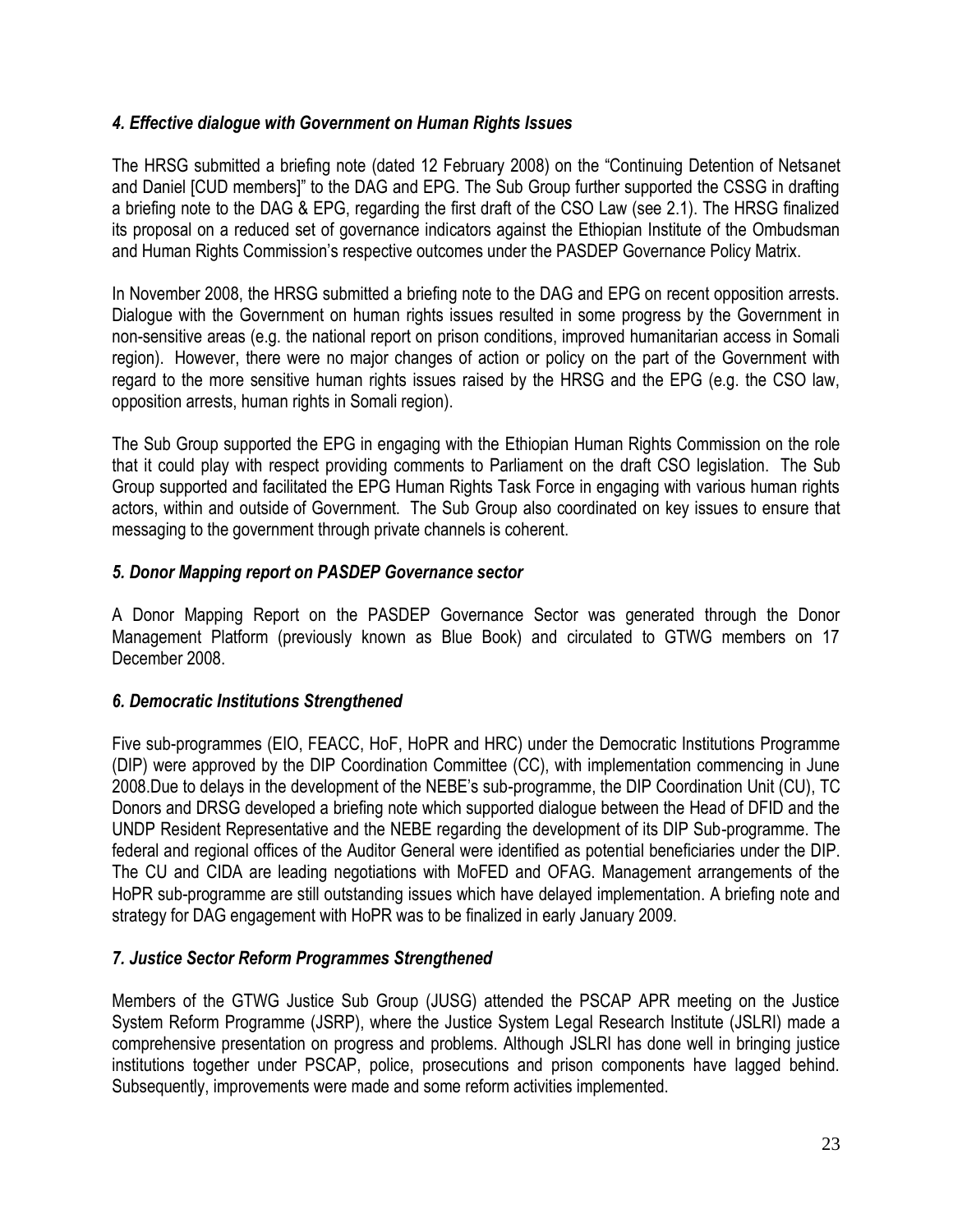#### *8. Evidence Based Governance Dialogue Enhanced*

A Joint-Governance Assessment Measures (J-GAM) Task Team was established to lead the development of a pooled fund for developing "actionable" and "measurable" governance indicators for Ethiopia on an annual basis. The J-GAM Proposal was approved by the World Bank, with commitments from DFID, Canada and the Netherlands; and bridging funding from CIDA and DFID. The MDTF was established in January. A number of other donors have indicated their interest to join. The J-GAM initiative's first output, a document providing data / indicators across seventeen dimensions of governance in Ethiopia, has been completed.

#### *9. Joint Approach to Corruption Agenda Formulated & Developed*

Diagnostic work on corruption in Ethiopia was initiated by the J-GAM Task Team in early 2008. The World Bank led this work, looking at corruption in the construction sector and in human resource management. Sector level work is now focused on Mining, Education, Water, and Land Administration amongst others, and is receiving strong support from the GoE. In addition, the JGAM has provided advisory support to the Federal Ethics and Anti Corruption Commission (FEACC) survey initiative, supported the GoE/FEAC in their efforts to join two global transparency initiatives (CoST and EITI).

#### <span id="page-26-0"></span>*11.4 The Rural Economic Development and Food Security Sector Working Group (RED&FS SWG)*

The Rural Economic Development and Food Security Sector Working Group (RED&FS SWG) was established to ensure that rural economic development and food security aspects of the Plan for Accelerated and Sustained Development to End Poverty (PASDEP) is effectively supported by donors that is aligned, harmonized, and adequately resourced. Since 2006 Government and donors have been developing a shared agenda for rural economic development and food security in Ethiopia within the framework of PASDEP. The SWG consists of three sub-components or clusters, namely, Food Security (FS), Sustainable Land Management (SLM), and Agricultural Growth Programme (AGP). Each cluster has its own Technical Committee (TC).

#### **Key Activities and Results in 2008**

The Minister of Agriculture and Rural Development (MoARD) formally established the RED&FS SWG in April 2008 upon the request of the Ministry of Finance and Economic Development (MoFED). The SWG is made up of senior staff of the MoARD, research institutes and representatives of donor agencies.

The RED&FS SWG secretariat was established in August 2008 and is located within MoARD. Following the establishment it's Terms of Reference (ToR) and composition were agreed upon by the Government and donor representatives. Membership from donor"s side, for 2008, was drawn from the European Commission, World Bank/African Development Bank, USAID, DfID, German Development Co-operation and the Netherlands. The latter two function as co-chairs of the SWG.

In 2008 various activities were initiated to identify and prepare a larger programme of support towards agricultural growth. A small core team was formed – with membership from government and donors – to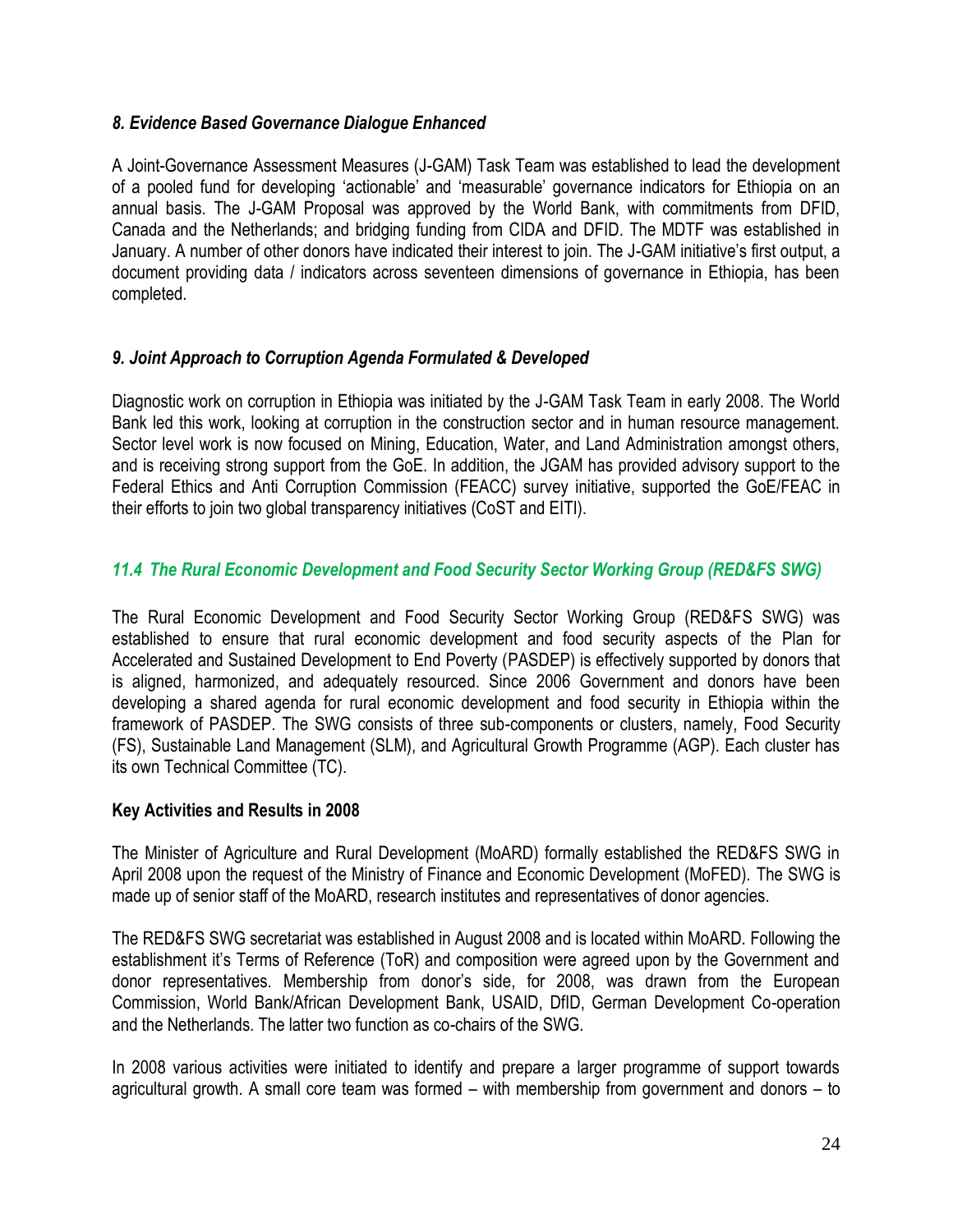formulate a draft concept note on agricultural growth. A two-day workshop (10 -11 November 2008) was organized to discuss this note with stakeholders, followed by a field visit by some of the core team members. The outputs of the workshop and the field visit were presented in a meeting with heads of donor agencies and the Minister of MoARD on 25 November 2008 at the Ministry. The concept note of an agricultural growth programme was largely endorsed and expectations were that both a programme investment framework and a multi-donor support programme for agricultural growth would be prepared during 2009 for implementation in early 2010.

The Government of Ethiopia is in the process of implementing the Comprehensive Africa Agriculture Development Program (CAADP), which is an initiative and a pillar of the NEPAD. Both RED&FS and CAADP have the same objectives, outputs, stakeholders and similar structure. It was decided to have a joint collaborative framework for these two key initiatives. The RED&FS secretariat is facilitating the different activities of CAADP. The secretariat played a key role in organizing the CAADP launching workshop in September 2008 and is currently facilitating a first assignment for consultants, i.e. taking stock of existing policies and programmes of support under RED&FS.

#### <span id="page-27-0"></span>*11.5 Transport TWG*

The DAG Thematic Working Group on Transport was established in 2007, "To drive the delivery of the transport objectives of PASDEP and, for the road sector, of the RSDP, by improving the effectiveness of donor and Government work in the sector." Following the letter from MoFED to the DAG in January 2008 mandating the establishment of Government-Donor Sector Working Groups (SWGs), the Transport TWG converted into such an SWG, chaired by the Minister of Transport and co-chaired by the European Commission. This change necessitated new Terms of Reference (based on MoFED"s model) and a new Action Plan, both of which were agreed in early 2008.

#### **Key Activities and Results in 2008**

The establishment of the first Government-Donor Sector Working Group provided a platform for Government-donor coordination and a one-stop-shop for policy dialogue, programme coordination, presentation of new initiatives and discussion of results, lessons learned and best practice.

#### **SWG activities included:**

- Discussion of the content of the National Transport Master plan, leading to its finalization.
- Creation of a dedicated Government-donor Rural Access Sub-group to support the Government's new universal rural access plan, ensuring harmonization and alignment of donors behind Government strategy.
- Coordinated donor comments made on the transport section of the Annual Progress Review of PASDEP.
- Coordinated donor recommendations made on how to further improve the Government's draft Traffic Law.
- Participation in the annual stakeholders workshop of the Ethiopian Roads Authority with a single joint statement made by donor members of the Group.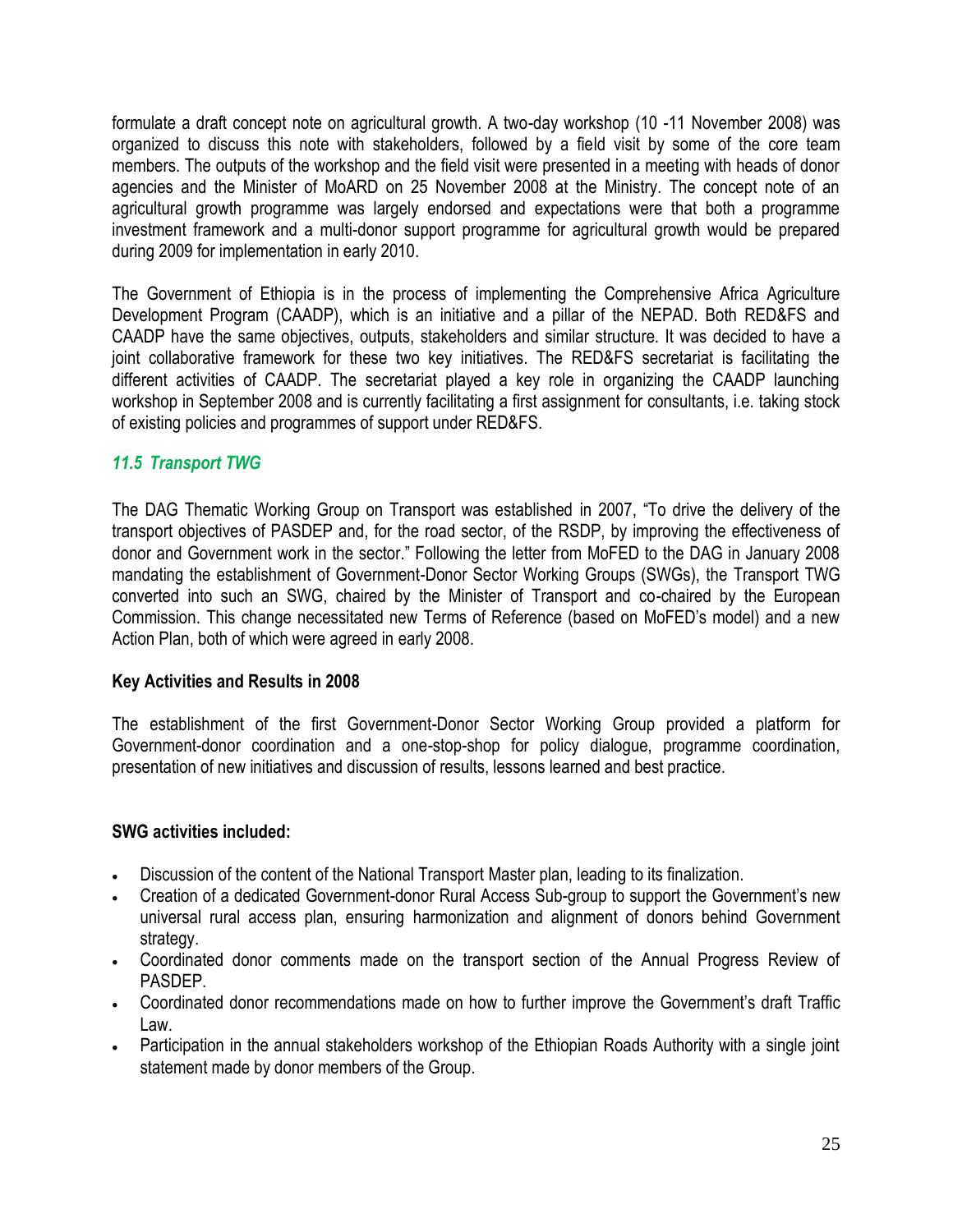- Coordinated donor comments made on the Government"s terms of reference for the strategic review of the Road Sector Development Programme.
- Agreement among donors to harmonize support for railways through the new Ethiopian Railways Corporation.
- Agreement by Government to request donor input on the Old Vehicles Directive.
- Presentation made to other TWGs and SWG on progress and lessons learned in the development of the Group.

A Capacity building workshop was held to take stock of existing relevant activities and set out a joint road map to coordinate future work, with donors aligning to support a Government-led approach. Some donors have already earmarked funds to contribute to a future joint funding mechanism to support this.

*Multi-donor programmes:* the Group has worked with existing multi-donor programmes, each of which covers a range of different sectors, to reinforce the activities that they carry out in the transport field. This has included the drafting of indicators for use by the Protection of Basic Services Programme in its work on roads and the provision of advice to the Productive Safety Nets Programme on how to improve its roadbuilding component. In addition, specific lessons learned from the Ethiopian Rural Travel and Transport Programme have been transmitted to the Protection of Basic Services Programme, the Productive Safety Nets Programme and the Public Sector Capacity Building Programme.

*Road safety:* the Group has coordinated road safety work with donors agreeing (a) to align their support for road safety behind the Government"s new Road Safety Council and (b) that the work of the Global Road Safety Facility in Ethiopia should also take place under this umbrella.

Online platform*:* the Group has created a dedicated website [\(http://www.donorsplatform.org](http://www.donorsplatform.org/)) which, as well as providing details of the Group"s set up and work, contains the agendas and minutes of all meetings, news from the sector, indicators, results and an extensive virtual library. Members" projects have also been added to the Donor Management Platform, an online tracking database which provides details on project activities, results, lessons learned, and fit with the MDGs and international commitments on aid effectiveness. In addition, extensive information sharing, collaboration and coordination takes place between Group members by e-mail, facilitated by the European Commission in its role as Group Secretariat.

#### <span id="page-28-0"></span>*11.6 Water TWG*

The DAG Water Technical Working Group was established in 2002 and focuses on the following four thematic areas: 1) water supply, sanitation and hygiene (WASH); 2) hydropower; 3) irrigation; and 4) integrated water resource management (IWRM). The TWG provides technical support to the Government in the implementation of Ethiopia"s Water Sector Development Program (WSDP) and the PASDEP Water Policy Matrix as well as in the appraisal of water supply and sanitation projects in response to the MDGs. Key functions of the Group are to coordinate donor activities by sharing information among donors and mapping donor interventions in the sector and to promote and engage in active dialogue with the government on a quarterly basis at senior and technical levels and discuss key water resources development and management issues with the government.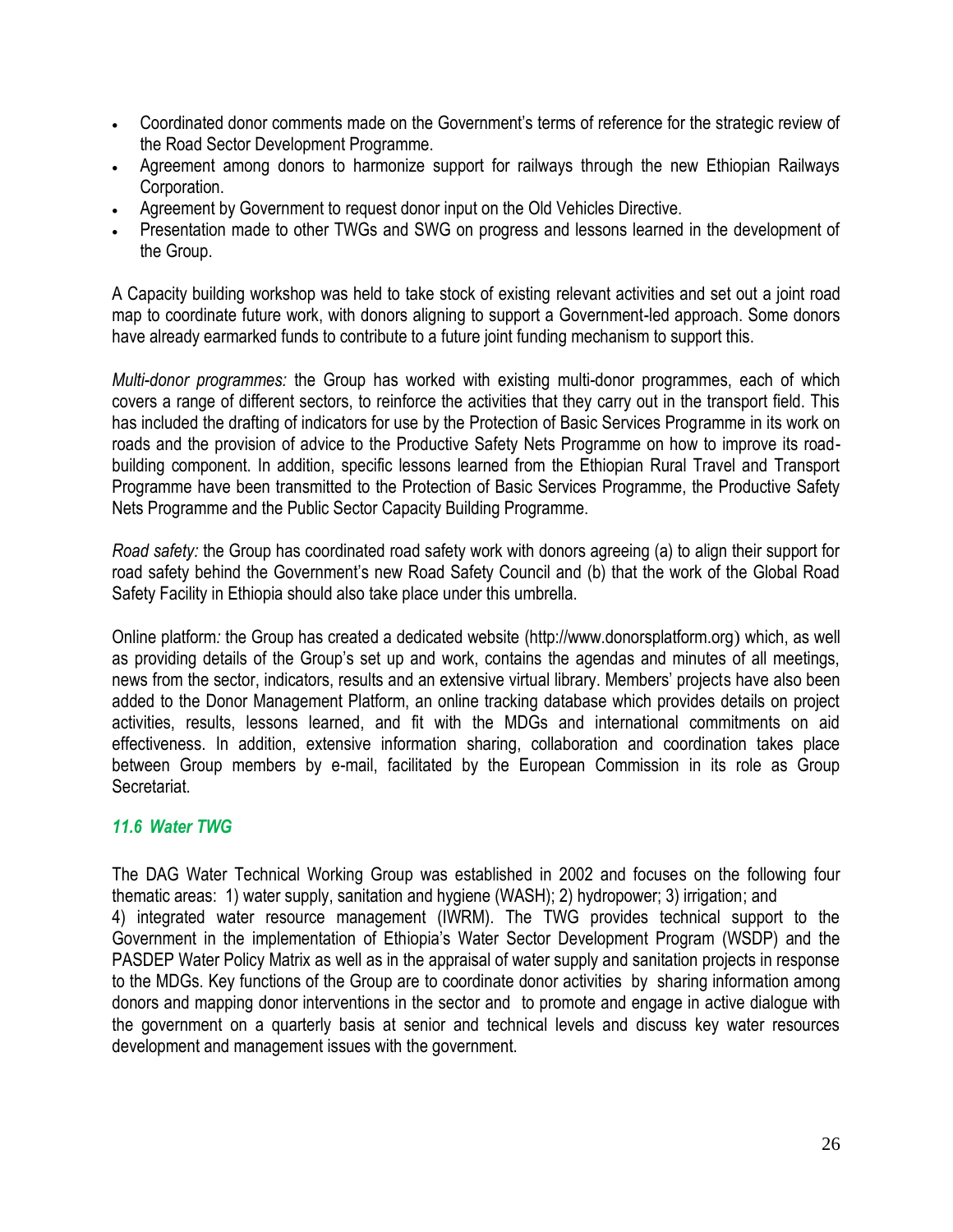#### **Key Activities and Results in 2008**

#### **Policy Dialogue**

TWG activities and policy dialogue mainly focused on the WASH sub-sector and include:

- Second national multi-stakeholder forum was convened in December 2007 and Joint Technical Review was conducted in May 2008.
- Launch of the multi-donor trust fund for WASH and the Water Supply Universal Access Program review was undertaken and consultation was held in October 2008.
- TWG provided consolidated comments on PASDEP APR and participated in the National APR workshop;
- Comments were provided to MoWR on ToR for revision of the National Water Development Policy, and on the establishment of river basin organizations. Dialogue on self supply has fed into the recent UAP revision.

There was relatively little formal interaction between the TWG and the NGO forum. However a joint position paper was produced to guide the dialogue. The forum also participated in the May 2008 JTR.

#### **Sector Financing**

Most donors have moved their funding from direct financing to the Ministries to channeling their financing through the Ministry of Finance and Economic Development (MOFED) and Bureaus of Finance and Economic Development (BOFEDs) in line with the recommendations from the sector financing strategy. A financial management manual was prepared and launched for use.

The sector ministries and MoFED are still in the process of working out the modalities for the establishment of a sector capacity building pooled fund. However, Italian Cooperation and UNICEF are now finalizing a bilateral agreement, and DFID and Finland aim to provide complementary funding in the New Year.

The TWG took part in the GoE"s Joint Budget Aid Review in May 2008. Building on the JBAR, WSP is now carrying out a value for money assessment, including a financial tracking study.

#### **Monitoring and Evaluation**

Progress on M&E has been relatively good with a new sector M&E framework adopted and coordination between donor initiatives has been proactive. There has been a push to develop regional inventories which can be used as the basis for JTR reporting. A template for JTR reporting was agreed and being implemented. Consistency between sector M&E indicators and PASDEP has been maintained.TWG members contributed to the DAG M&E group and PBS project discussions.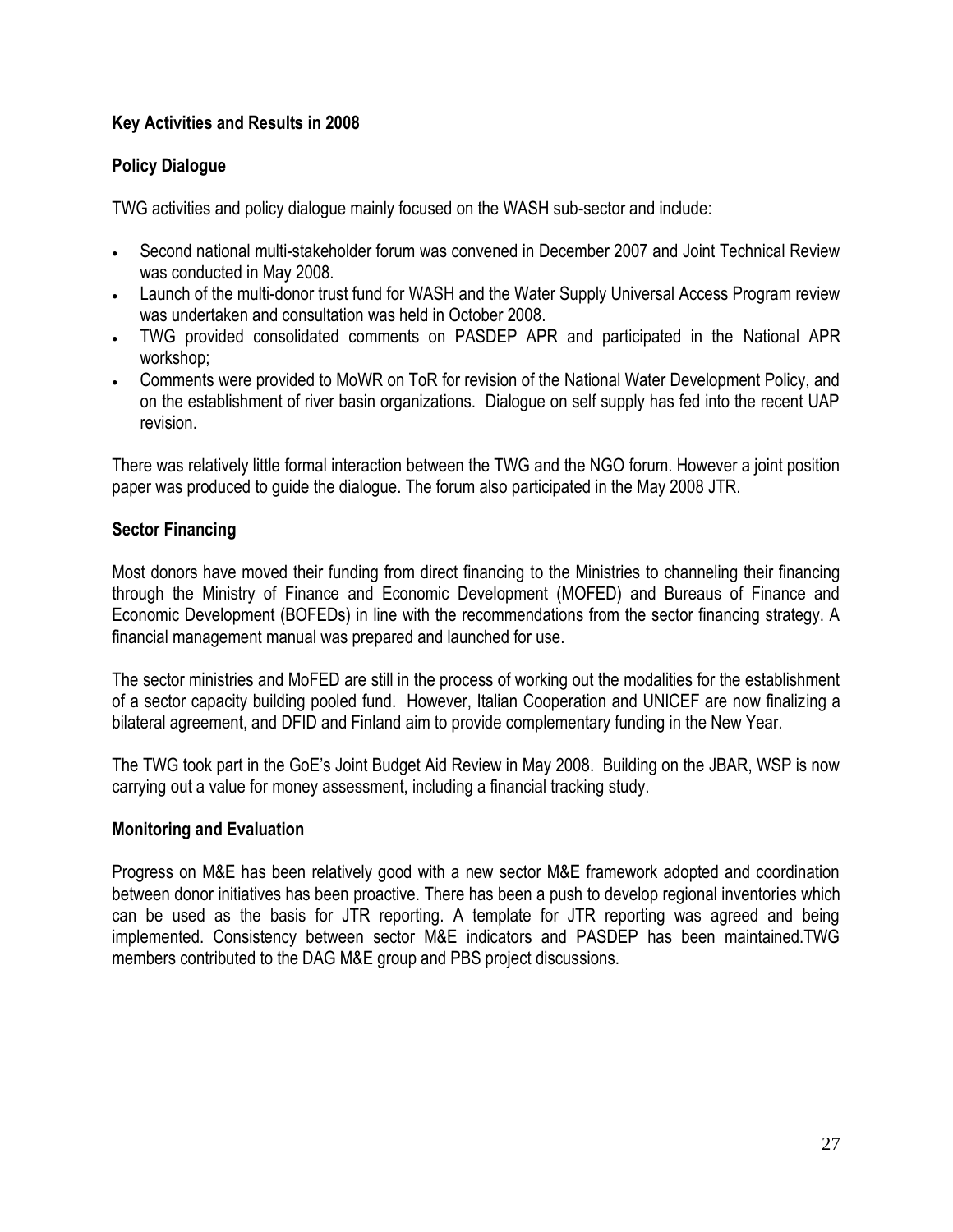#### <span id="page-30-0"></span>*11.7 Private Sector Development and Trade Thematic Working Group*

The DAG Private Sector Development & Trade Technical Working Group (PSD&T-TWG) was established to monitor and provide technical support to policy dialogue and the design and implementation of private sector and trade related issues and programs in Ethiopia. The PSD&T-TWG optimizes the benefits of donor coordination to ensure greater harmonization of development assistance and alignment to national priorities in the economic development sector. It facilitates multi-stakeholder dialogue between Government, bilateral and multilateral development partners and private sector institutions (e.g. chambers and associations) on current economic policy and PSD promotion issues and programs.

Dialogue with GOE took place to promote business development and trade and to create conducive business environment. The distinctive achievements as the result of dialogues and project partnerships were as follows:

- The Third National Private Sector Development Conference was held and endorsed the Road to Private Sector Led Economic Growth, an initiative of the private sector itself with support of development partners. GoE also agreed on the basic line on Private Public Partnerships (PPP) and officially endorsed the document at the conference.
- A national conference to address sustainability and service orientation of Business Membership Organizations (BMO) was conducted in line with prior discussion with MoTI and the PSDT group, which shall lead to a joint coordinated BMO promotion strategy;

In addition to the above, on-going activities include the following: Standardization of Accounting and Auditing is under process with strong lead of the government; A legal and judicial reforms assessment was completed and will be vetted by technical level GoE counterparts before developing a legal reform agenda with the Government; Code of Conduct on conflict resolution for oil seeds business is being established; Trade Practice Proclamation is being revised to reactivate the Trade Practice Commission (draft proclamation is ready); and Proclamation on public private dialogue is under revision, which will enhance the institutional arrangement of PPD. The preparation of PPD secretariat is on-going.

Many projects are on-going to strengthen related institutions and the private sector, such as capacity building of Ethiopian and Addis Ababa Chamber of Commerce, capacity building of financial sector, several direct technical assistances for firms etc. A donor mapping exercise which identified all DP projects in PSD/Trade was conducted so as to reduce overlaps and increase collaboration. Following the action plan agreed based on the mapping exercise; the coordination of DP"s activities has been improving.

In order to implement the PSD roadmap, a number of subgroups were reactivated including: Legal and Judicial Framework subgroup (WTO Accession), Trade and Regional Integration subgroup, Women Entrepreneurs subgroup, Value Chains and Clusters subgroup, Economic Governance subgroup, Public Private Dialogue Forum subgroup and Financial Services subgroup.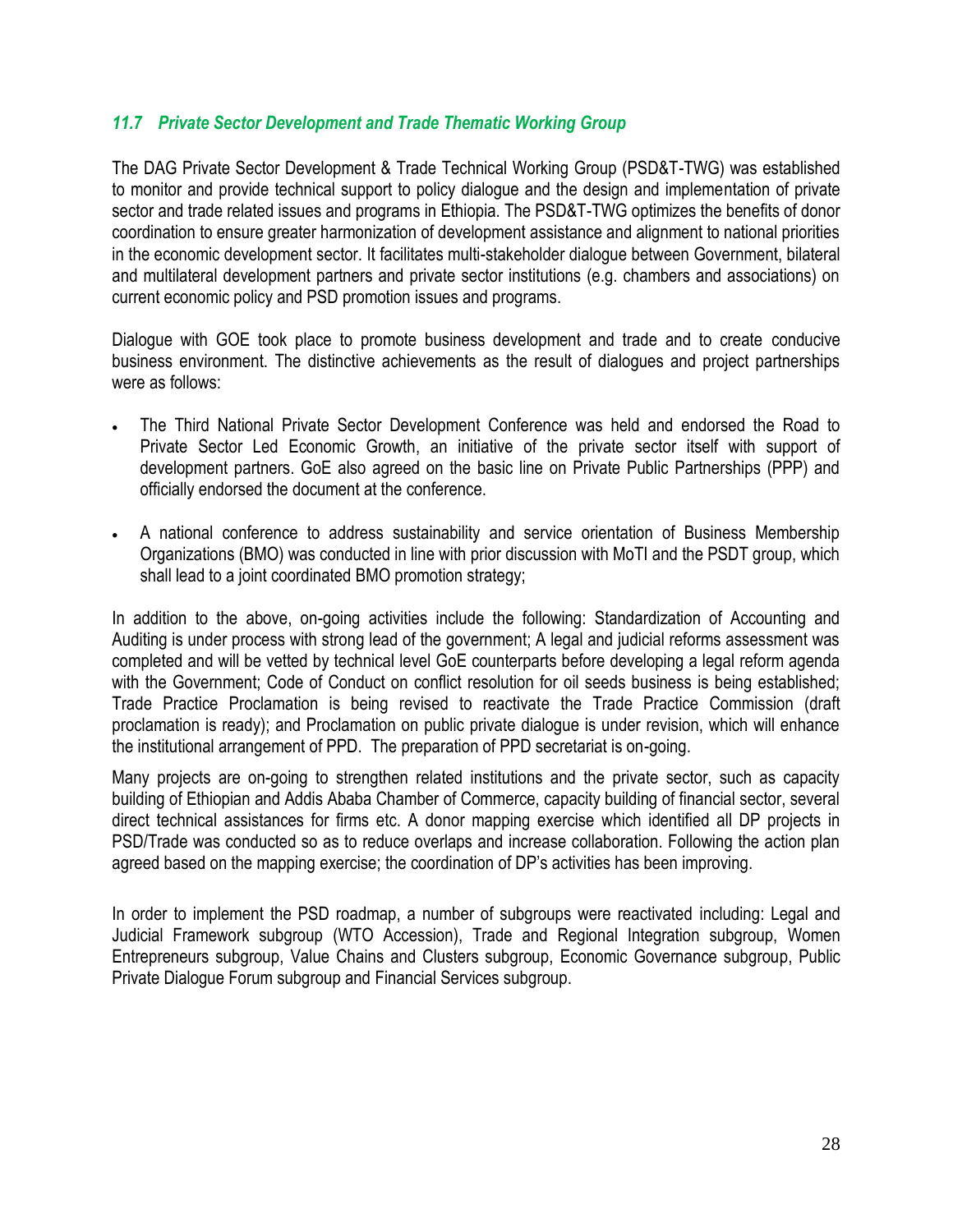#### <span id="page-31-0"></span>*11.8 Public Finance and Management Committee (PFMC)*

The PFMC is a Government-Donor joint committee, which focuses on issues related to analysis of the Government"s budget (allocation and execution, and issues arising from the financial architecture supporting decentralization); analysis of the Macro Economic Fiscal Framework; and review of findings of the Fiduciary Assessment and related reforms in public finance management such as EMCP. The expected outcomes are enhanced predictability of aid flows, and increased transparency of the Government finance flows and public finance management systems.

The DAG made the decision to establish a macroeconomic subgroup to be chaired by the World Bank.

#### <span id="page-31-1"></span>*11.9 Health, Population and Nutrition*

The Health, Population and Nutrition (HPN) Technical Working Group was created after the launch of the first Ethiopian Health Sector Development Programme (HSDP) in 1998. The HPN TWG supports the activities of the Federal Ministry of Health (FMoH) under the framework of the HSDP.

The main objectives of the TWG are to:

- Represent donor partners in all health sector discussions and dialogue with FMoH, other public agencies, private organizations and the DAG;
- Provide coordinated financial and technical support to the health sector including advocacy for generating additional resources;
- Create a joint forum for active interaction and dialogue with the Government and particularly with FMoH on emerging health and health related issues; and
- Provide technical financial and management support to FMoH and assist in assessing and identifying major constraints impeding the achievement of better health status in Ethiopia.

#### **Key Activities and Results in 2008**

- Regular HPN meetings were held on a monthly basis
- Mid-Term Review of Health Sector Development Programme HSDP-III and follow up.
- Annual Review Meeting in Mekelle, in October.
- Successful conclusion of the International Health Partnership initiative with the
- Signing and launch of the national IHP Compact in August.
- Support to MOH for proposal GAVI window for CSO funding.
- Support to MOH proposals to GAVI round 8 and 9.
- Launch of the MSc Training in Emergency Obstetric Care.
- Creation of the MDG pooled Fund to be managed by the GoE/MoH.
- Resource mapping exercise conducted, but results remain unclear.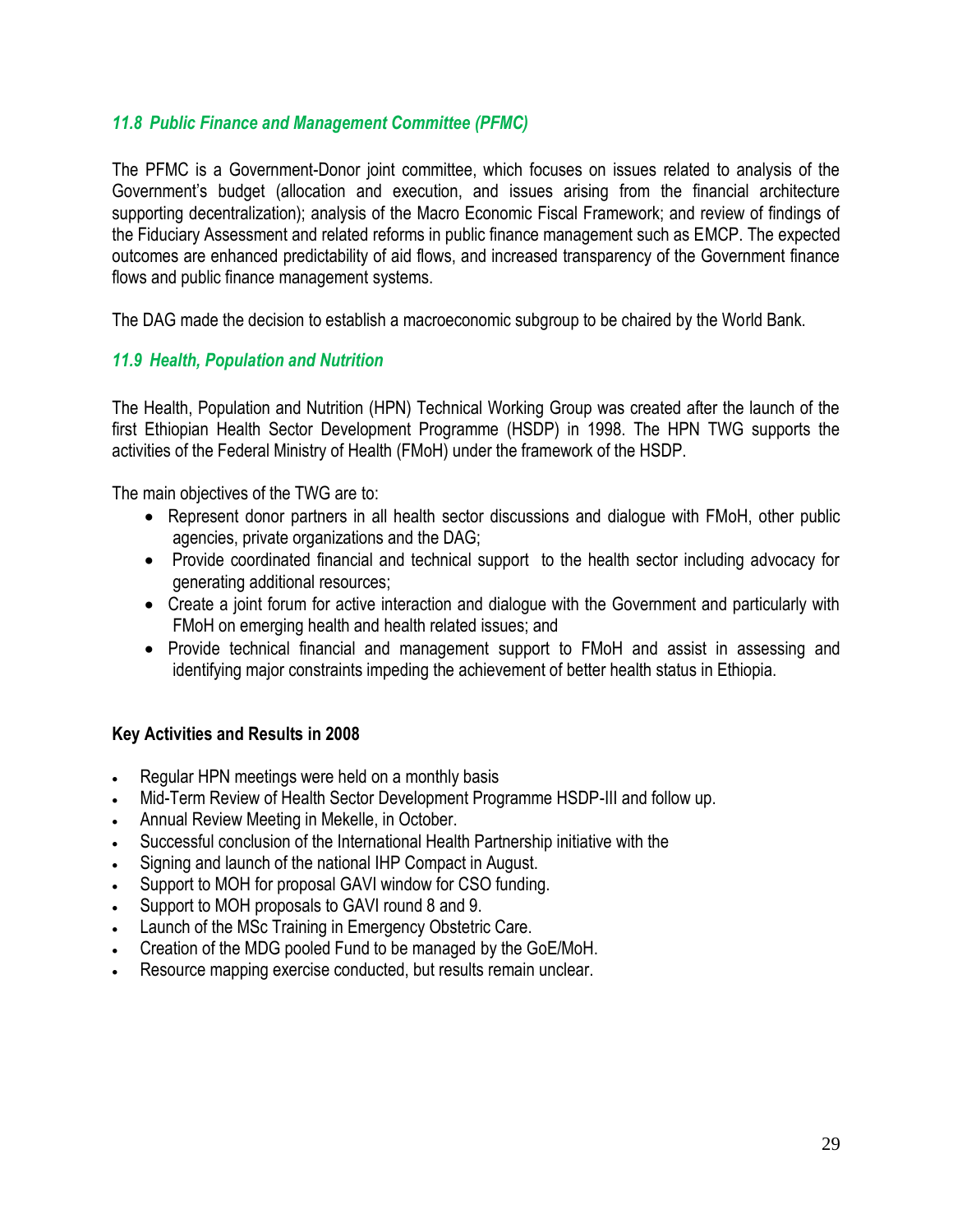#### <span id="page-32-0"></span>*11.10 Monitoring and Evaluation*

The M&E TWG provides support to the Monitoring and Evaluation of the PASDEP, based on the policy matrix of outcomes and indicators. It works with the main Government counterparts of the Development Planning and Research Department (DPPRD) and the Central Statistics Agency (CSA) under MoFED.

The TWG advises the DAG on M&E issues, conducts structured dialogue with MoFED (DPPRD and CSA), and reports to the DAG and the authorities on the conclusions and recommendations from the dialogue. The TWG supports and monitors the establishment and running of a robust and effective M&E system.

#### *1. Establishment of Core Indicators*

The DAG M&E TWG coordinated the development of PASDEP Core Performance Indicators. The TWG in particular has undertaken the following:

- Prepared a Guide Note and Format for compilation of Core Indicators for PASDEP by various DAG TWGs.
- The TWG has checked Indicators are measurable and monitorable as well as assessing them based on i) availability b) baseline and iii) regular data sources

#### *2. Supporting M&E systems/ processes*

The group consulted various sector ministries and developed a chart of the existing sectoral M&E systems indicating timeline and processes of key sector reports. This report, for example, was used as input in refining the PBS M&E system. They played a crucial role in identifying PBS M&E issues and steps for strengthening PBS result orientation and M&E linkage with PASDEP and consequently participated and coordinated the M&E component of PBS JSIR missions**.** The M&E TWG also provided comments on the development of the woreda database under PBS.

The M&E TWG developed a draft Data Quality Assessment Tool. The tool identifies areas that need capacity building interventions. The group provided detailed comments on the draft National Statistics Development Strategy (NSDS)

#### *3. Annual Progress Report*

The M&E TWG provided detailed comments on the 2006/07 PASDEP APR. The responses of different TWG on different sectors were compiled by this group to work on one consolidated comment on the APR.

#### *4. Follow-up on DAG supported Initiatives*

The M&E TWG representatives had discussion with the DAG Secretariat on the use and status of the fund and consequently explored options to play an oversight role in the implementation of the fund.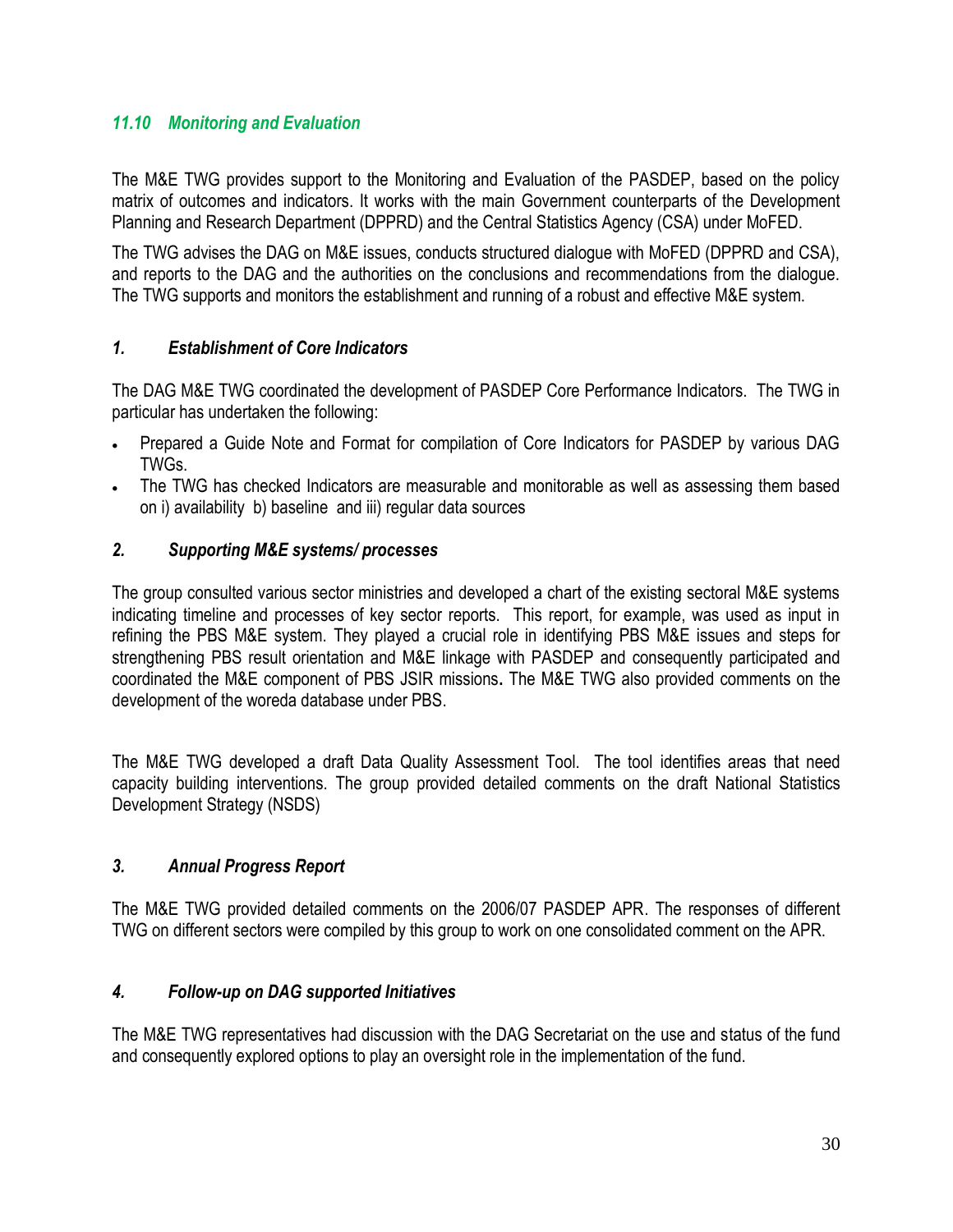# **ANNEX 1: Overview of Support Areas and Results Achieved in 2008**

<span id="page-33-0"></span>

| Main areas of work                                                                                   | <b>Support activities</b>                                                                                                                                                                                                                                                                                                                                                                                                                                                                               | <b>Results achieved</b>                                                                                                                                                                                                                                                                                                                                                                                                                                                                                                                                                                                                                                                                                                                                    | <b>Future Work</b>                                                                                                                                                                                                                                                                                                                                                                                                           | <b>DAG Partners</b>                   |
|------------------------------------------------------------------------------------------------------|---------------------------------------------------------------------------------------------------------------------------------------------------------------------------------------------------------------------------------------------------------------------------------------------------------------------------------------------------------------------------------------------------------------------------------------------------------------------------------------------------------|------------------------------------------------------------------------------------------------------------------------------------------------------------------------------------------------------------------------------------------------------------------------------------------------------------------------------------------------------------------------------------------------------------------------------------------------------------------------------------------------------------------------------------------------------------------------------------------------------------------------------------------------------------------------------------------------------------------------------------------------------------|------------------------------------------------------------------------------------------------------------------------------------------------------------------------------------------------------------------------------------------------------------------------------------------------------------------------------------------------------------------------------------------------------------------------------|---------------------------------------|
| Enhanced donor coordination<br>and support to harmonization<br>and enhanced policy<br>dialogue       | $\bullet$<br>Operationalizing the DAG<br>partnership structures<br>through enhanced policy<br>dialogue<br>Coordination and<br>management of DAG<br>activities;<br>Providing TA to TWGs;                                                                                                                                                                                                                                                                                                                 | Government-donor dialogue facilitated through<br>$\bullet$<br>High Level Forum held in February 2008;<br>Aid effectiveness and harmonization in Ethiopia<br>$\bullet$<br>assessed by the survey on Monitoring the Paris<br><b>Declaration Coordinated</b><br>Consolidated Donor Support for Private Sector<br>$\bullet$<br>Development in Ethiopia facilitated by<br>development of a Roadmap.<br>Donor coordination expedited through DAG<br>meetings<br>Information sharing and dissemination enhanced;<br>new website launched the web pages of the<br><b>TWGs updated</b><br>Comprehensive technical assistance provided to<br>the TWGS to enhance effectiveness of<br>engagement<br>Experience sharing among the TWGS conducted<br>to forge synergies | Quarterly HLF meetings<br>based on mutually agreed<br>agenda between the DAG<br>and Government;<br>Enhancing capacity of<br>DAG Secretariat to<br>support policy dialogue<br>and donor coordination<br>Continued technical<br>assistance for TWGs as<br>required<br>Expediting donor and<br>government obligations<br>and commitments to the<br>Paris Declaration on Aid<br>Effectiveness and the<br>Accra Agenda for Action | Government<br>$\bullet$               |
| Strengthened monitoring<br>and evaluation systems of<br>PASDEP to ensure informed<br>decision making | Support to data<br>$\bullet$<br>management and<br>dissemination system;<br>Capacity strengthening of<br>$\bullet$<br>CSA and MoFED;<br>Support to poverty analysis;<br>$\bullet$<br>Enhancing public<br>$\bullet$<br>awareness on PASDEP<br><b>Technical and financial</b><br>$\bullet$<br>support for the formulation<br>of PASDEP<br>Support to the development<br>of economy-wide model for<br>Ethiopia<br>Support to the engagement<br>of civil society organizations<br>(CSOs) and other non-state | Data management and dissemination facilities<br>strengthened through provision of databank<br>equipment<br>technical capacity of seven CSA staff to monitor<br>$\bullet$<br>and evaluate the PASDEP enhanced through<br>international post-graduate study<br>Poverty reduction strategies assessed through<br>Annual Progress Reports(2005/06 and 2006/07)<br>of PASDEP<br>Engagement and involvement of CSOs (HelpAge<br>$\bullet$<br>and PANE) in PRSP monitoring expedited<br>Economy-Wide Model for Ethiopia developed<br>including: a Social Accounting Matrix (SAM);<br>capacity building, establishment of a database to<br>support various types of analysis, including<br>multiplier models and Computable General<br>Equilibrium (CGE) Models.   | Continued support to Data<br>Management System<br>Support the preparation<br>for woreda and zonal level<br>welfare survey (CWIQ);<br>Poverty mapping based<br>$\bullet$<br>on census result<br>Continued capacity<br>$\bullet$<br>building support to CSA<br>and MoFED<br>Awareness raising and<br>dissemination of PASDEP<br>and MDGs                                                                                       | CSA,<br>$\bullet$<br>MoFED<br>(DPPRD) |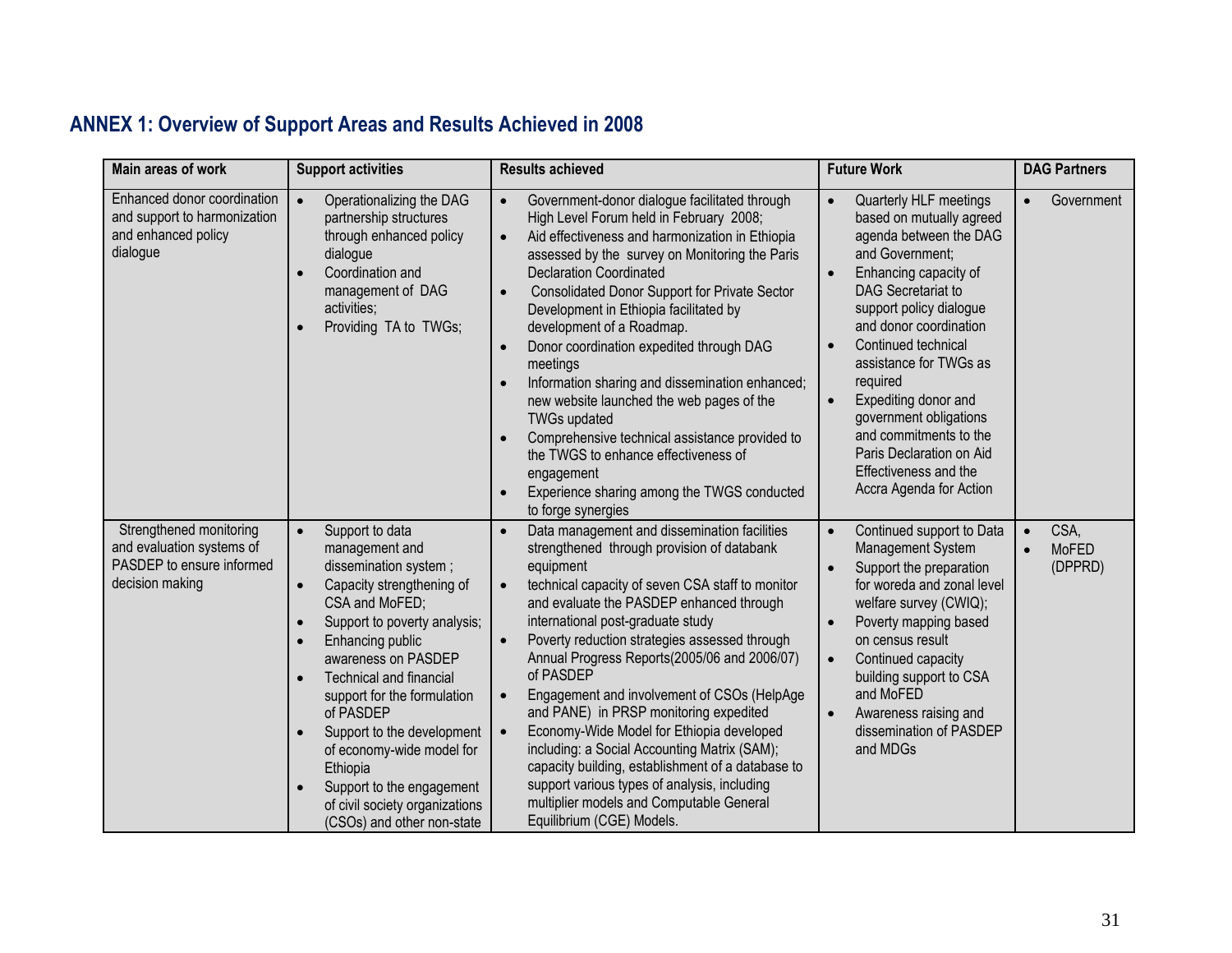|                                                                                                                                          | actors in the PASDEP<br>implementation, monitoring<br>and evaluation                                                     | Poverty Assessment completed including analysis<br>$\bullet$<br>of poverty and vulnerability over time and<br>between regions to feed into government policy<br>interventions<br>Public awareness of PASDEP & MDGs enhanced<br>through radio broadcasting                                                                                                                                                                                                                                                                                                                                                                                                                                                                                                                                                                                                                                                                                                                                                                                                                                                                                                                                                                                                                                                                                                                                                 |                                                                                                         |
|------------------------------------------------------------------------------------------------------------------------------------------|--------------------------------------------------------------------------------------------------------------------------|-----------------------------------------------------------------------------------------------------------------------------------------------------------------------------------------------------------------------------------------------------------------------------------------------------------------------------------------------------------------------------------------------------------------------------------------------------------------------------------------------------------------------------------------------------------------------------------------------------------------------------------------------------------------------------------------------------------------------------------------------------------------------------------------------------------------------------------------------------------------------------------------------------------------------------------------------------------------------------------------------------------------------------------------------------------------------------------------------------------------------------------------------------------------------------------------------------------------------------------------------------------------------------------------------------------------------------------------------------------------------------------------------------------|---------------------------------------------------------------------------------------------------------|
| Enhancing the efficiency and<br>effectiveness of education<br>development initiatives as<br>well as policy formulation of<br><b>ESDP</b> | Facilitate studies and<br>$\bullet$<br>research:<br>Organization of workshops;<br>$\bullet$<br>Study tours               | Organize ARM 2009<br>Effectiveness of education development initiatives<br>$\bullet$<br>assessed through the 2008 Annual Review<br><b>JRM 2009</b><br>$\bullet$<br>Meeting (ARM) conducted with 128 participants<br>Dissemination of Capacity<br>drawn from Ministry of Education, Regional<br>Needs Assessment for<br>Bureaus, Higher Education Institutions, Woredas,<br><b>New Public Universities</b><br>Donors community and CSO.<br>Conduct study on female<br>$\bullet$<br>Strategic studies for policy development<br>leadership in education,<br>conducted:<br>Conduct study on the<br>Developing Regional Strategies for the<br>$\checkmark$<br>needs of the different<br>Utilization of Teachers in Ethiopia<br>professions in the labour<br><b>Education and Training for Sustainable</b><br>$\checkmark$<br>market<br>Development<br>Public Expenditure<br>School Teachers Licensing and Re-<br><b>Review in Education</b><br>licensing<br>(PER)<br>Capacity Building Needs Analysis of<br><b>Education Pooled Fund</b><br>$\bullet$<br>Ethiopian New Public Universalities<br>Evaluation<br>School Health and Nutrition Strategy (draft<br>strategy doc. Prepared)<br>Programme Implementation Manual (PIM)<br>translated into four languages (Amharic, Oromiffa,<br>Tigrigna and Somaligna).<br>Workshop on Medium of Instructions (Mol)<br>conducted to facilitate future implementation. | Ministry of<br>Education;<br><b>CSOs</b>                                                                |
| <b>Ensuring Gender Equality</b>                                                                                                          | TA to MoWA<br>$\bullet$<br>Capacity building support,<br>$\bullet$<br><b>Strategic Studies</b><br><b>Gender Analysis</b> | Technical capacity of MoWA enhanced through<br>Capacity support to<br>$\bullet$<br>$\bullet$<br><b>MoWA</b><br>recruitment of technical assistant.<br>Access Poor Women to Micro financing<br>TA to assist MoWA on<br>$\bullet$<br>Institutions investigated and strategies developed<br>policy related research<br>and innovation<br>Institutional capacity of MOWA strengthened<br>through provision of equipment<br>Participatory dialogue and<br>networking amongst<br>Based on capacity assessment, proposal for<br>concerned stakeholders<br>training on Gender Budgeting, Gender Auditing,<br>and Gender Mainstreaming prepared                                                                                                                                                                                                                                                                                                                                                                                                                                                                                                                                                                                                                                                                                                                                                                    | Ministry of<br>$\bullet$<br>Women<br>Affairs<br>CSOs<br>Women<br>Affairs<br>Department<br>of Ministries |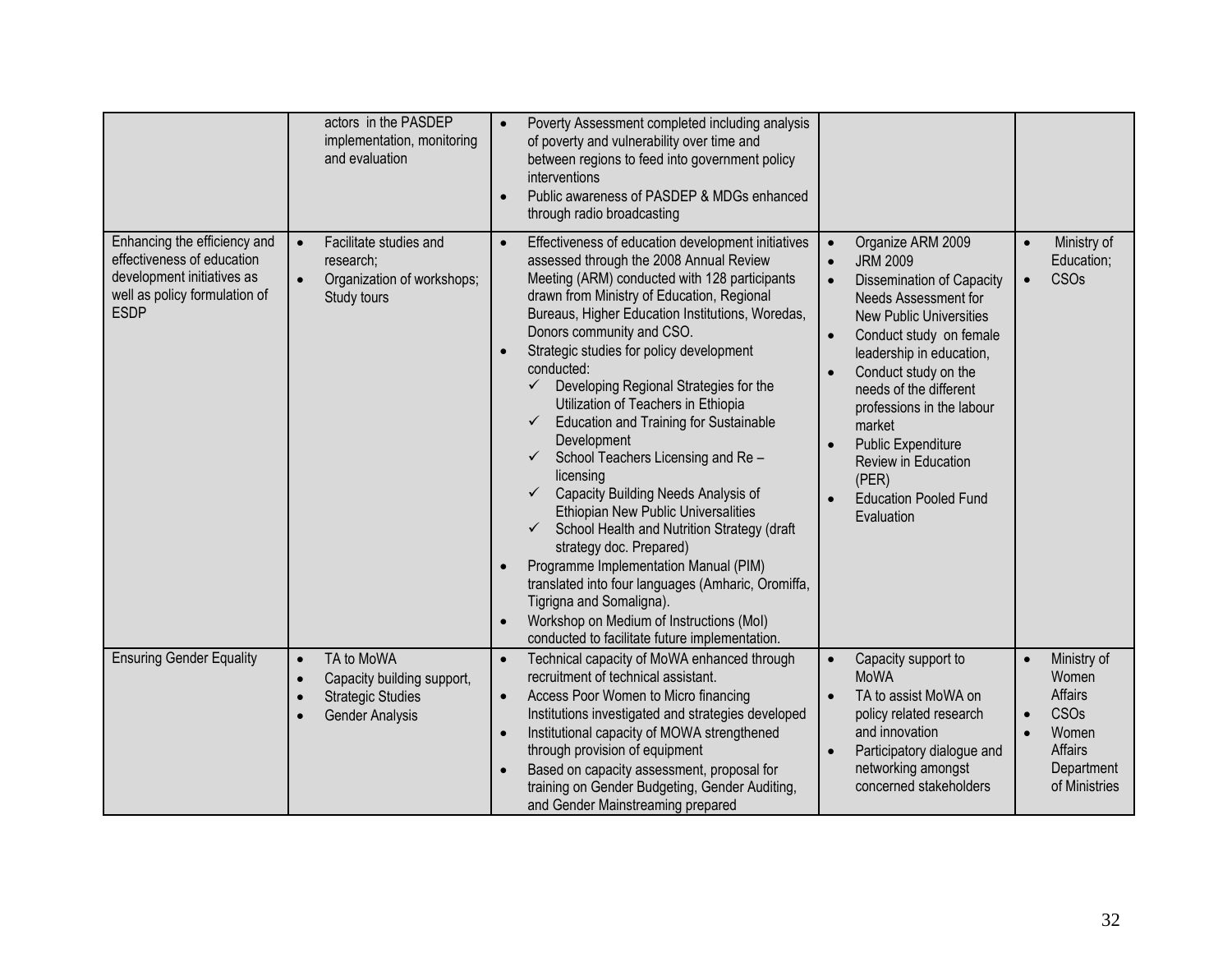# **ANNEX 2: Overview of DAG Events in 2008**

<span id="page-35-0"></span>

|             |                                    |                                                                                                                                                                                                                                                                                   | <b>Comments and Follow Up</b>                                                                                                              |
|-------------|------------------------------------|-----------------------------------------------------------------------------------------------------------------------------------------------------------------------------------------------------------------------------------------------------------------------------------|--------------------------------------------------------------------------------------------------------------------------------------------|
| <b>Date</b> | <b>DAG Event</b>                   | <b>Major Issues Discussed</b>                                                                                                                                                                                                                                                     | <b>Actions</b>                                                                                                                             |
| 9 January   | DAG Heads of Agency Meeting        | Preparation for the next HLF<br>Nomination of DAG Ex-Com members to serve<br>2.<br>for 2008<br>Preparation for the January 24 DAG retreat<br>3.<br>Government establishment of Sector Working<br>4.<br>Groups                                                                     |                                                                                                                                            |
| 22 January  | DAG ExCom-TWG Chairs Meeting       | Discussion on establishment of Sector Working<br><b>Groups by Government</b><br>2. Submission of reports and information to DAG<br>Secretariat                                                                                                                                    |                                                                                                                                            |
| 24 January  | <b>DAG Retreat</b>                 | Review of DAG activities in 2007<br>2.<br><b>DAG General Pooled Fund</b><br>3.<br>Aid Effectiveness and Division of Labour<br>Setting DAG Vision and formulation of 2008 Work<br>4.<br>plan<br>Discussion to agree on key DAG issues and activities<br>5 <sub>1</sub><br>for 2008 | DAG General Pooled Funds was to<br>be replenished after approval of<br>budget<br>The DAG Heads of Agency Work<br>Plan for 2008 was drafted |
| 7 February  | DAG Heads of Agency Meeting        | Discussion and endorsement of DAG Work plan for<br>2008<br>Replenishment of DAG General Pooled Fund                                                                                                                                                                               | DAG Work plan was endorsed<br>DAG members gave preliminary<br>estimated of financing for the<br><b>General Pooled Fund.</b>                |
| 25 February | <b>HLF Preparatory DAG Meeting</b> | 1. Private Sector Development and Trade<br>2. Update on local elections                                                                                                                                                                                                           |                                                                                                                                            |
| 28 February | DAG High Level Forum (HLF)         | 1.<br>Presentation on the private sector development<br>Briefing on the PASDEP Annual Progress Review<br>2.<br>3 <sub>1</sub><br>AOB (briefing on recent IMF staff visit & preparation of<br>local election)                                                                      |                                                                                                                                            |
| 6 March     | DAG Heads of Agency Meeting        | Reflections on the February 28 HLF<br>Expectations and Preparation for APR meeting<br>2.                                                                                                                                                                                          |                                                                                                                                            |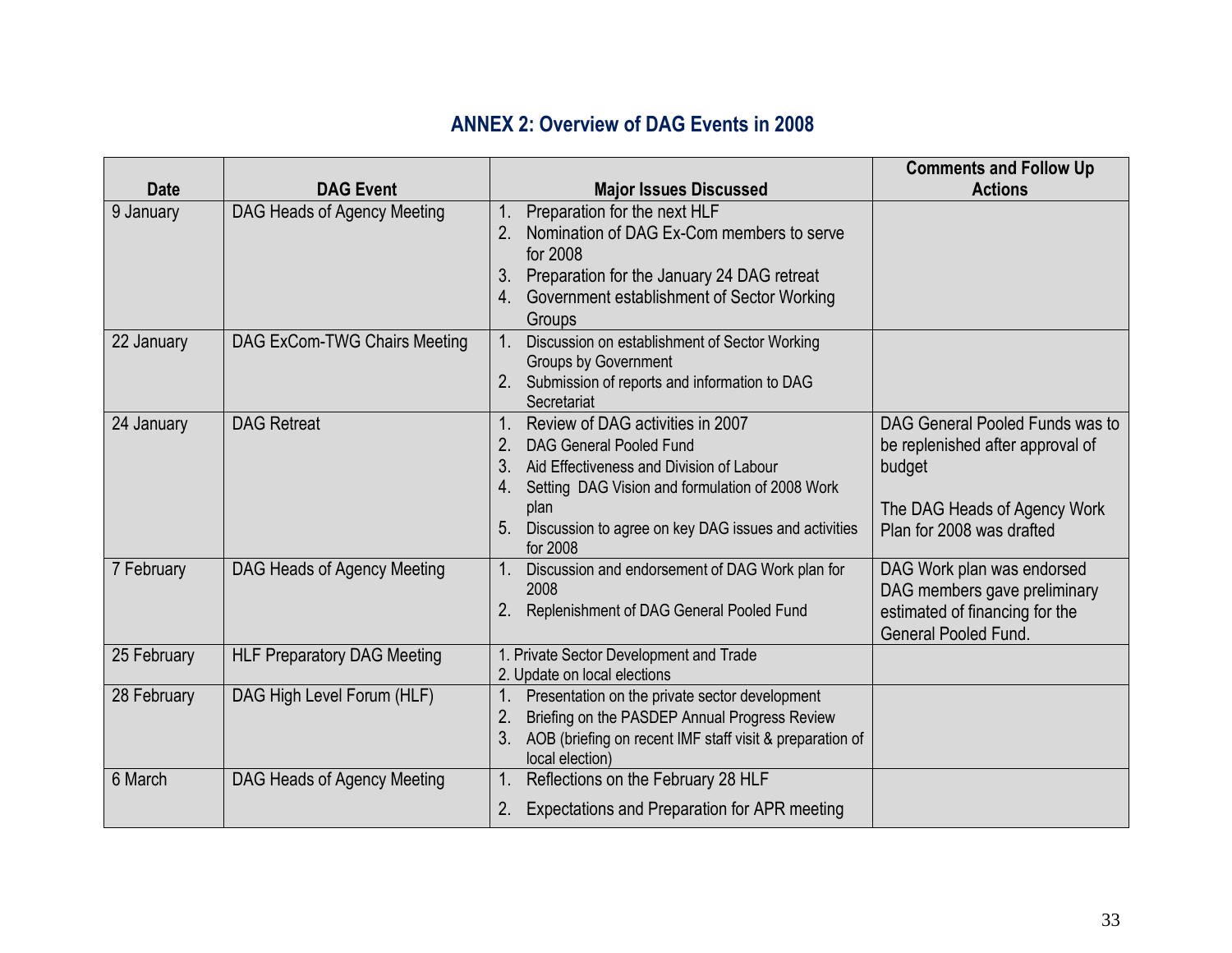|                     |                                                      | 3.<br>Paris Declaration Survey update                                                                             |                                                                                                                                                        |
|---------------------|------------------------------------------------------|-------------------------------------------------------------------------------------------------------------------|--------------------------------------------------------------------------------------------------------------------------------------------------------|
|                     |                                                      | Future of IMF Mission in Ethiopia<br>4.                                                                           |                                                                                                                                                        |
| 13 March            | Briefing on Somali Region                            |                                                                                                                   |                                                                                                                                                        |
| 3 April             | DAG Heads of Agency Meeting                          | 1.<br>Update from DAG Division of Labour Team                                                                     |                                                                                                                                                        |
|                     |                                                      | 2.<br>Replenishment of DAG General Pooled Fund                                                                    |                                                                                                                                                        |
|                     |                                                      | 3.<br>Preparation for next APR                                                                                    |                                                                                                                                                        |
|                     |                                                      | Review of TWGs work plan for 2008<br>4.                                                                           |                                                                                                                                                        |
|                     |                                                      | DAG electoral support to NEBE<br>5.                                                                               |                                                                                                                                                        |
|                     |                                                      | 6.<br>Update on the 2008 Paris Declaration Survey                                                                 |                                                                                                                                                        |
|                     |                                                      | Briefing by IMF Representative about the macro-<br>economic situation                                             |                                                                                                                                                        |
| 9 & 11 April        | DAG Ex-Com-TWG Chairs Meeting<br>on their work plans | Discussion on the details of the TWGs work plans                                                                  | A selected number of TWGs were<br>asked to review their work plans to<br>ensure that they were results<br>oriented and in line with DAG<br>objectives. |
| 17th April          | Humanitarian Meeting                                 | Humanitarian Requirements for 2008                                                                                |                                                                                                                                                        |
| 7 <sup>th</sup> May | <b>Humanitarian Meeting</b>                          | Presentation on the current food security and<br>humanitarian situation by UNICEF and the World<br>Food Programme |                                                                                                                                                        |
| 8 May               | DAG Heads of Agency Meeting                          | Preparation for the next APR meeting<br>1.                                                                        |                                                                                                                                                        |
|                     |                                                      | 2.<br>Discussion on the Paris Declaration Survey                                                                  |                                                                                                                                                        |
|                     |                                                      | Discussion on DAG position regarding the draft CSO<br>3.<br>law                                                   |                                                                                                                                                        |
|                     |                                                      | Update from DAG Division of Labour Team<br>4.                                                                     |                                                                                                                                                        |
| 20 May              | <b>Annual Progress Report Preparatory</b>            | Discussion points for thematic/breakout sessions                                                                  |                                                                                                                                                        |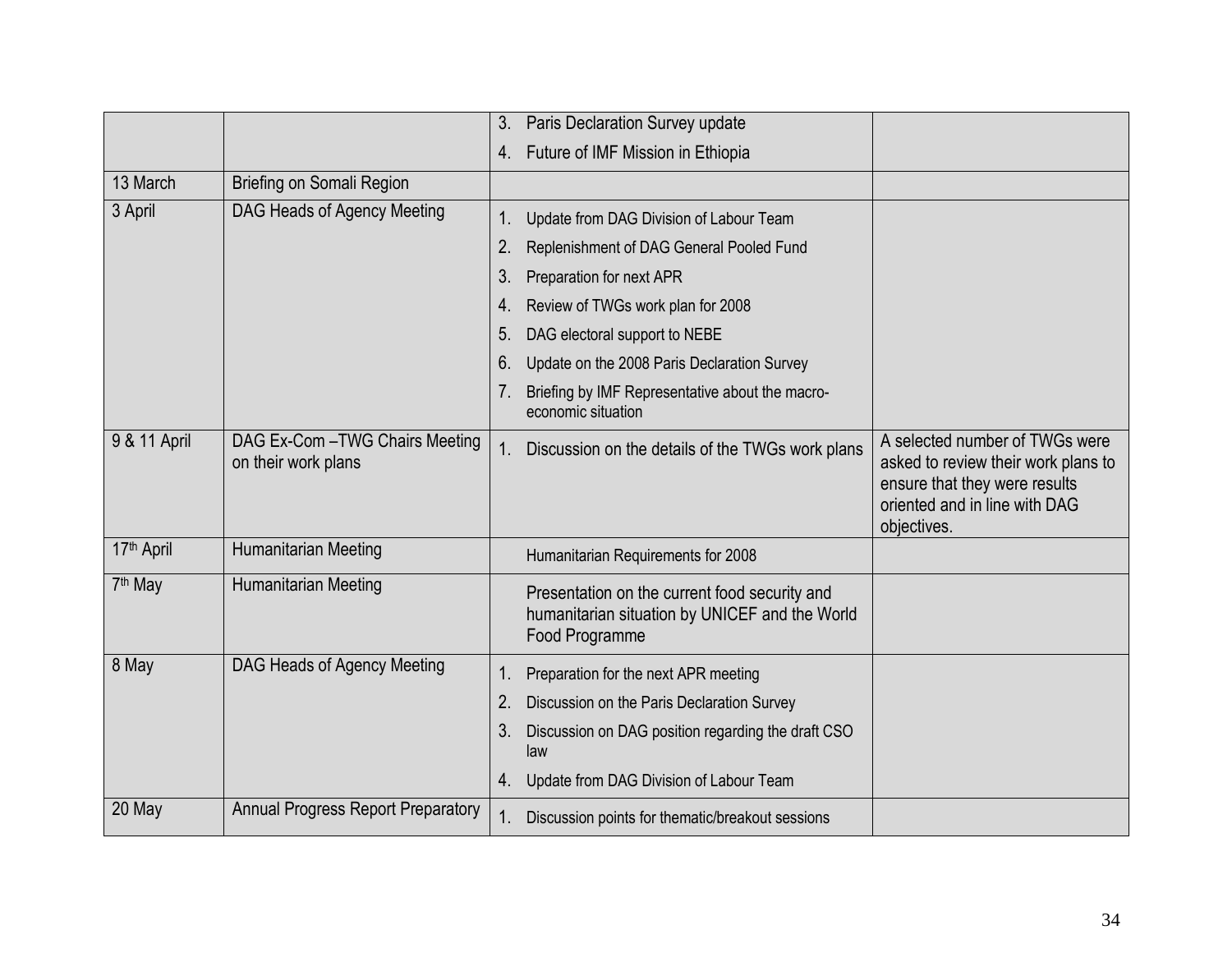|         | Meeting                                     | 2.<br>Role of facilitators and chairpersons                                                                                                                                                                                                                                                       |                                                                                                                        |
|---------|---------------------------------------------|---------------------------------------------------------------------------------------------------------------------------------------------------------------------------------------------------------------------------------------------------------------------------------------------------|------------------------------------------------------------------------------------------------------------------------|
|         |                                             | 3.<br>Discussion on draft agenda for APR                                                                                                                                                                                                                                                          |                                                                                                                        |
|         |                                             | DAG statement to the APR<br>4.                                                                                                                                                                                                                                                                    |                                                                                                                        |
|         |                                             | 5 <sub>1</sub><br>Discussion on TWG's submissions of the review of<br><b>APR</b> documents                                                                                                                                                                                                        |                                                                                                                        |
| 23 May  | <b>Annual Progress Report Meeting</b>       | Presentation on the overview of the Annual<br>$1_{\cdot}$<br>Progress Report on the first and second year of<br><b>PASDEP</b><br>Discussion on Growth, Poverty and Wellbeing                                                                                                                      |                                                                                                                        |
|         |                                             | 3.<br>Discussion on MDGs challenges and Human<br>Development                                                                                                                                                                                                                                      |                                                                                                                        |
|         |                                             | Performance in Financing the PASDEP                                                                                                                                                                                                                                                               |                                                                                                                        |
| 27 May  | Humanitarian Meeting                        | Update on Humanitarian Situation                                                                                                                                                                                                                                                                  |                                                                                                                        |
| 5 June  | DAG Heads of Agency Meeting                 | Brief by Governance TWG about the meeting<br>with NEBE and outcome of local and by-elections<br>2.<br>Reflections on the APR meeting<br>Proposals for next HLF<br>3.<br>CSO Law- update and follow up<br>4.<br>Humanitarian situation- feedback and next steps<br>5.<br><b>DAG Research</b><br>6. | The DAG set out a series of steps<br>to engage with government of the<br>CSO Law through diplomatic and<br>other means |
| 11 June | DAG Heads of Agency Meeting on<br>CSO & HLF | Discussion on the draft Ethiopian Charities and<br>Societies Proclamation<br>Preparation for HLF<br>2.                                                                                                                                                                                            |                                                                                                                        |
| 25 June | DAG Heads Agency Meeting                    | 1.<br>Update and next steps on draft CSO law<br>Principles for engagement with NEBE<br>2.<br>3.<br>Donor responses to the humanitarian appeal                                                                                                                                                     |                                                                                                                        |
| July 3  |                                             | Discussion on the Governance TWG's revised<br>technical analysis of draft CSO law and next<br>steps<br>Feedback from the Harmonization Task Force<br>2.<br>meeting<br>Progress on division of labour<br>3.                                                                                        |                                                                                                                        |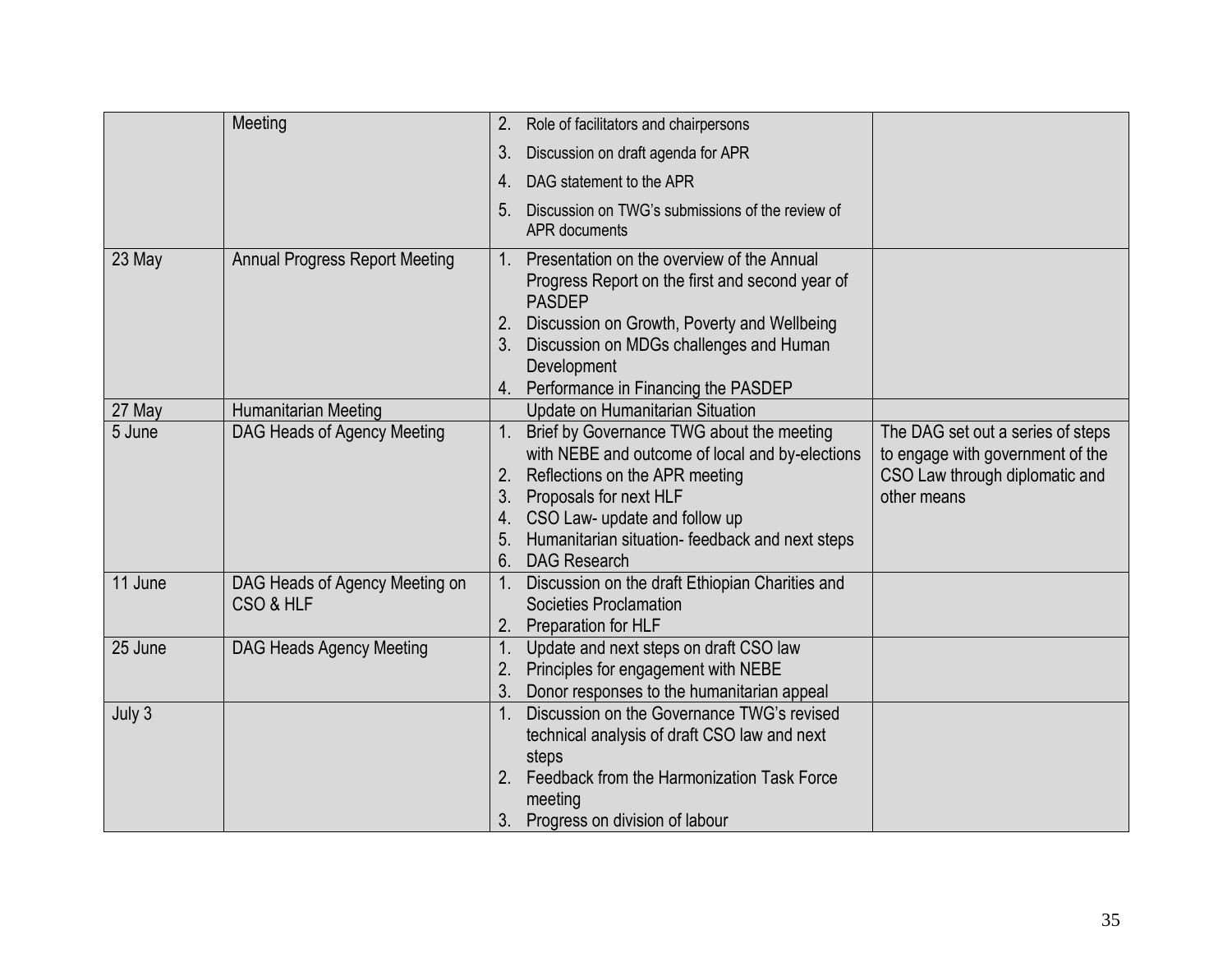| July 10                | DAG HoA Meeting                                       | 4. Discussion on Mid-Year Report by DAG<br>Secretariat<br><b>DAG Research</b><br>5.<br>Strategy on Somali region<br>6.<br>Macroeconomic update<br>1. Discussion on the revised technical analysis of the<br>draft CSO law<br>2. DAG Strategy on Somali region                                                                                                                                         |                                           |
|------------------------|-------------------------------------------------------|-------------------------------------------------------------------------------------------------------------------------------------------------------------------------------------------------------------------------------------------------------------------------------------------------------------------------------------------------------------------------------------------------------|-------------------------------------------|
|                        |                                                       | 3. DAG Statement on IMF Article IV Report                                                                                                                                                                                                                                                                                                                                                             |                                           |
| July 23<br>9 September | <b>Humanitarian Meeting</b><br><b>DAG HoA Meeting</b> | Update on the Humanitarian Situation<br>Introduction and welcome to new members<br>2.<br><b>Election of Bilateral Chair</b><br>Follow-up on CSO draft law and discussion on<br>3.<br>DAG-CSO forum<br>4. Humanitarian situation and progress in the<br>Somali region<br>5. Update on Macro-economic situation<br>6. HLF discussion topics and dates<br>AOB (DAG Retreat & Way Forward for M&E<br>TWG) | Irish Aid was elected as DAG Co-<br>Chair |
| 3 October              | DAG TWG Experience Sharing<br>Forum                   | Welcome and introduction by the DAG<br>Secretariat<br>Presentation by Rural Development and Food<br>2.<br><b>Security SWG</b><br>Presentation by the Transport SWG<br>3 <sub>1</sub><br><b>Discussion</b><br>4.<br>Suggestions from participants about issues for<br>5.<br>next forums, organization of the<br>forum<br>and duration                                                                  |                                           |
| 9 October              | DAG Heads of Agency Meeting                           | 1. Update on the humanitarian situation<br>2. Review of previous HLF decisions and actions<br>3. Follow up on CSO law                                                                                                                                                                                                                                                                                 |                                           |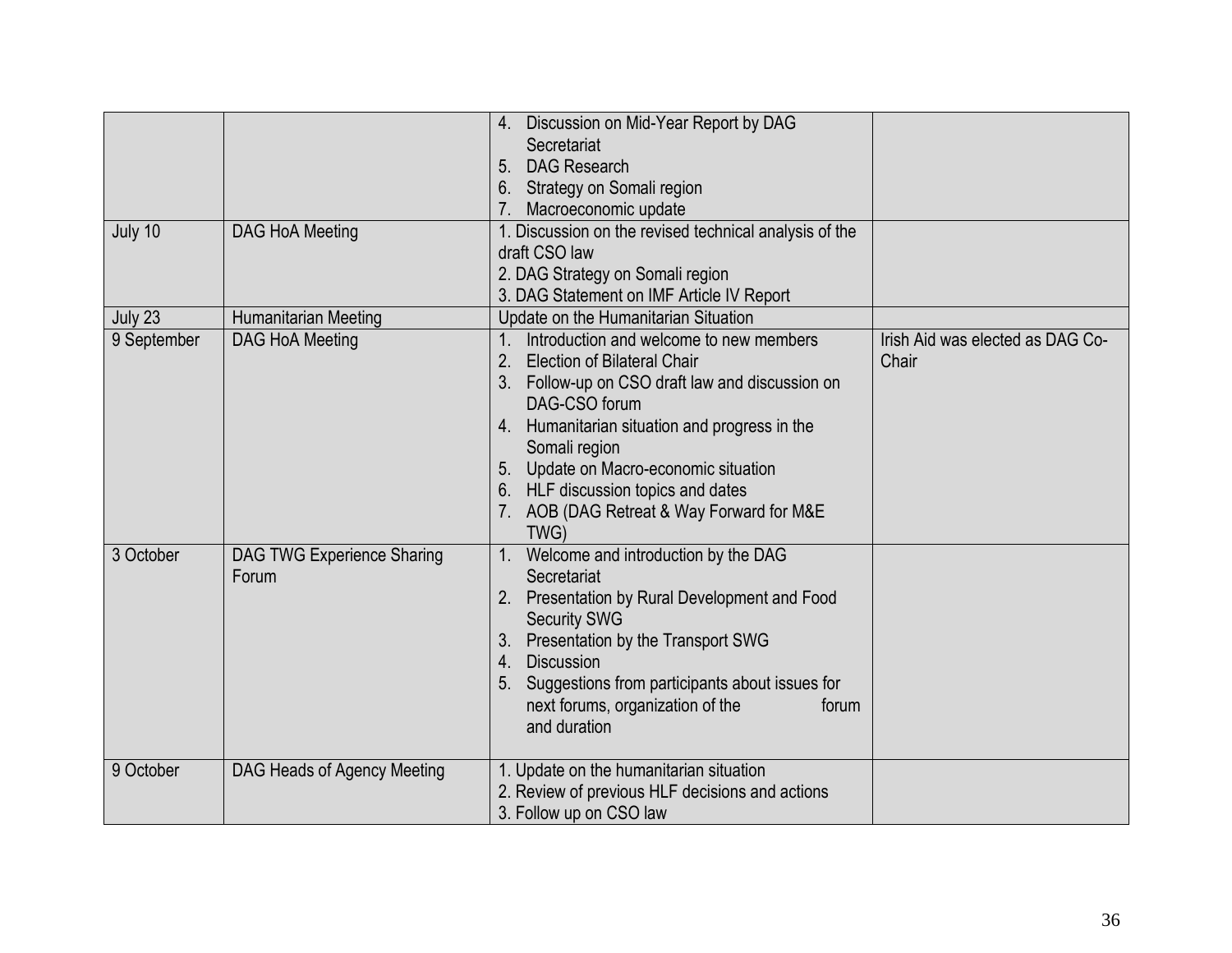|             |                                                                  | 4. Feedback on DAG-CSO dialogue<br>5. AOB (Ex-Com membership, Oxfam letter on<br>scaling up response to humanitarian situation,<br>Date and venue for next DAG retreat                                                                                                                                                                                                                            |                                                                                                                                                                                |
|-------------|------------------------------------------------------------------|---------------------------------------------------------------------------------------------------------------------------------------------------------------------------------------------------------------------------------------------------------------------------------------------------------------------------------------------------------------------------------------------------|--------------------------------------------------------------------------------------------------------------------------------------------------------------------------------|
| 6 November  | <b>DAG Retreat</b>                                               | 1. Clarify Objectives of retreat and expected<br>outcomes<br>2. Discussion on Macro-economic analysis and<br>overview of proposed policy responses<br>3. Discussion on Governance issues and trends<br>4. Discussion Aid effectiveness and DAG<br><b>Effectiveness</b><br>5. Summary and DAG Follow up Actions, including<br>agreeing effective working methods for follow-up to<br>key decisions | Agreed areas of policy<br>engagement and lead agencies:<br>macroeconomic issues (IMF,<br>World Bank); governance (DFID,<br>Netherlands); humanitarian issues<br>(UNRC, USAID). |
| 2 December  | <b>DAG TWG Experience Sharing</b><br>Forum on Division of Labour | 1. Welcome and introduction<br>2. Presentation of preliminary results of the DAG<br>Division of labour Exercise<br>3. Discussion on the presentation<br>4. Issues for consideration by DAG Heads of Agency                                                                                                                                                                                        | The next step of the Division of<br>Labour (DoL) exercise would be a<br>peer review.                                                                                           |
| 4 December  | DAG Heads of Agency Meeting                                      | 1. Update on Humanitarian Situation<br>2. Review and approval of DAG retreat minutes and<br>action points<br>3. Governance TWG TOR<br>4. Findings of the Division of Labour exercise and the<br>way forward<br>5. Brief on DAG-CSO dialogue and strategy of<br>engagement<br>6. Election of a bilateral Co-Chair                                                                                  | Governance TWG TOR was<br>reviewed.<br>Netherlands was elected as<br><b>Bilateral Chair</b>                                                                                    |
| 11 December | <b>IMF Mission</b>                                               | Briefing on current global financial issues                                                                                                                                                                                                                                                                                                                                                       |                                                                                                                                                                                |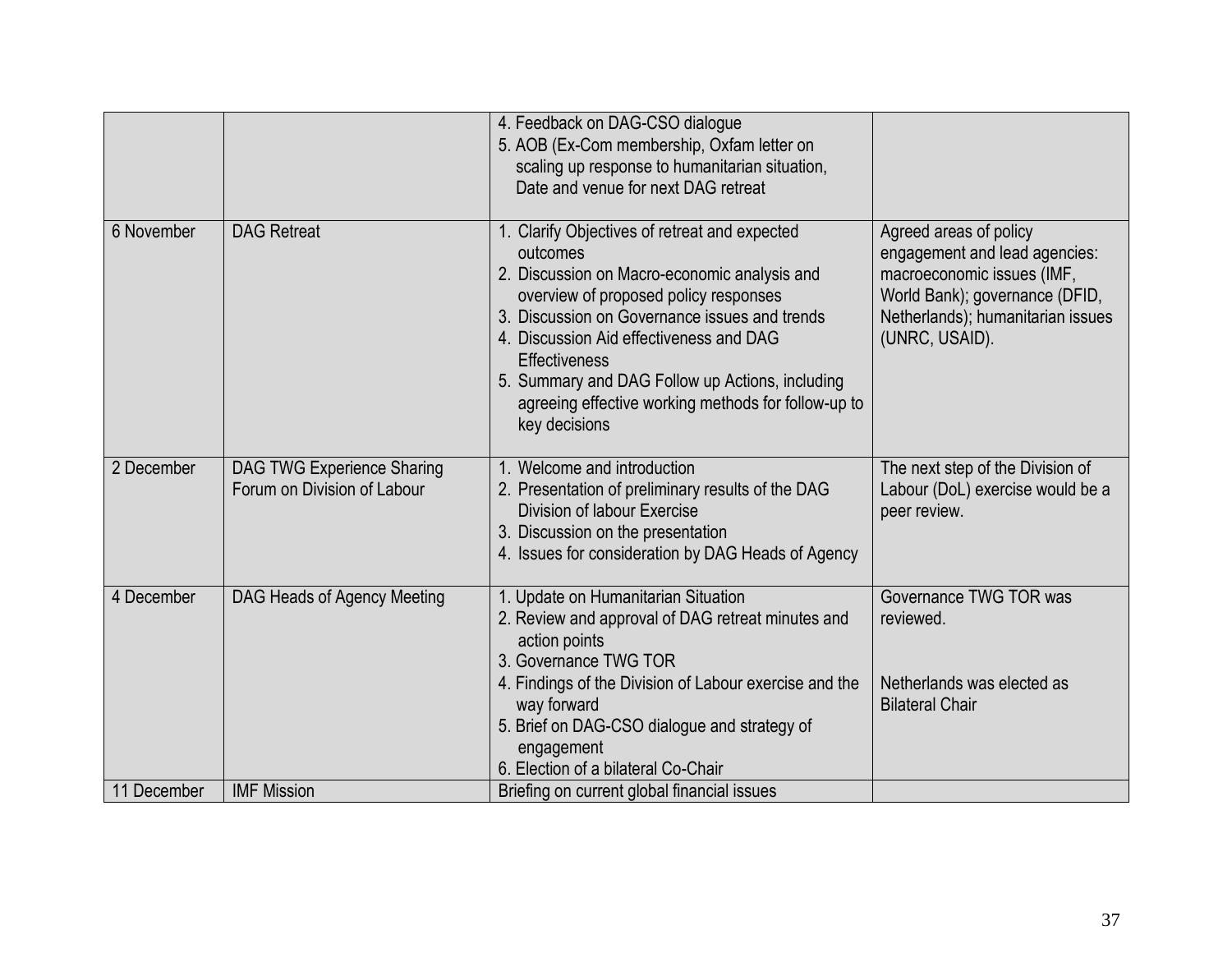The PRSP/DAG Team Fidele Sarassoro UNDP Resident Representative and UN Resident Coordinator [Fidele.Sarassoro@undp.org](mailto:Fidele.Sarassoro@undp.org)  + 251 11 5 444224

Abdoulie Sireh -Jallow Senior Economist and Head Strategic Advisory Unit UNDP abdoulie.sireh [-jallow@undp.org](mailto:abdoulie.sireh-jallow@undp.org)  + 251 11 5 444002

Victoria Chisala DAG Programme Coordinator [Victoria.Chisala@undp.org](mailto:Victoria.Chisala@undp.org)  +251 11 5 444256

Atnafu Woldegebriel DAG Programme Officer [Atnafu.Woldegebrie@undp.org](mailto:Atnafu.Woldegebrie@undp.org)  + 251 11 5 444375

Yetenayet Befekadu DAG Administration and Finance Assistance [Yetenayet.Befekadu@undp.org](mailto:Yetenayet.Befekadu@undp.org) + 251 11 5 444237

Dina Belayneh DAG Administrative Assistant [Dina.Belayneh@undp.org](mailto:Dina.Belayneh@undp.org)   $+ 2511 5 444234$ 

Sinkinesh Befekadu DAG Administrative Assistant<br>[Sinkinesh.Befekadu@undp.org](mailto:Sinkinesh.Befekadu@undp.org) + 2511 5 444066

Martha Mogus DAG Communication Officer [Martha.Mogus@undp.org](mailto:Martha.Mogus@undp.org) + 251 11 5 444317